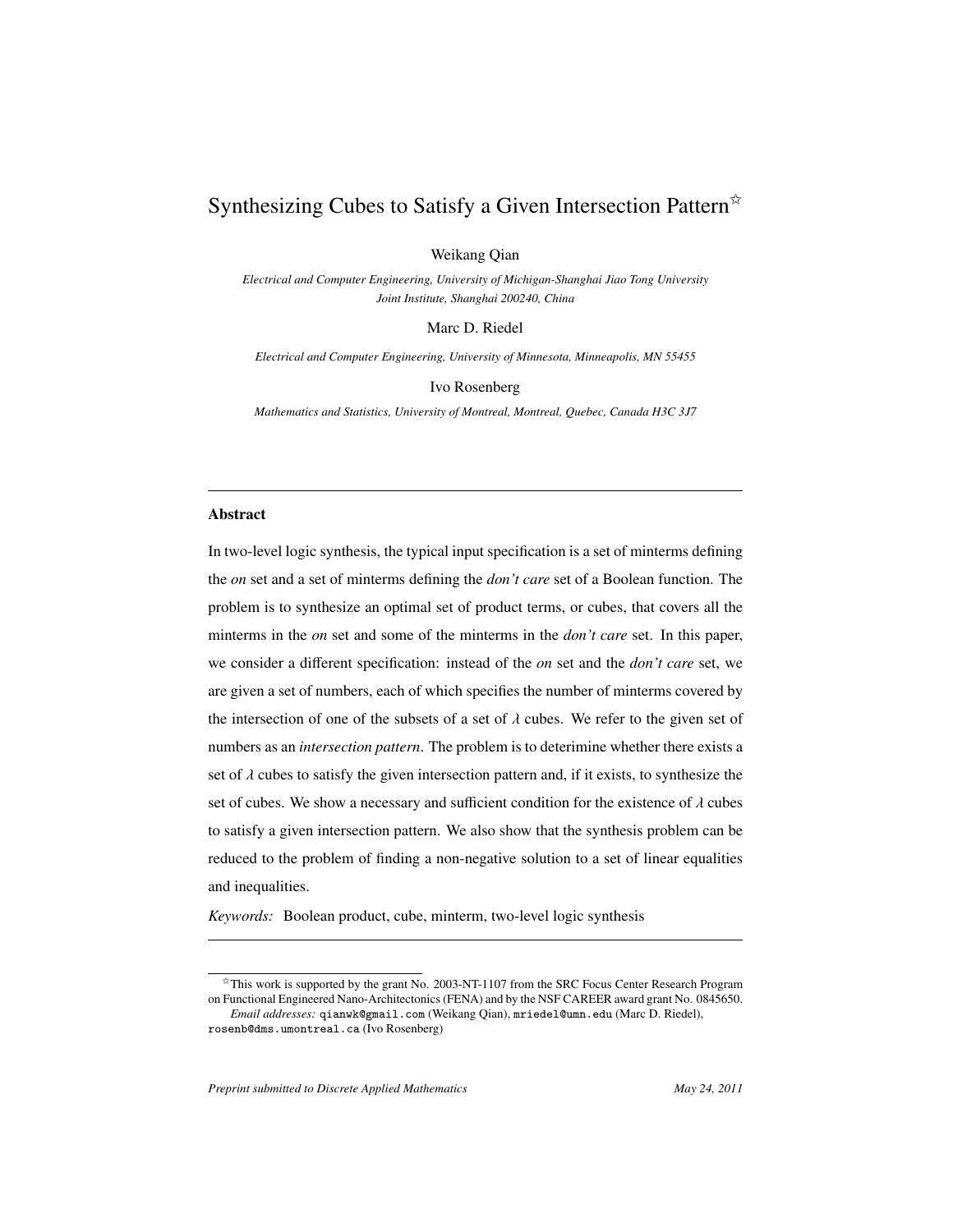# 1. Introduction

Two-level logic synthesis is a well-developed and mature topic (Brayton et al., 1984; Rudell and Sangiovanni-Vincentelli, 1987). The typical input specification for a two-level synthesis problem is the *on* set and the *don't care* set (or in some cases, the *o*ff set) of a Boolean function. The *on* set and the *don't care* set consist of minterms that define when the function evaluates to one and when its evaluation can be either zero or one, respectively. The problem is to synthesize an optimal set of product terms, or *cubes*, that covers all the minterms in the *on* set and some of the minterms in the *don't care* set.

In this work, we consider a related yet different problem pertaining to the synthesis of a set of cubes. A set of cubes, besides defining a Boolean function, also defines a set of numbers, each of which corresponds to the number of minterms covered by the intersection of one of the subsets of the set of cubes. For example, given a set of three cubes on four variables  $x_0$ ,  $x_1$ ,  $x_2$ ,  $x_3$ , which are  $c_0 = x_0x_1$ ,  $c_1 = x_2$ , and  $c_2 = x_1x_3$ , the numbers of minterms covered by  $c_0$ ,  $c_1$ ,  $c_2$ ,  $c_0c_1$ ,  $c_0c_2$ ,  $c_1c_2$ , and  $c_0c_1c_2$  are 4, 8, 4, 2, 2, 2, and 1, respectively. We refer to this set of numbers as an *intersection pattern*.

Given a set of cubes, it is trivial to get its intersection pattern. However, it is nontrivial to answer the reverse problem: given a set of numbers that corresponds to an intersection pattern of  $\lambda$  cubes, how can one synthesize a set of  $\lambda$  cubes to satisfy the given intersection pattern, or prove that there is no solution to the given intersection pattern? We will call this the λ*-cube intersection problem*. It is what we intend to solve in this paper.

# Definition 1

Define  $V(f)$  to be the number of minterms contained in a Boolean function  $f$ .  $\Box$ 

### Example 1

In a 3-cube intersection problem on 4 variables  $x_0, x_1, x_2, x_3$ , if we are given the intersection pattern as

$$
V(c_0) = 4, V(c_1) = 8, V(c_2) = 4,
$$
  

$$
V(c_0c_1) = V(c_0c_2) = V(c_1c_2) = 2, V(c_0c_1c_2) = 1,
$$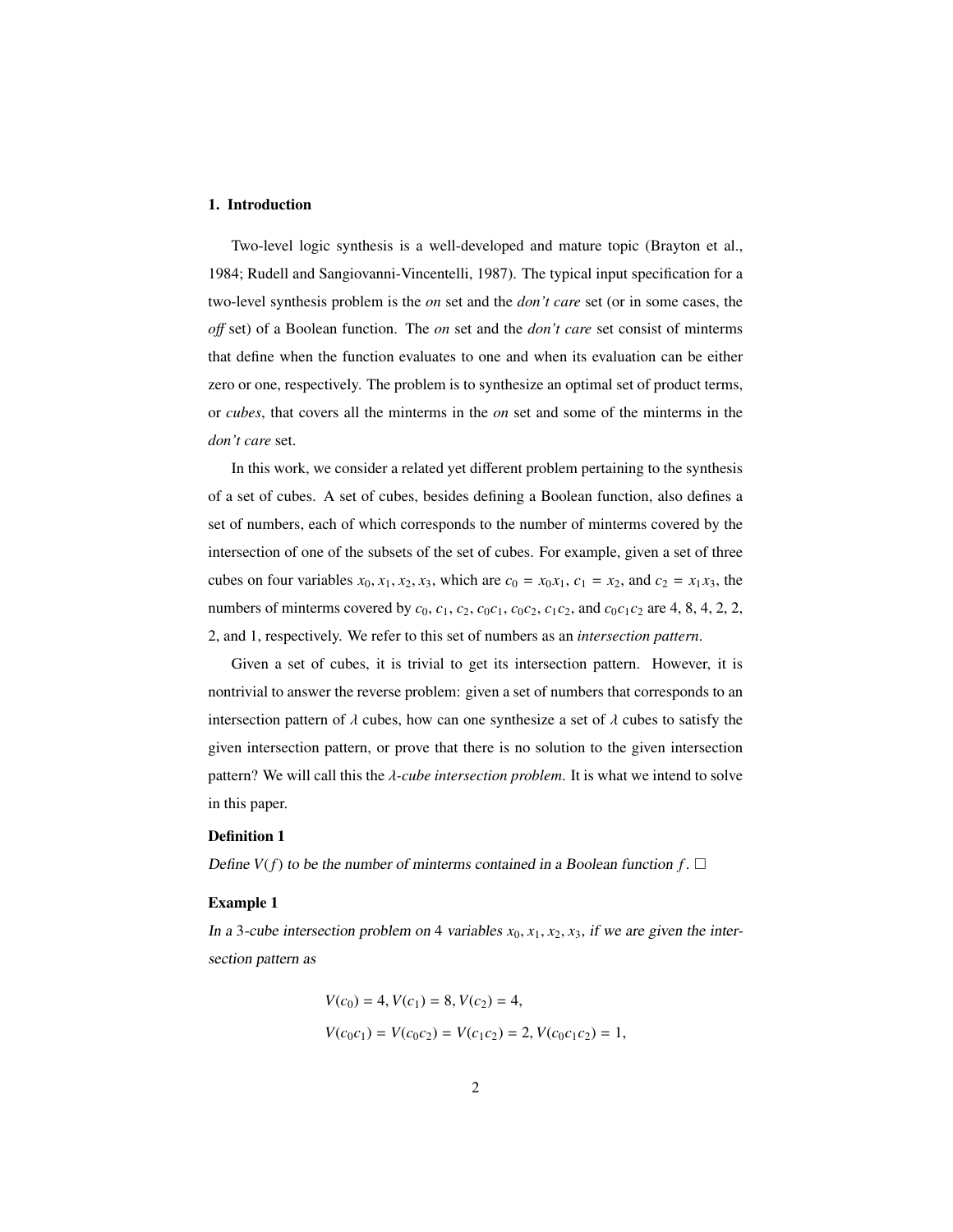we can synthesize cubes  $c_0 = x_0 x_1$ ,  $c_1 = x_2$ , and  $c_2 = x_1 x_3$  to satisfy the intersection pattern.  $\Box$ 

We are interested in the  $\lambda$ -cube intersection problem since it pertains to synthesis for probabilistic computation, a new paradigm that we have advocated (Qian et al., 2009). In this paradigm, digital circuits are designed to transform a set of input probabilities, encoded by random bit streams, into output probabilities, also encoded by random bit streams (Qian et al., 2009). A fundamental problem in this context is how to synthesize combinational logic that takes independent inputs with probability 0.5 of being one and generates other probabilities as outputs. For example, we can use the combinational circuit shown in Figure 1 to generate an output probability  $\frac{3}{8}$  from three independent input probabilities 0.5.



Figure 1: An AND gate followed by a NOR gate transforms three independent random inputs of probability 0.5 of being one into an random output of probability  $\frac{3}{8}$  of being one. The inputs and output of the circuit are random bit streams. The numbers in the parentheses denote the probabilities.

For combinational logic with *n* inputs with each input independently having probability 0.5 of being one, each input combination has probability of  $\frac{1}{2^n}$  of occurring. If the Boolean function contains exactly *m* minterms, then the probability that the output is one is  $\frac{m}{2^n}$ . Conversely, if we want to synthesize a probability  $\frac{m}{2^n}$   $(0 \le m \le 2^n)$ , we can simply implement it with a Boolean function of *m* minterms. However, there are  $(2^n)$  $\binom{2^n}{m}$  Boolean functions that contain exactly *m* minterms and different functions have different implementation cost. This motivates a new problem in logic synthesis: if we want to synthesize a logic circuit such that it covers exactly *m* minterms, while which *m* minterms are covered does not matter, then how can we design an optimal logic circuit?

We focus on two-level implementation of logic circuits (Brayton et al., 1984). Minimizing the area of the two-level implementation is equivalent to minimizing the number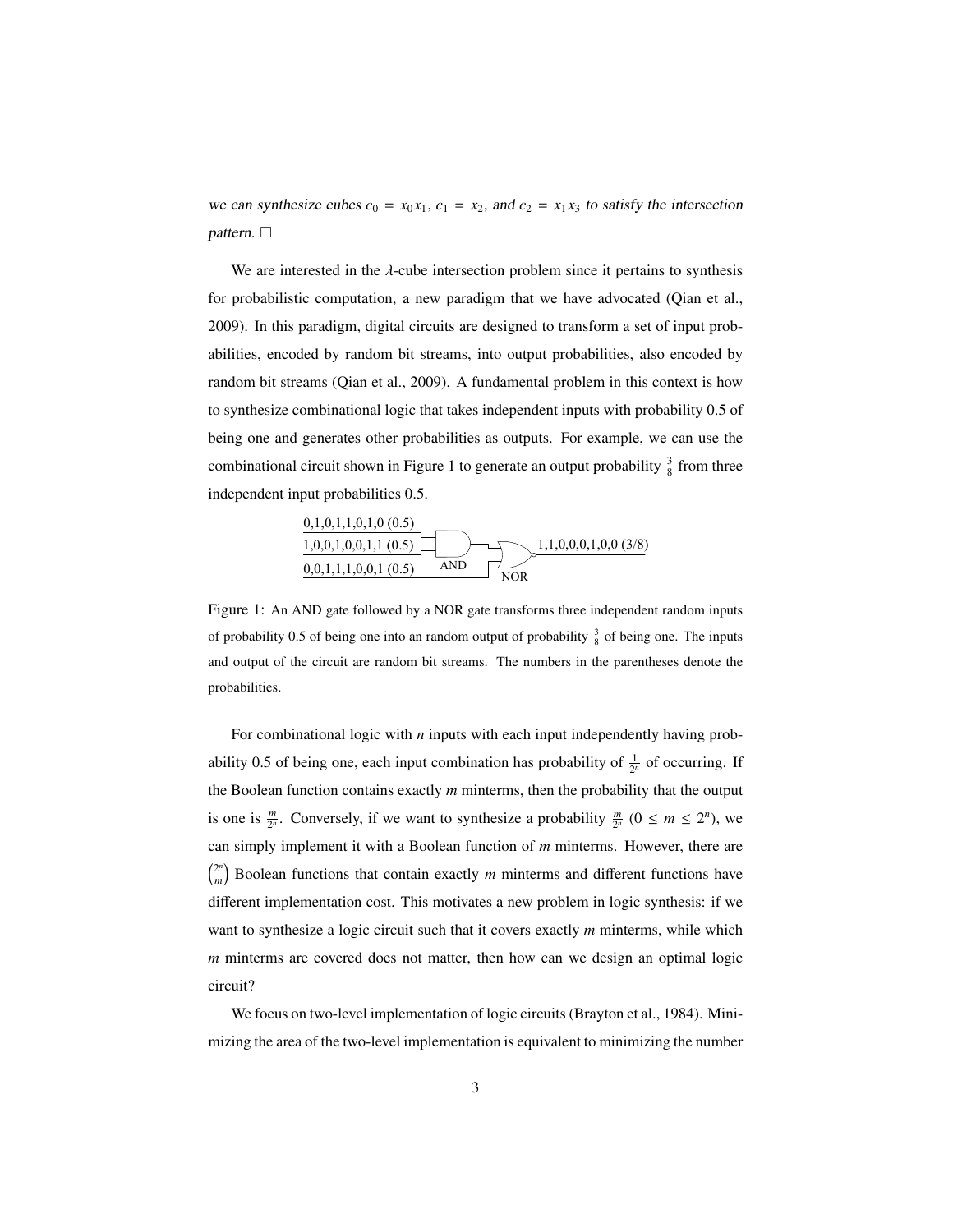of cubes of the sum-of-product (SOP) representation of a Boolean function (Brayton et al., 1984). Thus, the problem, which we will refer to as the *arithmetic two-level minimization problem*, can be formulated as:

Given the number of variables *n* for a Boolean function and an integer  $0 \le m \le 2^n$ , find a SOP Boolean expression with the minimum number of cubes that contains exactly *m* minterms.

For the arithmetic two-level minimization problem, our proposed solution is based on the inclusion-exclusion principle:

Given  $\lambda$  cubes  $c_0, \ldots, c_{\lambda-1}$ , the number of minterms cover by the union of the  $\lambda$  cubes is

$$
V\left(\bigvee_{i=0}^{\lambda-1} c_i\right) = \sum_{i=0}^{\lambda-1} V(c_i) - \sum_{\substack{i,j:\\0 \le i < j \le \lambda-1}} V(c_i c_j) \\
+ \sum_{\substack{i,j,k:\\0 \le i < j < k \le \lambda-1}} V(c_i c_j c_k) - \dots + (-1)^{\lambda-1} V\left(\prod_{i=0}^{\lambda-1} c_i\right).
$$
\n(1)

The inclusion-exclusion principle connects the arithmetic two-level minimization problem with the  $\lambda$ -cube intersection problem. Indeed, we intend to apply a searchbased approach to solve the minimization problem. Initially, we will set  $\lambda$  to be a lower bound on the number of cubes to cover *m* minterms (Qian and Riedel, 2010). Then we will test whether we can find  $\lambda$  cubes so that they cover  $m$  minterms. In order to do so, we will first construct an intersection pattern such that the sum of the elements in that pattern according to Equation (1) equals the target value *m*. Then, we need to check whether we can find  $\lambda$  cubes to satisfy that intersection pattern. If we find a solution to that instance of the  $\lambda$ -cube intersection problem, then we obtain an optimal solution to the arithmetic two-level minimization problem. If not, we will try another intersection pattern on  $\lambda$  cubes. After a number of unsuccessful trials, we will increase  $\lambda$  by one.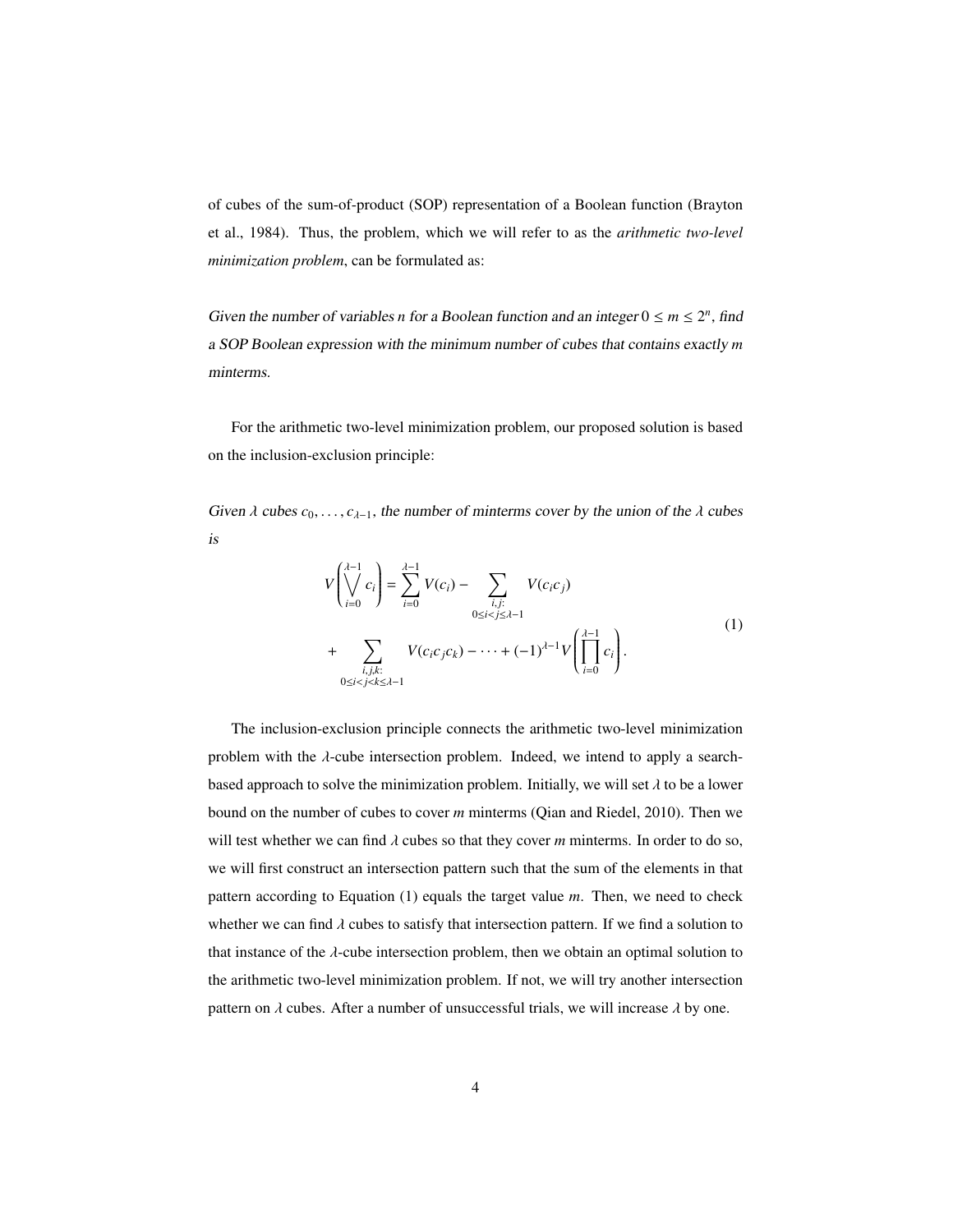# Example 2

Synthesize an optimal SOP Boolean expression on 4 variables to cover 11 minterms.

Since we cannot cover 11 minterms with just 1 cube, the lower bound on the number of cubes is 2. Thus, initially, we set  $\lambda = 2$ . For  $\lambda = 2$ , we first construct an intersection pattern  $\{V(c_0), V(c_1), V(c_0c_1)\}$ , so that

$$
V(c_0) + V(c_1) - V(c_0c_1) = 11.
$$

One solution of intersection pattern has elements as  $V(c_0) = 8$ ,  $V(c_1) = 4$  and  $V(c_0c_1) =$ 1. However, this 2-cube intersection problem has no solution. Thus, we will try other intersection patterns on 2 cubes which cover 11 minterms. Indeed, there are no intersection patterns on 2 cubes to cover 11 minterms. Then, we raise  $\lambda$  to 3.

For  $\lambda = 3$ , we first construct intersection pattern

$$
\{V(c_0), V(c_1), V(c_2), V(c_0c_1), V(c_0c_2), V(c_1c_2), V(c_0c_1c_2)\},\
$$

so that

$$
V(c_0) + V(c_1) + V(c_2) - V(c_0c_1) - V(c_0c_2)
$$

$$
- V(c_1c_2) + V(c_0c_1c_2) = 11.
$$

One solution of intersection pattern has elements as  $V(c_0) = 8$ ,  $V(c_1) = 2$ ,  $V(c_2) = 1$ and  $V(c_0c_1) = V(c_0c_2) = V(c_1c_2) = V(c_0c_1c_2) = 0$ . For that 3-cube intersection problem, we could synthesize cubes  $c_0 = x_0$ ,  $c_1 = \bar{x}_0 x_1 x_2$  and  $c_2 = \bar{x}_0 \bar{x}_1 \bar{x}_2 x_3$  to satisfy the given intersection pattern. Thus, we get an optimal solution of 3 cubes to the original arithmetic two-level minimization problem.  $\Box$ 

# 2. Preliminaries

In this section, we will first introduce some basic definitions and then give a formal definition of the λ-cube intersection problem. Some of the basic definitions are adopted from (Brayton et al., 1990).

The *n variables* of a Boolean function are denoted by  $x_0, \ldots, x_{n-1}$ . For a variable  $x$ ,  $x$  and  $\bar{x}$  are referred to as *literals*. A *Boolean product*, or product for short, is a conjunction of literals such that  $x$  and  $\bar{x}$  do not appear simultaneously. For example,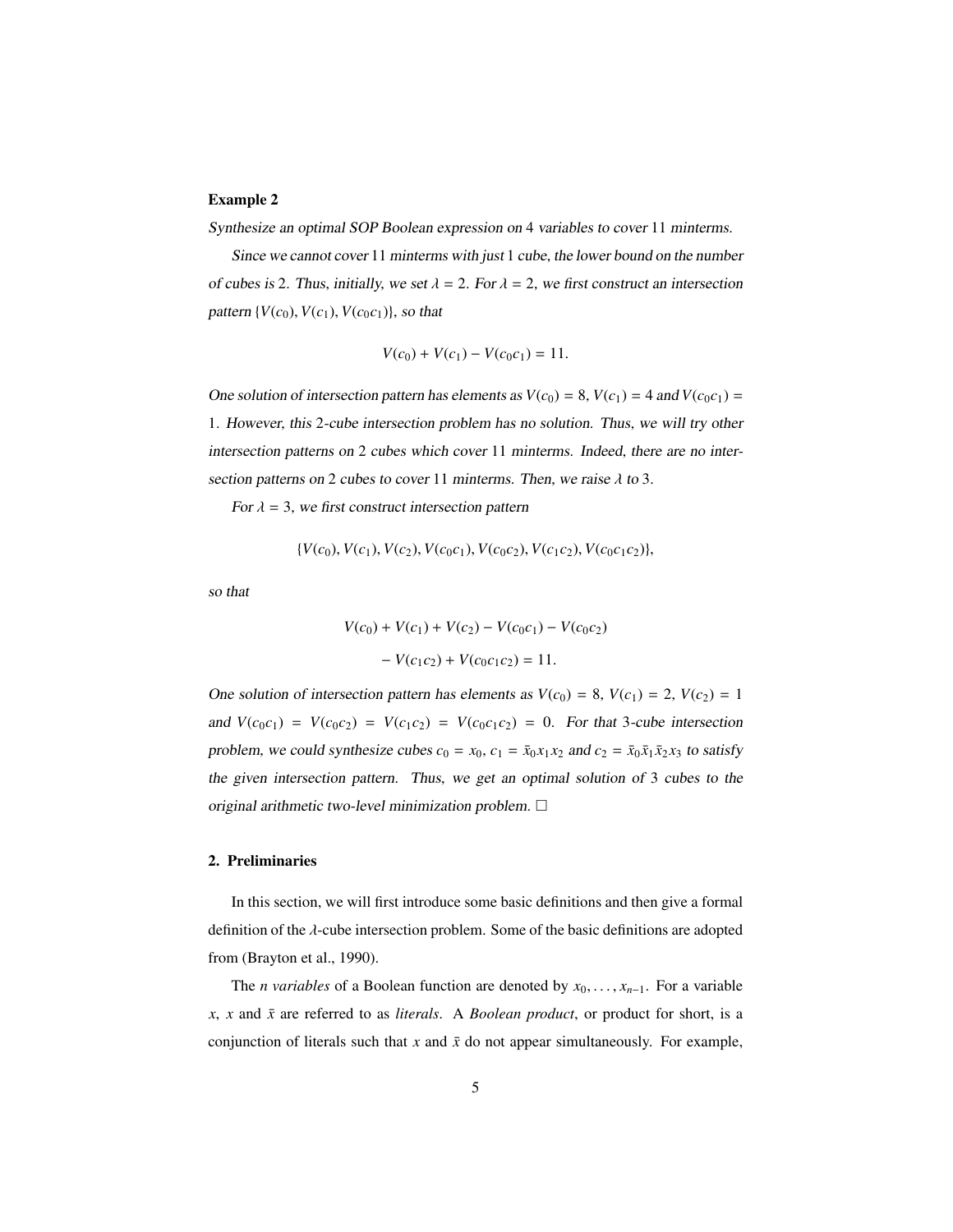$x_1 \bar{x}_2 \bar{x}_3$  is a Boolean product. A Boolean product is also known as a *cube*, which is denoted by *c*. A *minterm* is a cube in which each of the *n* variables appear exactly once, in either its complemented or uncomplemented form. If cube  $c_2$  takes the value one whenever cube  $c_1$  equals one, we say that cube  $c_1$  *implies* cube  $c_2$  and write as *c*<sub>1</sub> ⊆ *c*<sub>2</sub>. If cube *c*<sub>1</sub> implies cube *c*<sub>2</sub>, then we have *V*(*c*<sub>1</sub>) ≤ *V*(*c*<sub>2</sub>). If *c*<sub>1</sub> ⋅ *c*<sub>2</sub> = 0, we say that cube  $c_1$  and  $c_2$  are *disjoint*.

If a cube *c* contains *k* literals  $(0 \le k \le n)$ , then the number of minterms contained in the cube is  $V(c) = 2^{n-k}$ . Note that when a cube contains 0 literals, it is a special cube  $c = 1$ , which contains all minterms in the entire Boolean space. There is another special cube called *empty cube*, which is  $c = 0$ . The number of minterms contained in an empty cube is  $V(c) = 0$ . Thus, the number of minterms contained in a cube is in the set  $S = \{s | s = 0 \text{ or } s = 2^k, k = 0, 1, ..., n\}.$ 

To make the representation compact, we use the following definitions.

# Definition 2

Given two integers *A* and *B*, let their binary representation be  $A = \sum_{i=0}^{k-1} a_i 2^i$  and  $B =$  $\sum_{i=0}^{k-1} b_i 2^i$ , where  $a_i, b_i \in \{0, 1\}$ . We write  $A \geq B$  if for all  $0 \leq i \leq k-1$ ,  $a_i \geq b_i$ ; we write *A* ≤ *B* if for all  $0 \le i \le k - 1$ ,  $a_i \le b_i$ . □

### Definition 3

Given a cube *c* and  $a \gamma \in \{0, 1\}$ , define

$$
c^{\gamma} = \begin{cases} 1, & \text{if } \gamma = 0 \\ c, & \text{if } \gamma = 1. \end{cases}
$$

Given a set of  $\lambda$  cubes  $c_0, \ldots, c_{\lambda-1}$  and an integer  $\Gamma = \sum_{i=0}^{\lambda-1} \gamma_i 2^i$ , where  $\gamma_i \in \{0, 1\}$ , define  $C^{\Gamma}$  to be the intersection of a subset of cubes *c<sub>i</sub>*'s for those *i*'s such that  $\gamma_i = 1$ , *i.e.,*  $C^{\Gamma} = \prod_{i=0}^{\lambda-1} c_i^{\gamma_i}$ .  $\Box$ 

# Definition 4

For an integer  $a \geq 0$ , define ||a|| to be the number of ones in the binary representation of *a*. More formally, suppose that *a* can be represented as  $a = \sum_{i=0}^{k-1} a_i 2^i$  with all  $a_i \in \{0, 1\}$ . *Then*,  $||a|| = \sum_{i=0}^{k-1} a_i$ . □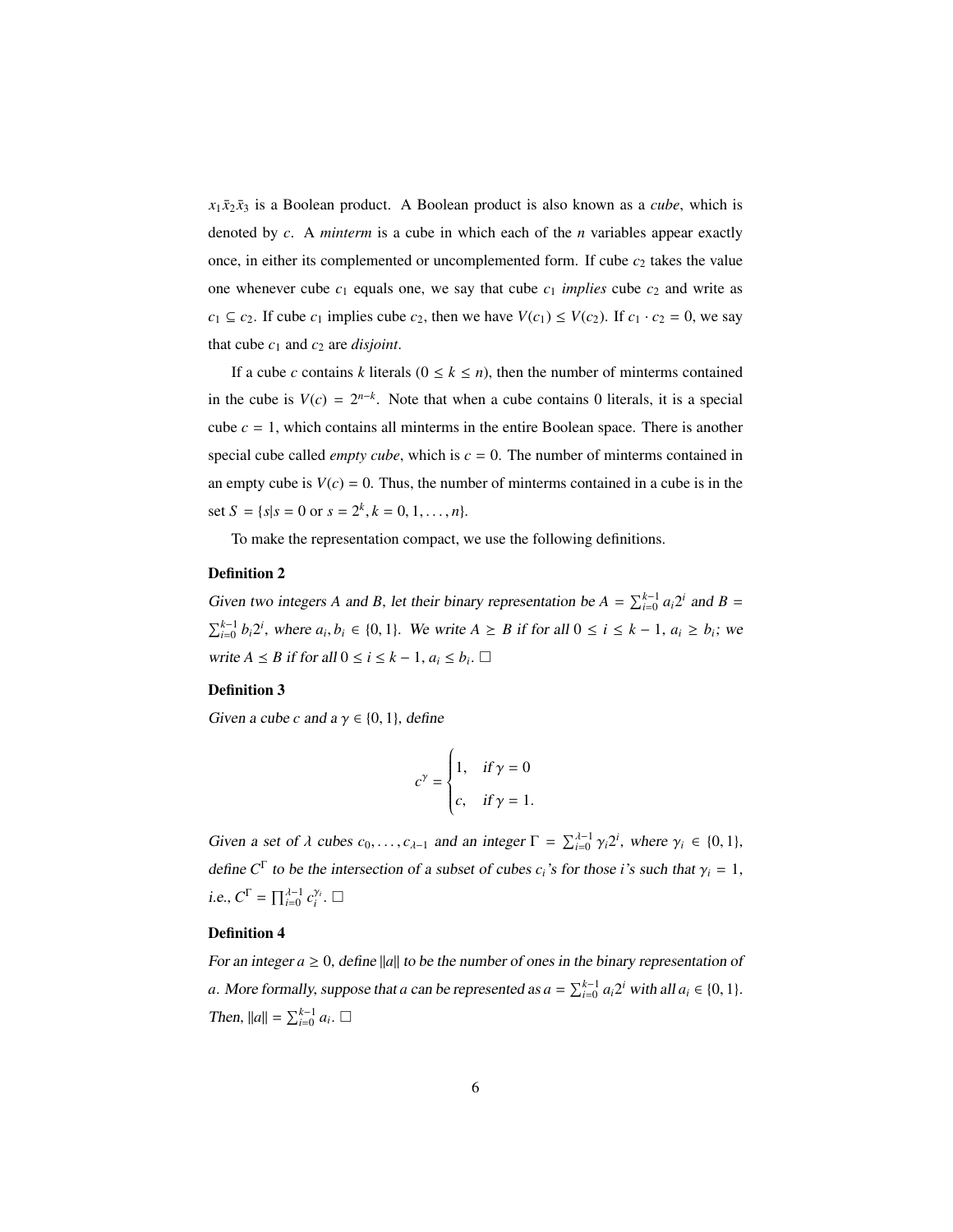For example,  $||7|| = 1 + 1 + 1 = 3$ .

With the above definition, we can more formally define the  $\lambda$ -cube intersection problem as follows:

Given *n* > 0,  $\lambda$  > 0, and a vector of  $2^{\lambda}$  numbers ( $v_0, v_1, \ldots v_{2^{\lambda-1}}$ ), determine whether there exists a set of  $\lambda$  cubes  $c_0, \ldots, c_{\lambda-1}$  on *n* variables  $x_0, \ldots, x_{n-1}$ , such that for all  $0 \leq \Gamma$  ≤ 2<sup>λ</sup> − 1, *V*(*C*<sup>Γ</sup>) = *ν*<sub>Γ</sub>.

We refer to the vector of numbers  $(v_0, \ldots, v_{2^{\lambda-1}})$  as *an intersection pattern* on  $\lambda$ cubes, or simply as an intersection pattern. If a set of  $\lambda$  cubes  $c_0, \ldots, c_{\lambda-1}$  satisfies the property that for any  $0 \leq \Gamma \leq 2^{\lambda} - 1$ ,  $V(C^{\Gamma}) = v_{\Gamma}$ , then we say that the set of cubes satisfies the intersection pattern  $(v_0, \ldots, v_{2^{\lambda}-1})$ .

If there exists a set of  $\lambda$  cubes to satisfy the intersection pattern, then for all  $0 \leq$  $\Gamma \leq 2^{\lambda} - 1$ , we have

$$
v_{\Gamma} = V(C^{\Gamma}) \in S = \{s | s = 0 \text{ or } s = 2^{k}, k = 0, 1, ..., n\}.
$$

Further, the number  $v_0 = V(C^0) = V(1) = 2^n$ . Thus, in the remaining of the paper, we will only consider the instances of the problem with  $v_0 = 2^n$  and  $v_1, \ldots, v_{2^{\lambda-1}} \in S$ . For the other instances of the problem, it is obvious that no solution exists. Since it is more meaningful to consider a set of nonempty cubes  $c_0, \ldots, c_{\lambda-1}$ , we assume that for any 0 ≤ *i* ≤  $\lambda$  − 1,  $v_{2^i}$  > 0.

Based on the given intersection pattern, we define some sets as follows.

#### Definition 5

Let the set *P* be the set of numbers  $\Gamma$  such that  $v_{\Gamma} > 0$  and let the set *Z* be the set of numbers  $\Gamma$  such that  $v_{\Gamma} = 0$ , *i.e.*,

$$
P = \{\Gamma | 0 \le \Gamma \le 2^{\lambda} - 1 \text{ and } v_{\Gamma} > 0\},\
$$
  

$$
Z = \{\Gamma | 0 \le \Gamma \le 2^{\lambda} - 1 \text{ and } v_{\Gamma} = 0\}.
$$

For any  $0 \le i \le \lambda$ , let the set  $P_i$  be the set of numbers  $\Gamma$  such that the number of ones in the binary representation of  $\Gamma$  is *i* and  $v_{\Gamma} > 0$ ; let the set  $Z_i$  be the set of  $\Gamma$  such that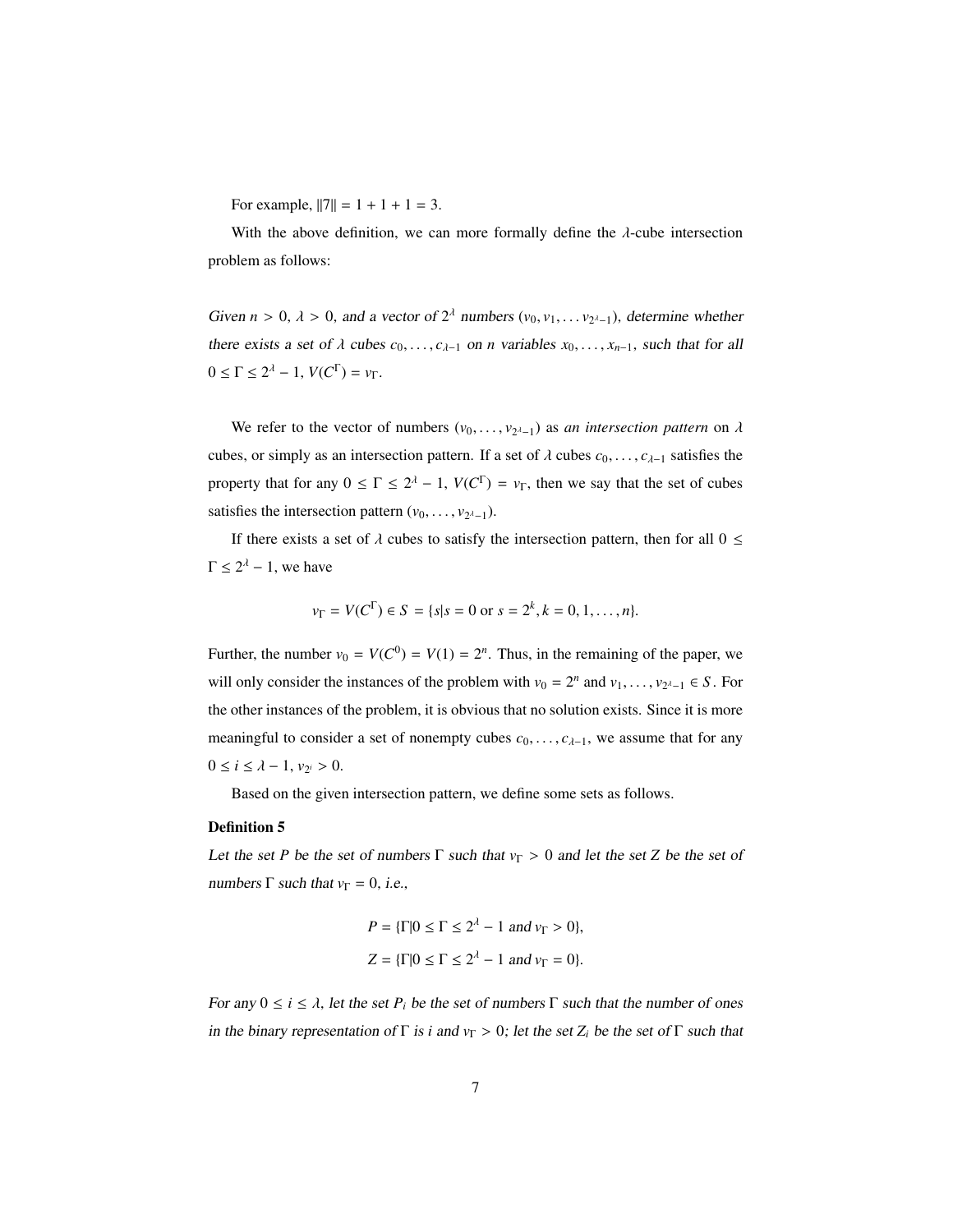the number of ones in the binary representation of  $\Gamma$  is *i* and  $v_{\Gamma} = 0$ , *i.e.*,

$$
P_i = \{\Gamma | 0 \le \Gamma \le 2^{\lambda} - 1, ||\Gamma|| = i, \text{ and } v_{\Gamma} > 0\},
$$
  

$$
Z_i = \{\Gamma | 0 \le \Gamma \le 2^{\lambda} - 1, ||\Gamma|| = i, \text{ and } v_{\Gamma} = 0\}.
$$

From the definition of *P* and *Z*, we have the following straightforward lemma, which gives a necessary condition on the existence of  $\lambda$  cubes to satisfy the given intersection pattern.

#### Lemma 1

If a set of λ cubes  $c_0$ , . . . ,  $c_{λ-1}$  satisfies the given intersection pattern, then for any Γ ∈ *P*,  $C^{\Gamma} \neq 0$  and for any  $\Gamma \in Z$ ,  $C^{\Gamma} = 0$ .  $\Box$ 

For any  $\Gamma \in P$ , we define a number  $k_{\Gamma}$  as follows.

### Definition 6

For any  $\Gamma \in P$ , define  $k_{\Gamma} = \log_2(v_{\Gamma})$ .  $\Box$ 

Since we assume that  $v_{\Gamma} \in S = \{s | s = 0 \text{ or } s = 2^k, k = 0, 1, ..., n\}$ , thus for any  $\Gamma \in P$ ,  $k_{\Gamma}$  is an integer and  $0 \le k_{\Gamma} \le n$ . Note that since  $v_0 = 2^n$ , we have  $k_0 = n$ .

For convenience, we represent a cube as a *cube-variable row vector* and a set of cubes as a *cube-variable matrix*. These are defined as follows.

# Definition 7

Given a nonempty cube *c* on *n* variables  $x_0, \ldots, x_{n-1}$ , we represent it by a cube-variable row vector *U* of length *n*, whose elements are from the set {0, 1,  $*$ }. If the *j*-th ( $0 \le j \le$ *n*−1) element  $U_j = 1$ , then the literal  $x_j$  appears in the cube *c*; if  $U_j = 0$ , then the literal  $\bar{x}_j$  appears in the cube *c*; if  $U_j = *$ , then the cube *c* does not depend on the variable  $x_j$ , i.e., neither literal  $x_j$  nor literal  $\bar{x}_j$  appears in the cube *c*.

Given a set of  $\lambda$  nonempty cubes  $c_0, \ldots, c_{\lambda-1}$  on *n* variables  $x_0, \ldots, x_{n-1}$ , we represent them by a cube-variable matrix *D* of size  $\lambda \times n$ , so that the *i*-th row of the matrix is the cube-variable row vector of  $c_i$ .  $\Box$ 

For example, a set of two cubes  $c_0 = x_0 \bar{x}_1$  and  $c_1 = \bar{x}_0 x_2$  is represented as a cubevariable matrix

$$
\begin{bmatrix} 1 & 0 & * \\ 0 & * & 1 \end{bmatrix}
$$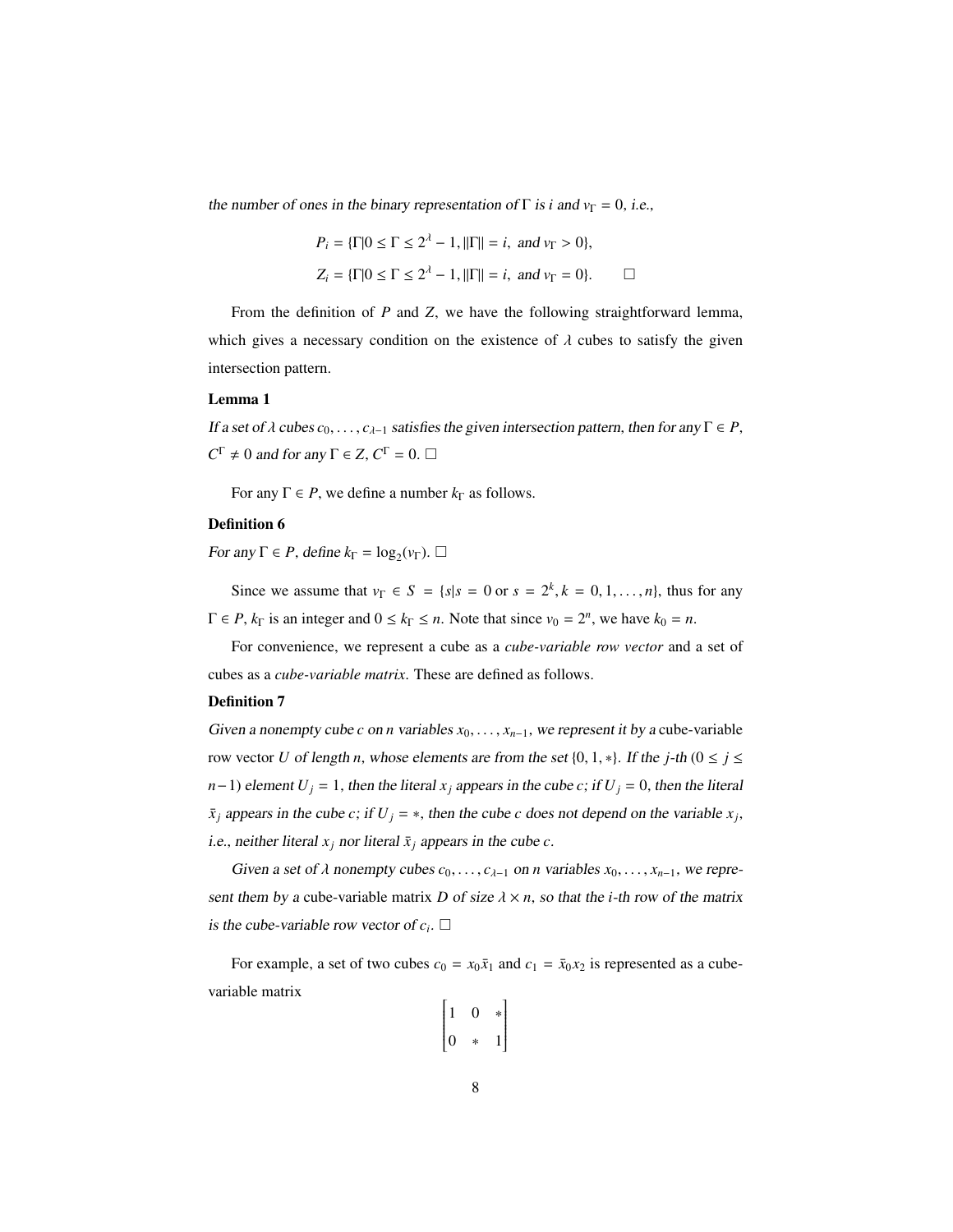Given a cube-variable row vector, the following simple lemma suggests how to obtain the number of minterms covered by the corresponding cube.

#### Lemma 2

If the cube-variable row vector of a nonempty cube contains *k* ∗'s, then the cube covers  $2^k$  number of minterms.  $\Box$ 

# Definition 8

For a value *<sup>a</sup>* in {0, <sup>1</sup>, ∗}, the negation of *<sup>a</sup>* is defined as follows:

$$
\bar{a} = \begin{cases} 1, & \text{if } a = 0 \\ 0, & \text{if } a = 1 \\ \ast, & \text{if } a = \ast. \end{cases}
$$

The negation of a cube-variable matrix (column vector) is the element-wise negation of the matrix (column vector).  $\Box$ 

In what follows, we will say that a cube-variable matrix satisfies the given intersection pattern if the corresponding set of cubes satisfies the intersection pattern. The following lemma is straightforward.

### Lemma 3

Suppose that a cube-variable matrix *D* satisfies the intersection pattern  $(v_0, \ldots, v_{2^{\lambda-1}})$ . Then  $D'$  satisfies the same intersection pattern if  $D'$  is obtained from  $D$  by column permutation or column negation.  $\square$ 

Before we go through the details of our proposed solution, we will briefly talk about the basic idea of our solution. Our solution is a column-based method: synthesizing a cube-variable matrix is equivalent to determining what each column of the matrix should be. Since each entry of the matrix is in the set  $\{0, 1, *\}$ , each column, which has  $\lambda$  entries, has a total of  $3^{\lambda}$  choices. Indeed, by the symmetry between different column choices and the disjoint relation among some cubes, we only need to consider a small subset of all  $3<sup>\lambda</sup>$  column choices as the candidate choices. Furthermore, by Lemma 3, since the order of the column does not matter, we only need to determine the number of occurrences of each candidate column choice in the cube-variable matrix, which we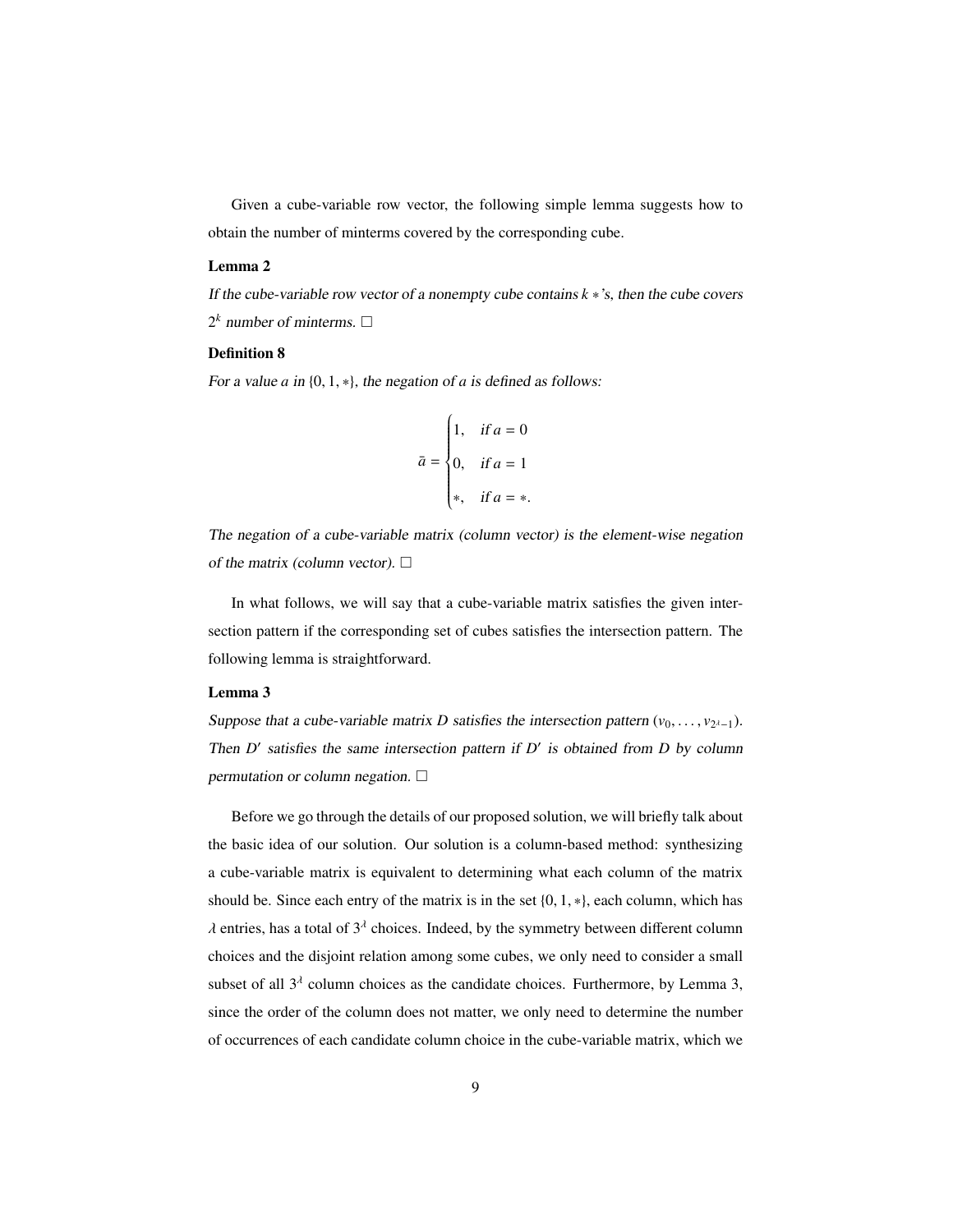treat as unknowns. We establish a system of equations over those unknowns and the given intersection pattern. The  $\lambda$ -cube intersection problem can be solved by finding a non-negative solution to the system of equations.

# 3. A Special Case of the λ-Cube Intersection Problem

Here we consider a specific case in which  $v_{2^{\lambda}-1} > 0$ . First, we have the following theorem, which gives a necessary condition for the existence of a cube-variable matrix to satisfy the given intersection pattern.

#### Theorem 1

If  $v_{2^{\lambda}-1} > 0$  and there exists a cube-variable matrix to satisfy the  $\lambda$ -cube intersection problem, then for any  $0 \le \Gamma \le 2^{\lambda} - 1$ ,  $\Gamma \in P$ .  $\Box$ 

**Proof:** Based on Definition 3, for any  $0 \le \Gamma \le 2^{\lambda} - 1$ , we have  $C^{2^{\lambda}-1} \subseteq C^{\Gamma}$ . Therefore,

$$
0 < \nu_{2^{\lambda}-1} = V(C^{2^{\lambda}-1}) \le V(C^{\Gamma}) = \nu_{\Gamma}.
$$

By the definition of the set *P*, we have  $\Gamma \in P$ .  $\Box$ 

In what follows, we will assume that there exists a cube-variable matrix *D* to satisfy the given intersection pattern. Without loss of generality, we can assume that each entry of the cube-variable matrix is either 1 or  $*$ . Since  $\prod_{i=0}^{\lambda-1} c_i \neq 0$ , no column of the matrix *D* simultaneously contains both a 0 and a 1. Otherwise,  $\prod_{i=0}^{\lambda-1} c_i = 0$ . Therefore, each column of the matrix *D* contains either only 0's and ∗'s or only 1's and ∗'s. By Lemma 3, if we negate those columns of the matrix  $D$  that contain only 0's and  $*$ 's, then we obtain a new matrix *D'* which still satisfies the given intersection pattern. Note that the matrix  $D'$  only contains 1's and  $*$ 's. Thus, we could assume that each column of the cube-variable matrix is in the set  $\{1,*\}^{\lambda}$ . The set  $\{1,*\}^{\lambda}$  contains  $2^{\lambda}$  elements. We denote those elements by  $\psi_0, \psi_1, \dots, \psi_{2^{\lambda}-1}$  as follows:

#### Definition 9

Given any  $0 \le \Gamma \le 2^{\lambda} - 1$ , suppose that  $\Gamma = \sum_{i=0}^{\lambda-1} \gamma_i 2^i$ , where  $\gamma_i \in \{0, 1\}$ . Define  $\psi_{\Gamma}$  to be a column vector of length λ with entries from the set {1, ∗}, such that the *<sup>i</sup>*-th element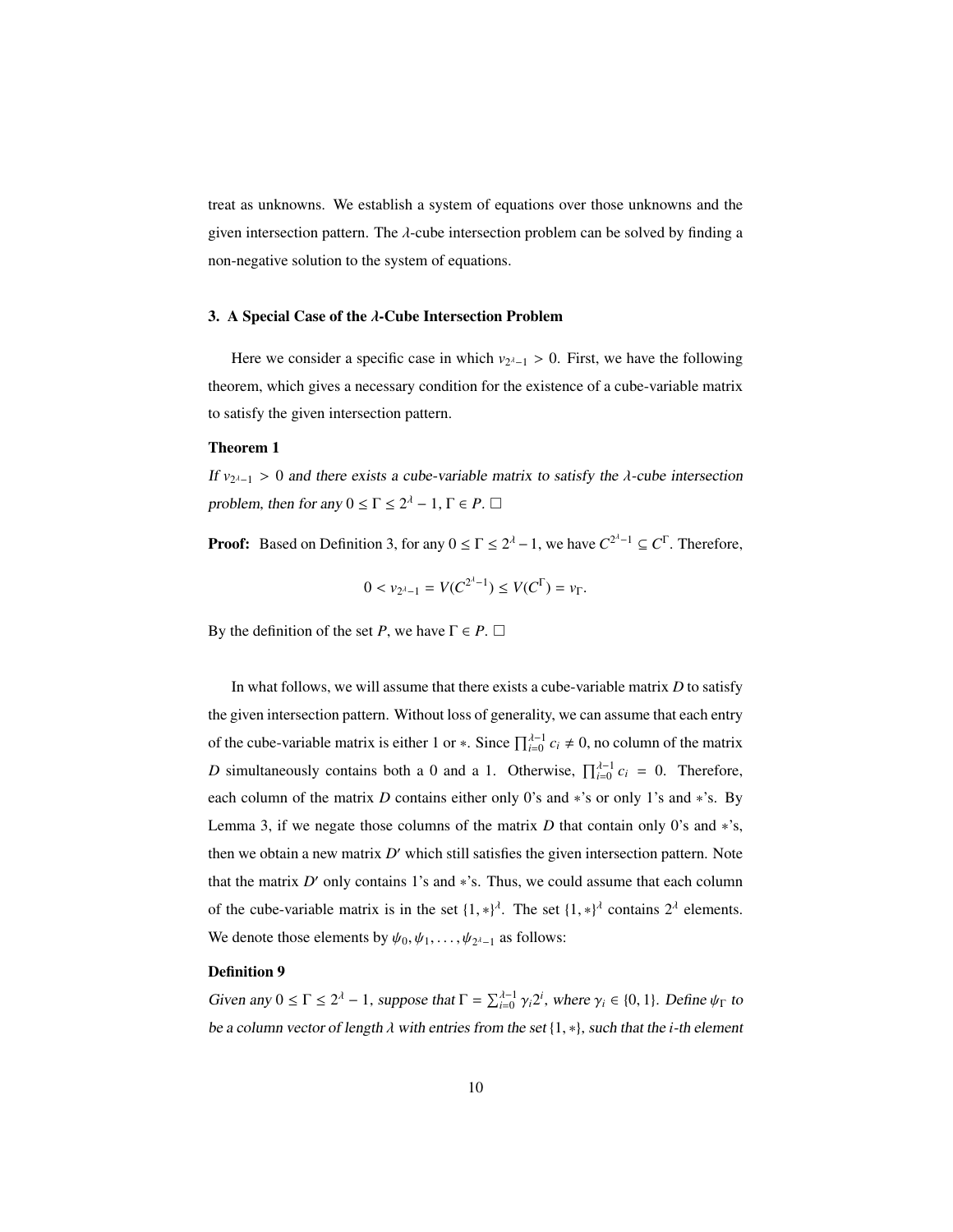$(0 \le i \le \lambda - 1)$  of it is

$$
(\psi_{\Gamma})_i = \begin{cases} 1, & \text{if } \gamma_i = 0 \\ *, & \text{if } \gamma_i = 1. \end{cases}
$$

Define the set  $\Psi = {\psi_0, \psi_1, \dots, \psi_{2^{\lambda}-1}}$ .  $\Box$ 

For example, if  $\lambda = 3$ , then  $\psi_0 = (1, 1, 1)^T$  and  $\psi_5 = (*, 1, *)^T$ .<sup>1</sup>

The basic idea of our proposed solution is to determine which column patterns from the set Ψ should be present in the cube-variable matrix. Indeed, as pointed out at the end of Section 2, we only need to determine how many column patterns of the form  $\psi_{\Gamma}$ are present in the matrix. We define the number of occurrences of column pattern  $\psi_{\Gamma}$ as *z*Γ.

#### Definition 10

For any  $0 \le \Gamma \le 2^{\lambda} - 1$ , define  $J_{\Gamma}$  to be the set of indices of the columns in the matrix *D* of the form  $\psi_{\Gamma}$ , i.e.,  $J_{\Gamma} = \{j | D_{\cdot j} = \psi_{\Gamma}\}\$ . Define  $z_{\Gamma}$  to be the cardinality of the set  $J_{\Gamma}$ .  $\Box$ 

In the special case, if there exists a cube-variable matrix to satisfy the intersection pattern, then based on Theorem 1, we have  $P = \{0, 1, ..., 2^d - 1\}$ . Thus, based on Definition 6, we have a set of numbers  $k_0, \ldots, k_{2^{\lambda-1}}$ . The following theorem gives relation between  $\{z_0, \ldots, z_{2^{\lambda-1}}\}$  and  $\{k_0, \ldots, k_{2^{\lambda-1}}\}$ .

# Theorem 2

If there exists a cube-variable matrix *D* to satisfy the intersection pattern, then for all  $0 \le L \le 2^{\lambda} - 1$ , we have

$$
k_L = \sum_{0 \le \Gamma \le 2^{\lambda - 1}: \Gamma \ge L} z_{\Gamma}. \tag{2}
$$

 $\Box$ 

**Proof:** Since the total number of columns in matrix *D* is *n*, we have  $\sum_{\text{F=0}}^{2^{\lambda}-1} z_{\text{F}} = n = k_0$ , or

$$
\sum_{0\leq \Gamma\leq 2^{\lambda}-1:\Gamma\geq 0}z_{\Gamma}=k_{0}.
$$

<sup>&</sup>lt;sup>1</sup>The superscript  $T$  here means the transpose of a matrix.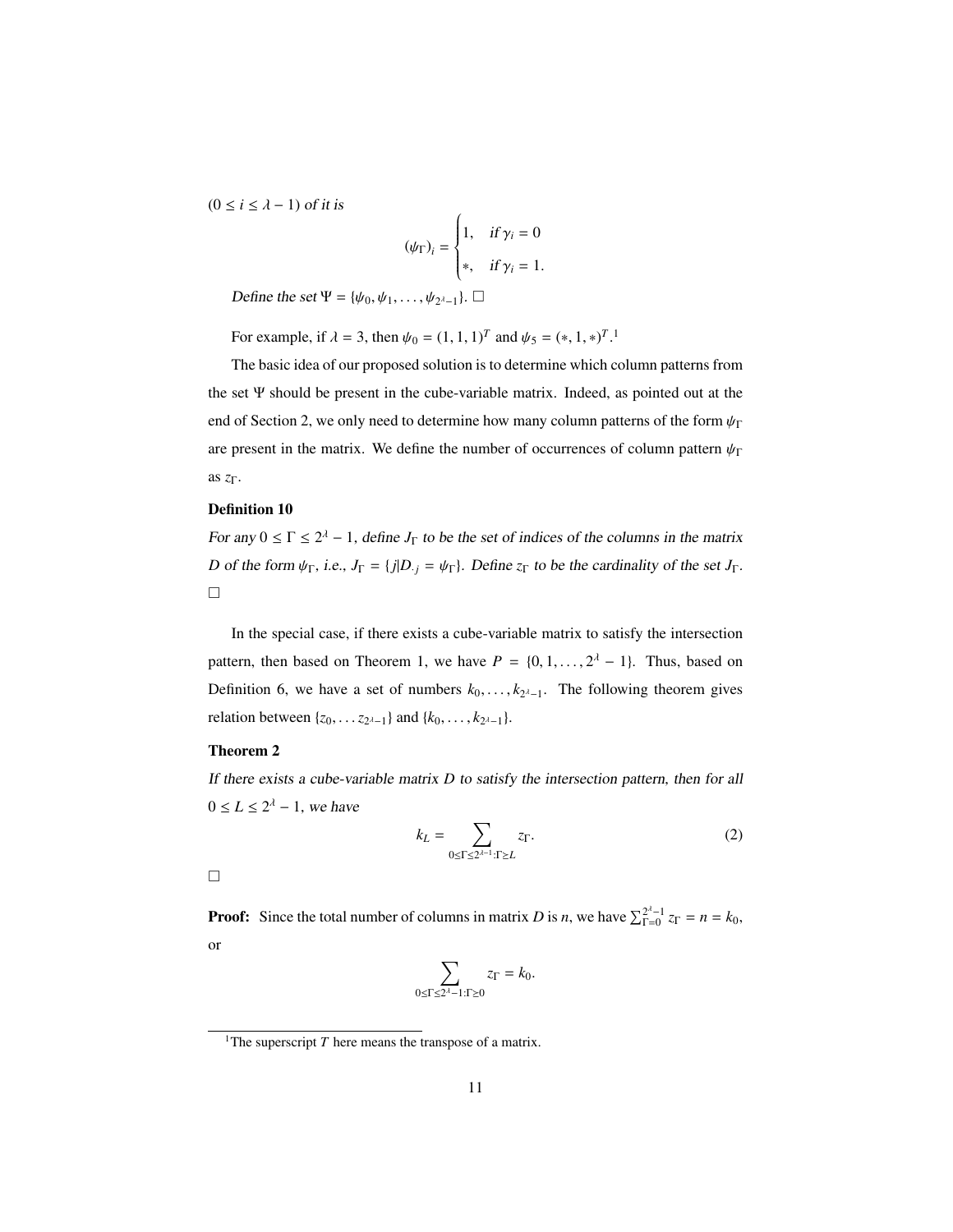Thus, Equation (2) holds for  $L = 0$ .

Now consider  $1 \le L \le 2^{\lambda} - 1$ . Then *L* can be represented as  $L = \sum_{j=0}^{r-1} 2^{l_j}$ , where  $1 \le r \le \lambda$  and  $0 \le l_0 < \cdots < l_{r-1} \le \lambda - 1$ . Then,  $C^L$  represents the intersection of the set of cubes  $c_{l_0}, \ldots, c_{l_{r-1}}$ . The *i*-th entry in the cube-variable row vector of the intersection  $C^L$  is  $*$  if and only if the column *D*<sub>*i*</sub> has  $*$ 's on the row *l*<sub>0</sub>, *l*<sub>1</sub>, . . . , *l*<sub>*r*−1</sub>. Therefore, on the one hand, the number of ∗'s in the cube-variable row vector of the intersection *C L* is the number of columns in *D* whose entries on the row  $l_0, l_1, \ldots, l_{r-1}$  are all ∗'s, or mathematically, the sum

$$
\sum_{\substack{0\leq \Gamma\leq 2^\lambda-1:\\(\psi_\Gamma)_{i_0}=\cdots=(\psi_\Gamma)_{i_{r-1}}=\ast}}z_\Gamma.
$$

On the other hand, by Lemma 2, since  $V(C^L) = v_L = 2^{k_L}$ , the number of \*'s in the cube-variable row vector of  $C^L$  is  $k_L$ . Therefore, we have

$$
k_L = \sum_{\substack{0 \le \Gamma \le 2^{\lambda} - 1:\\ (\psi_{\Gamma})_{l_0} = \dots = (\psi_{\Gamma})_{l_{r-1}} = *}} z_{\Gamma} = \sum_{\substack{0 \le \Gamma \le 2^{\lambda} - 1, \\ \Gamma = \sum_{i=0}^{\lambda - 1} \gamma_i 2^i:\\ \gamma_{l_0} = \dots = \gamma_{l_{r-1}} = 1}} z_{\Gamma},
$$
\n(3)

By Definition 2, we can rewrite Equation (3) as

$$
k_L = \sum_{0 \le \Gamma \le 2^{\lambda-1} : \Gamma \ge L} z_{\Gamma}. \qquad \Box
$$

Note that Equation (2) is a linear equation on  $z_0, \ldots, z_{2^{\lambda}-1}$  and holds for all  $0 \le$  $L \leq 2^{\lambda} - 1$ . Therefore, we can derive a system of  $2^{\lambda}$  linear equations on unknowns *z*<sub>0</sub>, . . . , *z*<sub>2</sub><sub>*i*−1</sub>:

$$
\sum_{0 \le \Gamma \le 2^{\lambda} - 1: \Gamma \ge L} z_{\Gamma} = k_L, \text{ for } L = 0, 1, ..., 2^{\lambda} - 1.
$$
 (4)

We can represent the above system of linear equations in matrix form, as shown by the following theorem.

### Theorem 3

Let vector  $\vec{k} = (k_0, \ldots, k_{2^{\lambda}-1})^T$  and vector  $\vec{z} = (z_0, \ldots, z_{2^{\lambda}-1})^T$ . Then we can represent the system of  $2^{\lambda}$  linear equations (4) in matrix form as

$$
R_{\lambda}\vec{z} = \vec{k},\tag{5}
$$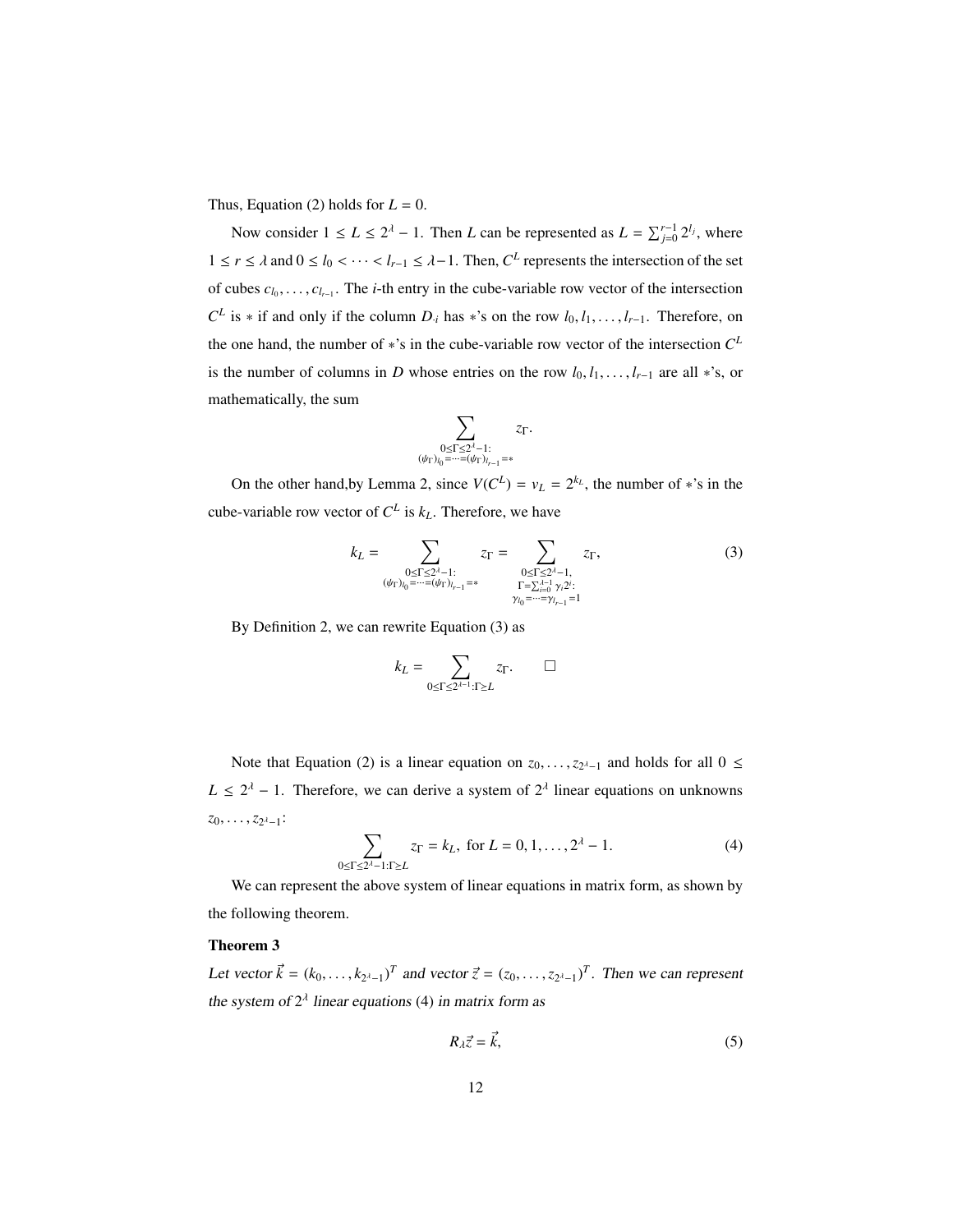where  $R_{\lambda}$  is a  $2^{\lambda} \times 2^{\lambda}$  square matrix defined recursively as follows:

$$
R_1 = \begin{bmatrix} 1 & 1 \\ 0 & 1 \end{bmatrix}, R_i = \begin{bmatrix} R_{i-1} & R_{i-1} \\ 0 & R_{i-1} \end{bmatrix}, \text{ for } i = 2, \dots, \lambda. \quad \square
$$

**Proof:** For convenience, we use  $\bar{z}[j,k]$  ( $0 \le j \le k \le 2^{\lambda} - 1$ ) to represent the column vector  $(z_j, \ldots, z_k)^T$ .

We claim that given any  $1 \le i \le \lambda$ , the set of  $2^i$  linear expressions

$$
\sum_{0 \le \Gamma \le 2^i-1: \Gamma \ge L} z_{\Gamma}, \text{ for } L = 0, 1, \dots, 2^i-1
$$

can be represented in matrix form as

is

$$
R_i \vec{z}[0, 2^i-1].
$$

We prove this claim by induction on *i*.

**Base case:** When  $i = 1$ , the set of 2 linear expressions

$$
\begin{cases}\n\sum_{0 \leq \Gamma \leq 1: \Gamma \geq 0} z_{\Gamma} \\
\sum_{0 \leq \Gamma \leq 1: \Gamma \geq 1} z_{\Gamma} \\
z_{0} + z_{1} \\
z_{1}\n\end{cases}
$$

Therefore, in the matrix form, the set of expressions can be represented as

 $R_1 \bar{z}[0, 1].$ 

**Inductive step**: Assume that the claim holds for *i*. Now consider the set of  $2^{i+1}$  linear expressions

$$
\sum_{0 \le \Gamma \le 2^{i+1}-1:\Gamma \ge L} z_{\Gamma}, \text{ for } L = 0, 1, \ldots, 2^{i+1}-1.
$$

For any  $0 \le L \le 2^{i+1} - 1$ , we have

$$
\sum_{0 \leq \Gamma \leq 2^{i+1}-1} z_{\Gamma} = \sum_{0 \leq \Gamma \leq 2^{i}-1} z_{\Gamma} + \sum_{2^{i} \leq \Gamma \leq 2^{i+1}-1} z_{\Gamma} \n= \sum_{0 \leq \Gamma \leq 2^{i}-1} z_{\Gamma} + \sum_{0 \leq \Gamma \leq 2^{i}-1} z_{\Gamma+2^{i}} \n= \sum_{\Gamma \geq L} z_{\Gamma} + \sum_{\substack{0 \leq \Gamma \leq 2^{i}-1; \\ (\Gamma+2^{i}) \geq L}} z_{\Gamma+2^{i}}.
$$
\n(6)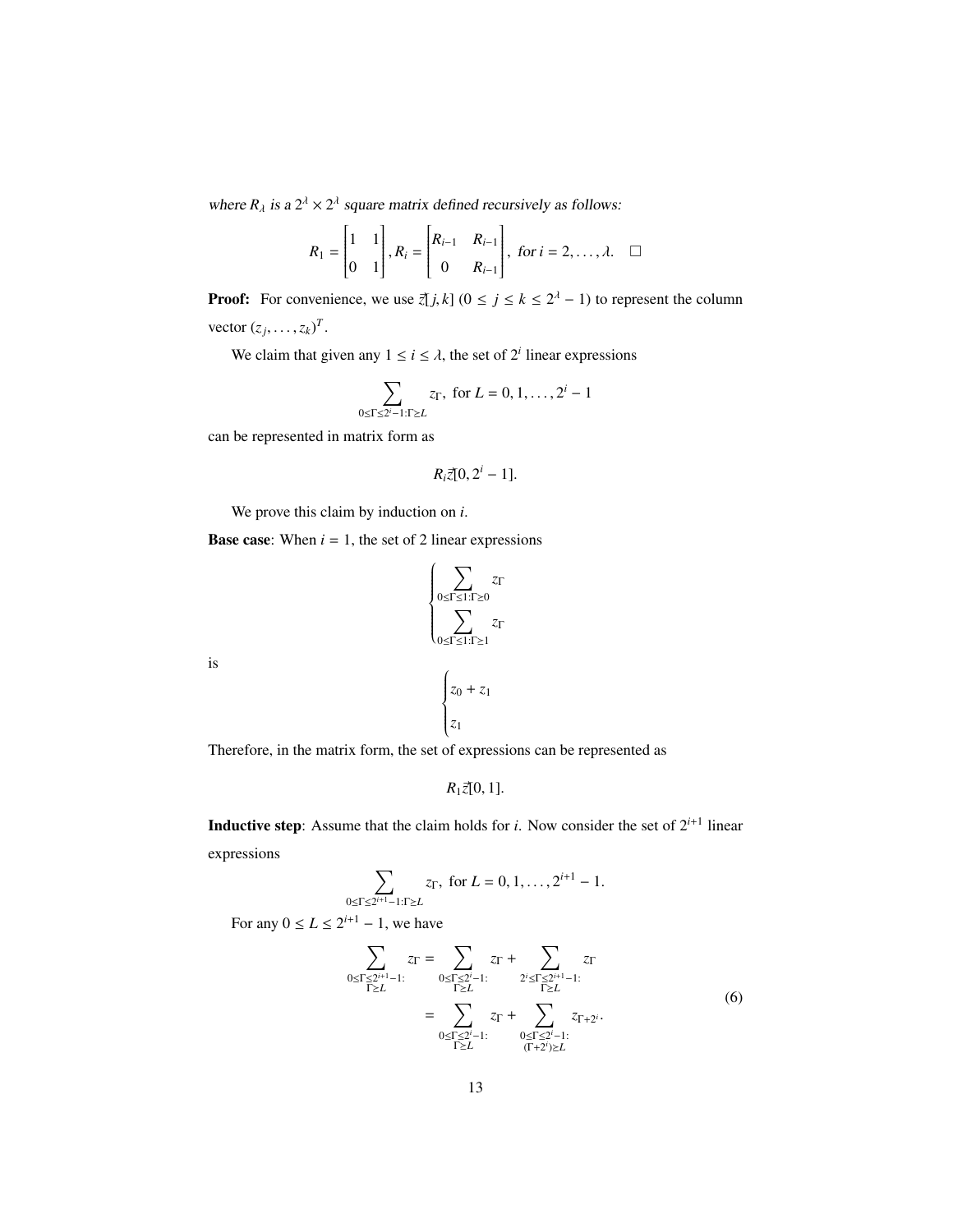When  $0 \le L \le 2^i - 1$ , it is not hard to see that

$$
\{\Gamma | 0 \le \Gamma \le 2^i - 1, (\Gamma + 2^i) \ge L\} = \{\Gamma | 0 \le \Gamma \le 2^i - 1, \Gamma \ge L\}.
$$

Thus, from Equation (6), for any  $0 \le L \le 2^i - 1$ , we have

$$
\sum_{0\leq \Gamma\leq 2^{i+1}-1:\Gamma\geq L}z_\Gamma=\sum_{0\leq \Gamma\leq 2^i-1:\Gamma\geq L}z_\Gamma+\sum_{0\leq \Gamma\leq 2^i-1:\Gamma\geq L}z_{\Gamma+2^i}.
$$

By the induction hypothesis, the first  $2<sup>i</sup>$  expressions

$$
\sum_{0 \le \Gamma \le 2^{i+1}-1: \Gamma \ge L} z_{\Gamma}, \text{ for } L = 0, \dots, 2^i - 1
$$

can be represented in matrix form as

$$
R_i \vec{z}[0, 2^i - 1] + R_i \vec{z}[2^i, 2^{i+1} - 1]. \tag{7}
$$

When  $2^{i} \le L \le 2^{i+1} - 1$ , it is not hard to see that

$$
\{\Gamma | 0 \le \Gamma \le 2^i - 1, \Gamma \ge L\} = \phi,
$$
  

$$
\{\Gamma | 0 \le \Gamma \le 2^i - 1, (\Gamma + 2^i) \ge L\}
$$
  

$$
= \{\Gamma | 0 \le \Gamma \le 2^i - 1, \Gamma \ge (L - 2^i)\}.
$$

Therefore, from Equation (6), for any  $2^{i} \le L \le 2^{i+1} - 1$ , we have

$$
\sum_{0\leq \Gamma \leq 2^{i+1}-1: \Gamma \succeq L} z_\Gamma = \sum_{0\leq \Gamma \leq 2^i-1: \Gamma \succeq (L-2^i)} z_{\Gamma+2^i}.
$$

Note that  $0 \le L - 2^i \le 2^i - 1$ . Thus, by the induction hypothesis, the last  $2^i$  expressions

$$
\sum_{0 \le \Gamma \le 2^{i+1}-1: \Gamma \ge L} z_{\Gamma}, \text{ for } L = 2^i, \dots, 2^{i+1}-1
$$

can be represented in matrix form as

$$
R_i \vec{z} [2^i, 2^{i+1} - 1]. \tag{8}
$$

Based on Equation (7) and (8), the set of linear expressions

$$
\sum_{0 \le \Gamma \le 2^{i+1}-1: \Gamma \ge L} z_{\Gamma}, \text{ for } L = 0, \dots, 2^{i+1}-1
$$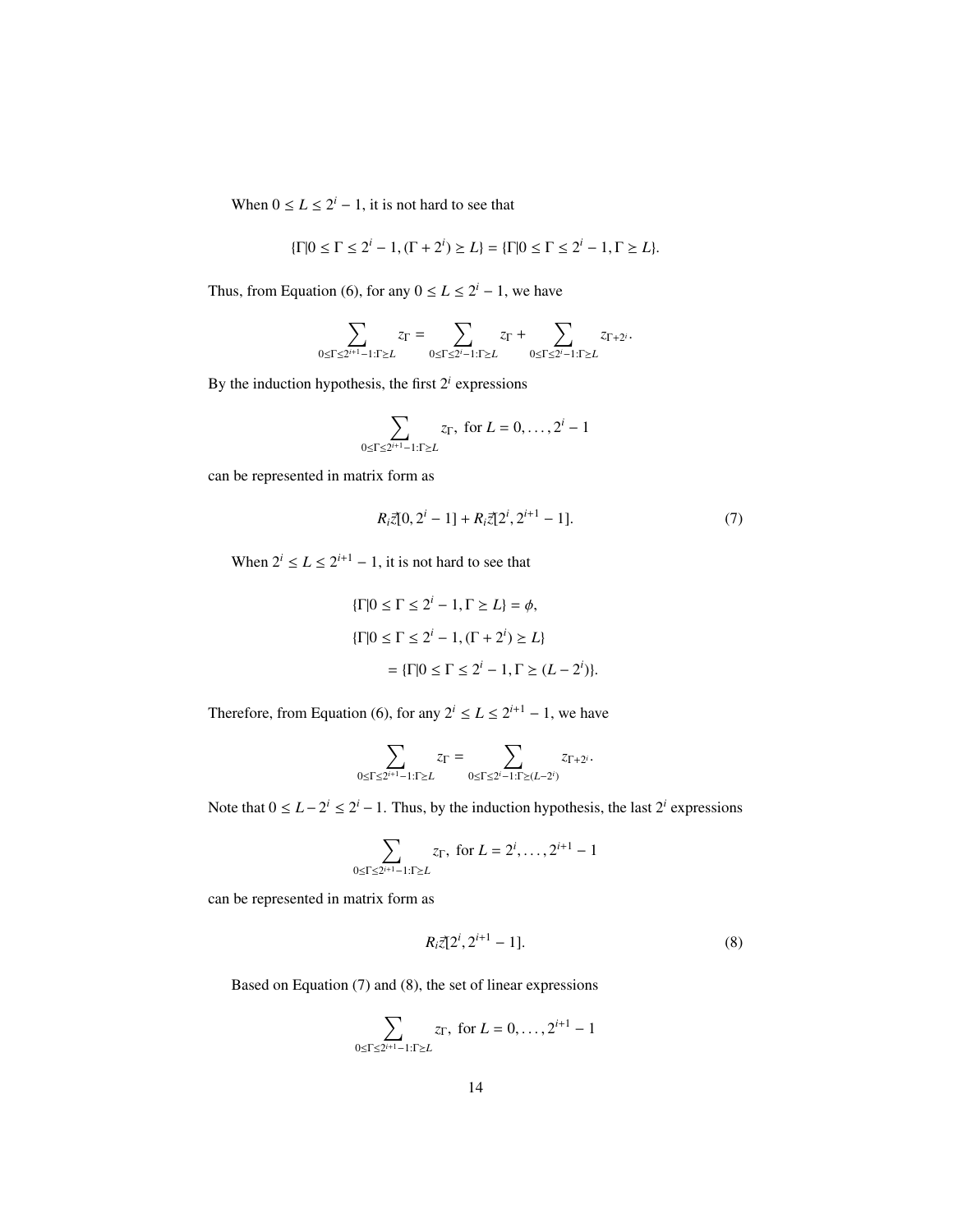can be represented in matrix form as

$$
\begin{bmatrix} R_i & R_i \\ 0 & R_i \end{bmatrix} \begin{bmatrix} \vec{z}[0, 2^i - 1] \\ \vec{z}[2^i, 2^{i+1} - 1] \end{bmatrix} = R_{i+1} \vec{z}[0, 2^{i+1} - 1].
$$

Therefore, the claim holds for  $i + 1$ . Thus, by induction, the claim holds for all  $i = 1, 2, \ldots, \lambda$ .

Thus, the system of linear equations

$$
\sum_{0 \leq \Gamma \leq 2^{\lambda}-1:\Gamma \geq L} z_{\Gamma} = k_L, \text{ for } L = 0, 1, \dots, 2^{\lambda} - 1.
$$

can be represented in matrix form as

$$
R_{\lambda}\vec{z}=\vec{k}.\qquad \Box
$$

It is not hard to see that  $det(R_\lambda) = 1$ . Therefore,  $R_\lambda$  is invertible. The following theorem shows what  $R_{\lambda}^{-1}$  $_{\lambda}^{-1}$  is.

# Theorem 4

 $R_{\lambda}^{-1}$  is recursively defined as follows:

$$
R_1^{-1} = \begin{bmatrix} 1 & -1 \\ 0 & 1 \end{bmatrix}, R_i^{-1} = \begin{bmatrix} R_{i-1}^{-1} & -R_{i-1}^{-1} \\ 0 & R_{i-1}^{-1} \end{bmatrix}, \text{ for } i = 2, ..., \lambda. \quad \square
$$

**Proof:** We only need to show that for  $i = 1, ..., \lambda$ ,  $R_i^{-1}R_i = I_{2^i}$ . We prove this claim by induction on *i*.

**Base case:** When  $i = 1$ ,

$$
R_1^{-1}R_1 = \begin{bmatrix} 1 & -1 \\ 0 & 1 \end{bmatrix} \begin{bmatrix} 1 & 1 \\ 0 & 1 \end{bmatrix} = \begin{bmatrix} 1 & 0 \\ 0 & 1 \end{bmatrix}.
$$

Inductive step: Assume the claim holds for *i*. Then, based on the induction hypothesis,

$$
R_{i+1}^{-1}R_{i+1} = \begin{bmatrix} R_i^{-1} & -R_i^{-1} \\ 0 & R_i^{-1} \end{bmatrix} \begin{bmatrix} R_i & R_i \\ 0 & R_i \end{bmatrix} = \begin{bmatrix} I_{2^i} & 0 \\ 0 & I_{2^i} \end{bmatrix} = I_{2^{i+1}}.
$$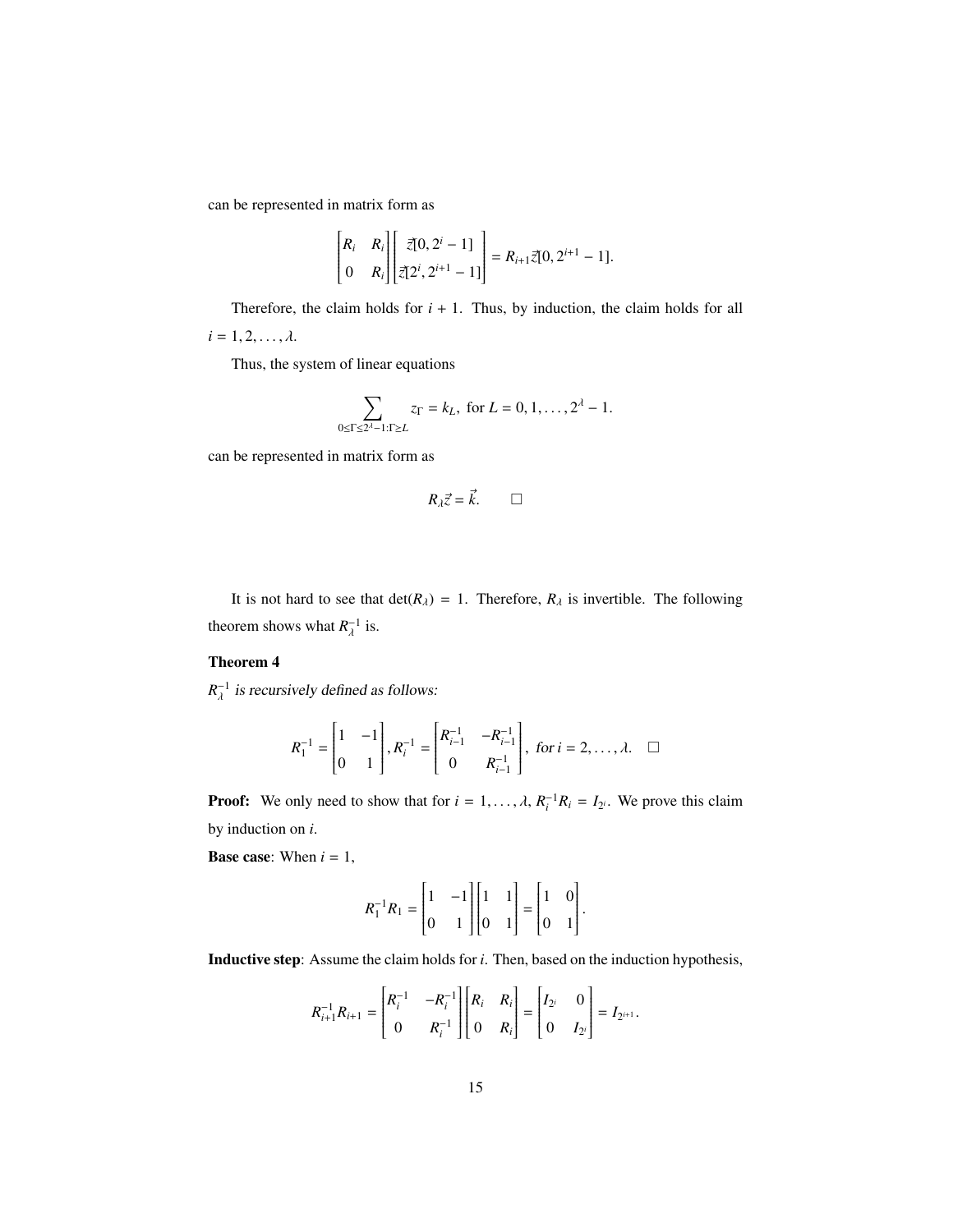Therefore, the claim holds for  $i + 1$ . Thus, by induction, the claim holds for all  $i = 1, \ldots, \lambda$ .  $\Box$ 

Therefore, given  $k_0, k_1, ..., k_{2^{\lambda-1}}$ , we can get  $z_0, z_1, ..., z_{2^{\lambda-1}}$  as  $\vec{z} = R_{\lambda}^{-1}$  $\overline{\lambda}^{1}$ *k*.

Since for any  $0 \le \Gamma \le 2^{\lambda} - 1$ ,  $z_{\Gamma}$  is the cardinality of the set  $J_{\Gamma}$ , therefore,  $z_{\Gamma}$  must be a non-negative integer. By Theorem 4,  $R_{\lambda}^{-1}$  is an integer matrix. Therefore,  $z_0, \ldots, z_{2^{\lambda-1}}$ are always integers. Thus, a necessary condition for the existence of  $\lambda$  cubes to satisfy the given intersection pattern is that the vector  $R_{\lambda}^{-1} \vec{k}$  has all entries non-negative. On the other hand, from Equation (5), we can see that the intersection pattern  $(2^{k_0}, \ldots, 2^{k_{2^{k-1}}})$ only depends on  $z_0, \ldots, z_{2^{\lambda-1}}$ . Therefore, as long as the vector  $R_{\lambda}^{-1} \vec{k}$  has all entries nonnegative, there exist  $\lambda$  cubes to satisfy the given intersection pattern. In fact, we can construct  $\lambda$  cubes with their cube-variable matrix as follows: for any column  $0 \le j \le$ *n* − 1 of *D*, we can find a  $0 \le \Gamma \le 2^{\lambda}$  − 1 such that  $\sum_{i=0}^{\Gamma-1} z_i \le j \le \sum_{i=0}^{\Gamma} z_i$  − 1. Then, we let  $D_{\cdot j} = \psi_{\Gamma}$ . In summary, we have the following corollary.

### Corollary 1

The necessary and sufficient condition for the existence of  $\lambda$  cubes to satisfy the given intersection pattern is that the vector  $R_{\lambda}^{-1} \vec{k}$  has all entries non-negative, where  $\vec{k} =$  $(k_0, k_1, \ldots, k_{2^{\lambda-1}})^T$  and  $R_{\lambda}^{-1}$  is defined in T  $_{\lambda}^{-1}$  is defined in Theorem 4.  $\square$ 

# Example 3

Given  $v_0 = 32$ ,  $v_1 = 16$ ,  $v_2 = 16$ ,  $v_3 = 8$ ,  $v_4 = 8$ ,  $v_5 = 4$ ,  $v_6 = 4$ , and  $v_7 = 2$ , determine whether there exists a set of three cubes  $c_0$ ,  $c_1$ , and  $c_2$  on 5 variables that satisfies the intersection pattern  $(v_0, \ldots, v_7)$ .

Solution: From the given coditions, we have

$$
\vec{k} = (5, 4, 4, 3, 3, 2, 2, 1)^T.
$$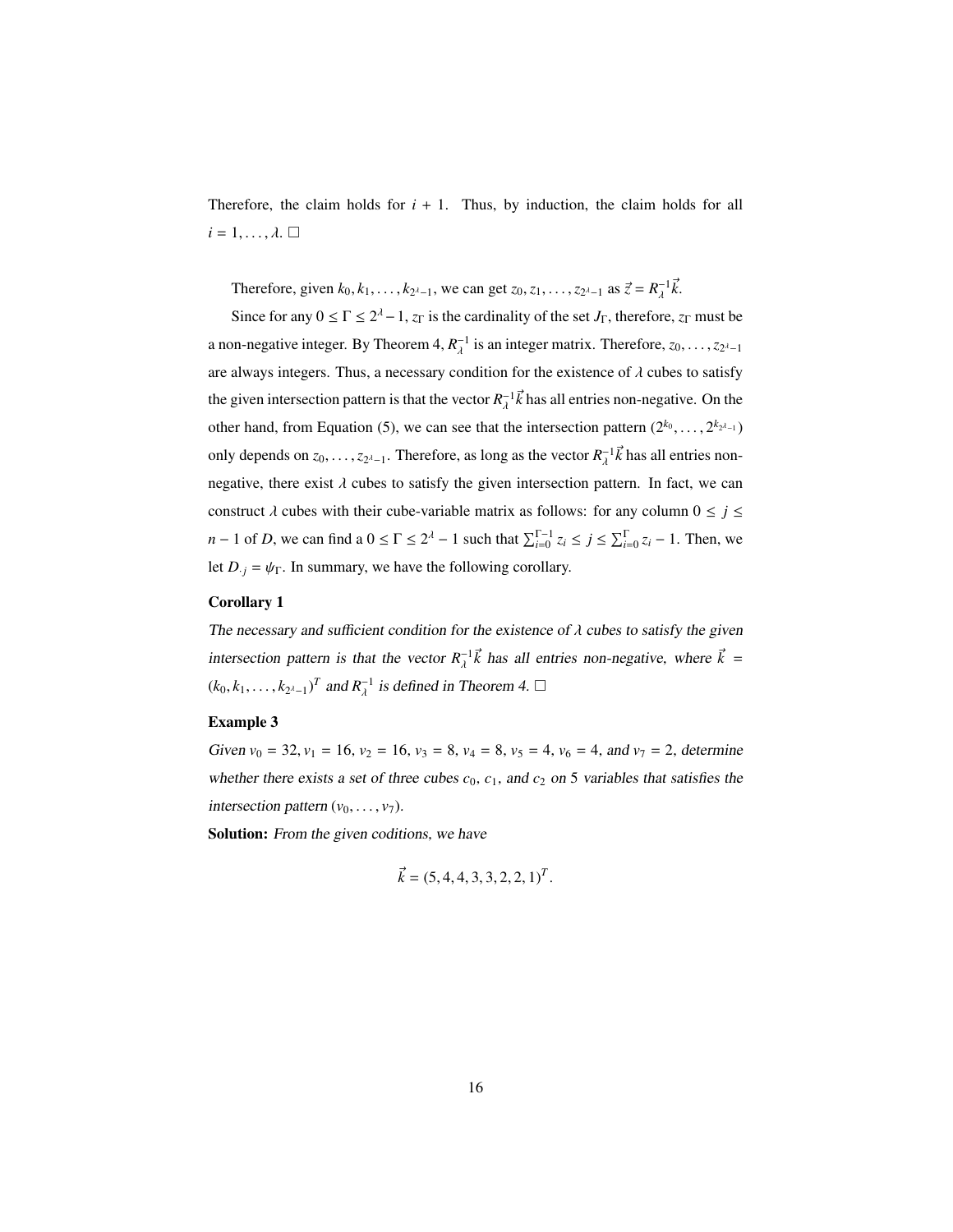Since

$$
R_3^{-1} = \begin{bmatrix} 1 & -1 & -1 & 1 & -1 & 1 & -1 \\ 0 & 1 & 0 & -1 & 0 & -1 & 0 & 1 \\ 0 & 0 & 1 & -1 & 0 & 0 & -1 & 1 \\ 0 & 0 & 0 & 1 & 0 & 0 & 0 & -1 \\ 0 & 0 & 0 & 0 & 1 & -1 & -1 & 1 \\ 0 & 0 & 0 & 0 & 0 & 1 & 0 & -1 \\ 0 & 0 & 0 & 0 & 0 & 0 & 1 & -1 \\ 0 & 0 & 0 & 0 & 0 & 0 & 0 & 1 \end{bmatrix},
$$

then by Equation (5), we get

$$
\vec{z} = (0, 0, 0, 2, 0, 1, 1, 1)^T.
$$

Therefore, there are two  $\psi_3$ 's, one  $\psi_5$ , one  $\psi_6$ , and one  $\psi_7$  in the cube-variable matrix of  $c_0$ ,  $c_1$ , and  $c_2$ . One realization of the cube-variable matrix is

$$
\begin{bmatrix} * & * & * & 1 & * \\ * & * & 1 & * & * \\ 1 & 1 & * & * & * \end{bmatrix}
$$

and the corresponding cubes are  $c_0 = x_3$ ,  $c_1 = x_2$ , and  $c_2 = x_0 \wedge x_1$ .  $\Box$ 

 $\mathbf{r}$ 

# 4. General λ-Cube Intersection Problem

In this section, we consider the more general situation where  $v_{2^{\lambda}-1} \geq 0$ .

# *4.1. Necessary Conditions on the Positive v*<sub>Γ</sub>'s

We first have the following theorem applicable for numbers  $v_\Gamma > 0$ .

# Theorem 5

Suppose that there exist  $\lambda$  cubes  $c_0, \ldots, c_{\lambda-1}$  to satisfy the intersection pattern. For any  $0 \le L \le 2^{\lambda} - 1$ , if  $v_L > 0$ , then for any  $0 \le \Gamma \le 2^{\lambda} - 1$  such that  $\Gamma \le L$ , we have  $v_{\Gamma} > 0$ .  $\Box$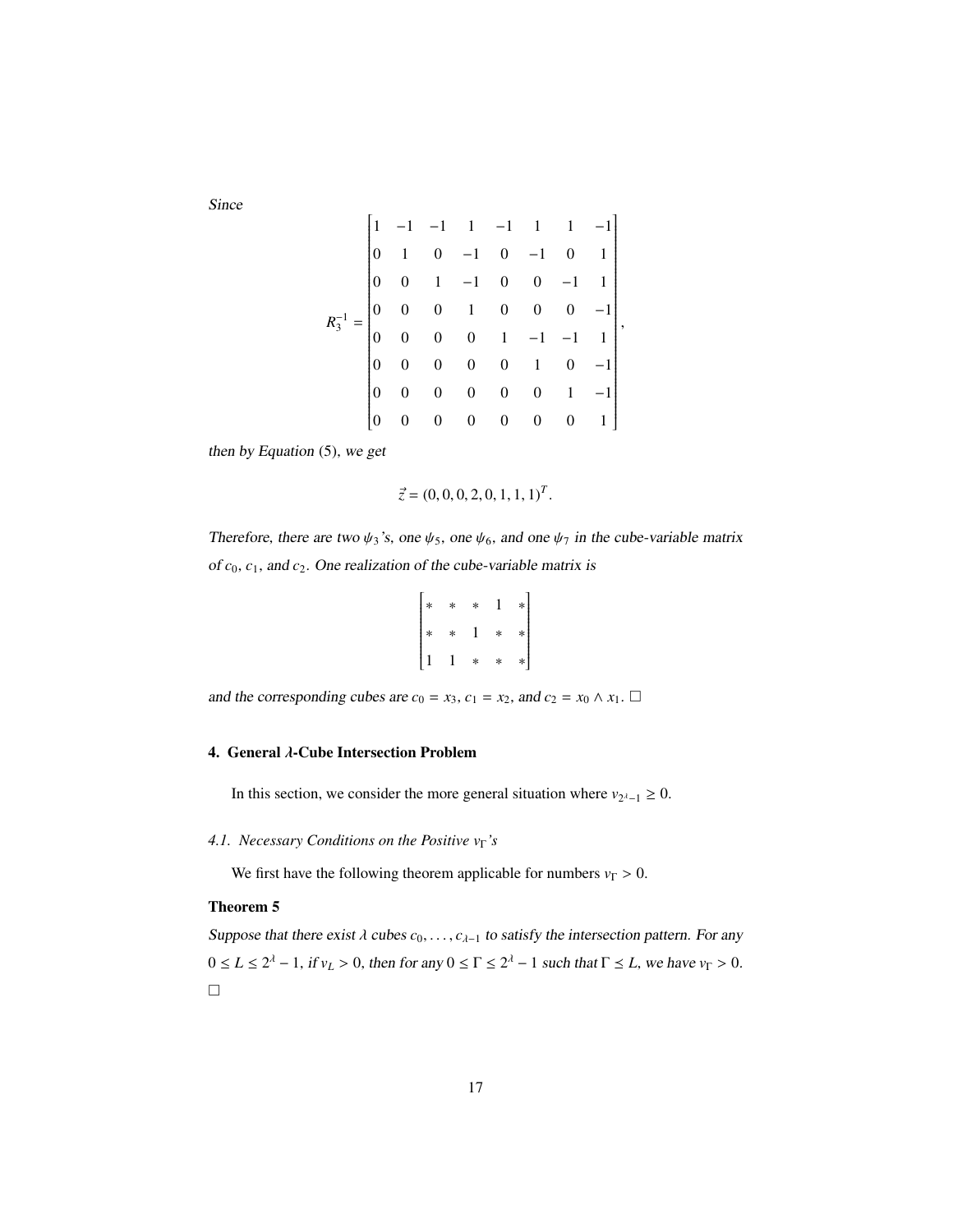**Proof:** For any  $0 \leq \Gamma \leq 2^{\lambda} - 1$  such that  $\Gamma \leq L$ , it is not hard to see that  $C^L \subseteq C^{\Gamma}$ . Therefore,  $0 < v_L = V(C^L) \le V(C^{\Gamma}) = v_{\Gamma}$ .  $\Box$ 

If a set of cubes is pairwise non-disjoint, then it has the following property.

# Lemma 4

If a set of *r* cubes  $c_{l_0}, \ldots, c_{l_{r-1}}$  ( $3 \le r \le \lambda, 0 \le l_0 < \cdots < l_{r-1} \le \lambda - 1$ ) is pairwise non-disjoint, i.e., for any  $0 \le i < j \le r - 1$ ,  $c_{l_i} \cdot c_{l_j} \ne 0$ , then their intersection  $\prod_{i=0}^{r-1} c_{l_i}$ is nonempty.  $\Box$ 

**Proof:** By contraposition, suppose that  $\prod_{i=0}^{r-1} c_{l_i} = 0$ . Consider the cube-variable matrix on these *r* cubes. Since their intersection is empty, there exists a column in the matrix that contains both a 0 and a 1. The cube corresponding to the 0 entry and the cube corresponding to the 1 entry are disjoint. This contradicts the assumption that the given set of cubes is pairwise non-disjoint.  $\square$ 

Alternatively, Lemma 4 can be stated on the numbers  $v_\Gamma$ . This gives a necessary condition for the existence of a set of cubes to satisfy the given intersection pattern.

# Theorem 6

Suppose that there exist  $\lambda$  cubes  $c_0, \ldots, c_{\lambda-1}$  to satisfy the given intersection pattern. If a set of  $r$  ( $3 \le r \le \lambda$ ) numbers  $0 \le l_0 < \cdots < l_{r-1} \le \lambda - 1$  satisfies that for any 0 ≤ *i* < *j* ≤ *r* − 1,  $v_{(2^{l_i}+2^{l_j})}$  > 0, then for  $L = \sum_{i=0}^{r-1} 2^{l_i}$ ,  $v_L > 0$ . □

For example, suppose that in a 4-cube intersection problem we are given  $v_3 > 0$ ,  $v_9 > 0$ , and  $v_{10} > 0$ . If there exist 4 cubes to satisfy the given intersection pattern, then since  $V(c_0c_1) > 0$ ,  $V(c_0c_3) > 0$ , and  $V(c_1c_3) > 0$ , we must have  $v_{11} = V(c_0c_1c_3) > 0$ .

If both the conditions in Theorem 5 and 6 are satisfied, then we have the following theorem, which will play an important role in proving the necessary and sufficient condition later.

### Theorem 7

Suppose that the given intersection pattern satisfies that

1. For any  $0 \le L \le 2^{\lambda} - 1$ , if  $v_L > 0$ , then for any  $0 \le \Gamma \le 2^{\lambda} - 1$  such that  $\Gamma \le L$ , *<sup>v</sup>*<sup>Γ</sup> <sup>&</sup>gt; <sup>0</sup>.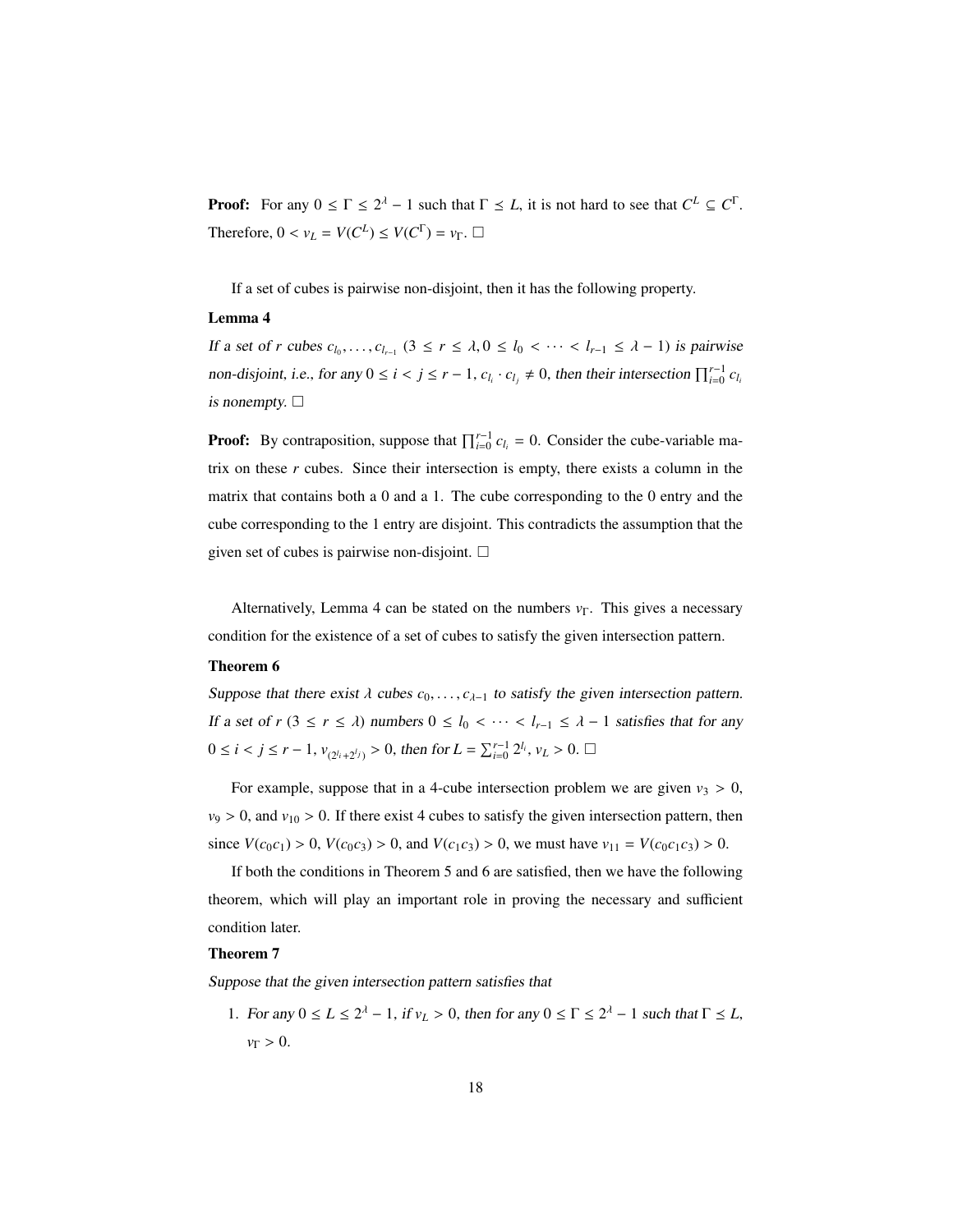2. For any set of  $r$  ( $3 \le r \le \lambda$ ) numbers  $0 \le l_0 < \cdots < l_{r-1} \le \lambda - 1$ , if it satisfies that for any  $0 \le i < j \le r - 1$ ,  $v_{(2^{l_i} + 2^{l_j})} > 0$ , then for the number  $L = \sum_{i=0}^{r-1} 2^{l_i}$ ,  $v_L > 0$ .

Then, a necessary and sufficient condition for a set of  $\lambda$  nonempty cubes to satisfy the condition that for any  $\Gamma \in P$ ,  $C^{\Gamma} \neq 0$  and for any  $\Gamma \in Z$ ,  $C^{\Gamma} = 0$  is that for any  $\Gamma \in P_2$ ,  $C^{\Gamma} \neq 0$  and for any  $\Gamma \in Z_2$ ,  $C^{\Gamma} = 0$ .  $\Box$ 

**Proof:** The necessary part of the theorem is obvious, since the set  $P_2$  is a subset of the set *P* and the set  $Z_2$  is a subset of the set *Z*.

Now we prove the sufficient part. Suppose that a set of cubes satisfies that for any  $\Gamma \in P_2, C^{\Gamma} \neq 0$  and for any  $\Gamma \in Z_2, C^{\Gamma} = 0$ .

It is not hard to see that the sets  $P_0, \ldots, P_\lambda$  form a partition of the set *P* and that the sets  $Z_0, \ldots, Z_\lambda$  form a partition of the set *Z*. Thus, we only need to prove that for all  $0 \le k \le \lambda$ , the set of cubes satisfies the condition that for any Γ ∈  $P_k$ ,  $C^{\Gamma} \ne 0$  and for any  $\Gamma \in Z_k$ ,  $C^{\Gamma} = 0$ .

We first consider the case that  $k = 0$ . By convention,  $v_0 > 0$ . Thus,  $P_0 = \{0\}$  and  $Z_0 = \phi$ . Since  $C^0 = 1$ , thus we have that for any  $\Gamma \in P_0$ ,  $C^{\Gamma} \neq 0$ . Since  $Z_0 = \phi$ , the statement that for any  $\Gamma \in Z_0$ ,  $C^{\Gamma} = 0$  also holds.

Now we consider the case that  $k = 1$ . Since we assume that for any  $0 \le i \le \lambda - 1$ ,  $v_{2}$  > 0, therefore,  $P_1 = \{2^i | i = 0, ..., \lambda - 1\}$  and  $Z_1 = \phi$ . Since  $c_0, ..., c_{\lambda-1}$  are all nonempty, thus we have that for any  $\Gamma \in P_1$ ,  $C^{\Gamma} \neq 0$ . Since  $Z_1 = \phi$ , the statement that for any  $\Gamma \in Z_1$ ,  $C^{\Gamma} = 0$  also holds.

When  $k = 2$ , the statement that the set of cubes satisfies that for any  $\Gamma \in P_2, C^{\Gamma} \neq 0$ and for any  $\Gamma \in Z_2$ ,  $C^{\Gamma} = 0$  obviously holds.

Now we consider the case that  $k \geq 3$ . First, we consider any  $L \in P_k$ . Suppose that  $L = \sum_{i=0}^{r-1} 2^{l_i}$ , where  $3 \le r \le \lambda$  and  $0 \le l_0 < \cdots < l_{r-1} \le \lambda - 1$ . Then, for any  $0 \le i < j \le r - 1$ ,  $(2^{l_i} + 2^{l_j}) \le L$ . Therefore, based on the given condition, we have  $v_{(2^{l_i}+2^{l_j})} > 0$ . Since  $||2^{l_i} + 2^{l_j}|| = 2$ , thus  $(2^{l_i} + 2^{l_j}) \in P_2$ . By the assumption that for any  $\Gamma \in P_2$ ,  $C^{\Gamma} \neq 0$ , we have that  $C^{(2i+2^{l_j})} = c_{l_i} \cdot c_{l_j} \neq 0$ . Thus, the *r* cubes  $c_{l_0}, \ldots, c_{l_{r-1}}$ are pairwise non-disjoint. By Lemma 4, then  $C^L = \prod_{i=0}^{r-1} c_{l_i} \neq 0$ . Therefore, for any  $L \in P_k$ ,  $C^L \neq 0$ .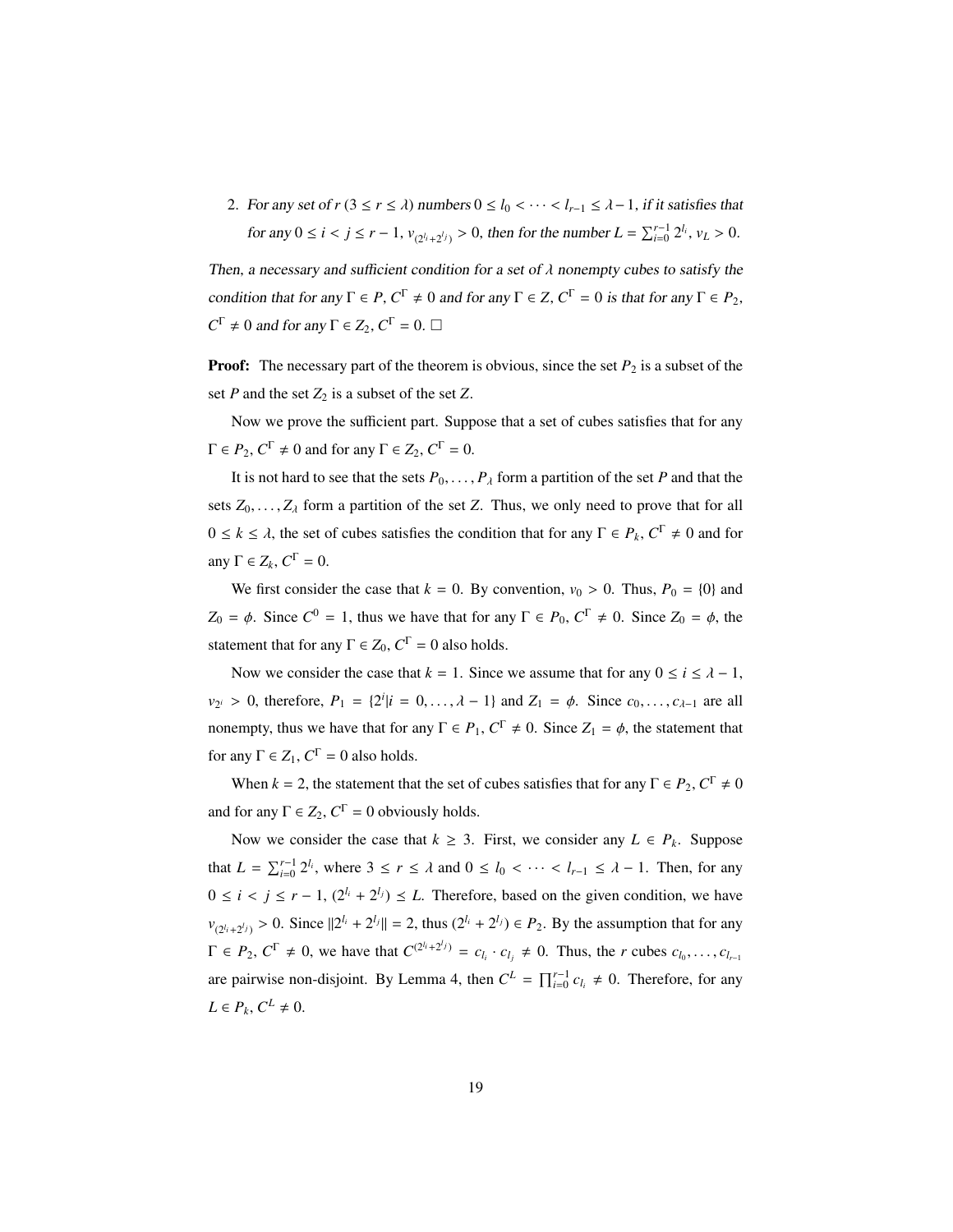Now we consider any  $L \in Z_k$ . Suppose that  $L = \sum_{i=0}^{r-1} 2^{l_i}$ , where  $3 \le r \le \lambda$  and  $0 \le l_0 < \cdots < l_{r-1} \le \lambda - 1$ . We argue that there exist two numbers  $0 \le u < v \le r - 1$ , such that  $v_{(2^{l_u}+2^{l_v})} = 0$ . Otherwise, for any  $0 \le i \le j \le r-1$ ,  $v_{(2^{l_i}+2^{l_j})} > 0$ . Then, based on the given conditions, we have  $v_L > 0$ . This contradicts the assumption that *L* ∈ *Z*<sup>*k*</sup>. Thus, there exist two numbers  $0 \le u < v \le r - 1$ , such that  $v_{(2^{l_u} + 2^{l_v})} = 0$ . Since  $||2^{l_u} + 2^{l_v}|| = 2$ , thus  $(2^{l_u} + 2^{l_v}) \in Z_2$ . By the assumption that for any  $\Gamma \in Z_2$ ,  $C^{\Gamma} = 0$ , we have that  $C^{(2^{l_u} + 2^{l_v})} = c_{l_u} \cdot c_{l_v} = 0$ . Thus,  $C^L = \prod_{i=0}^{r-1} c_{l_i} = 0$ . Therefore, for any  $L \in Z_k$ ,  $C^L = 0.$ 

#### *4.2. Compatible Column Pattern Set*

In the general case, the cube-variable matrix consists of 0, 1 and ∗ and so does each column of the matrix. There are a total of  $3<sup>\lambda</sup>$  different choices of patterns for each column. However, not all combinations of 0, 1 and ∗ as a column vector can be present in the matrix. For example, if the given intersection pattern indicates that  $c_i \cdot c_j \neq 0$ , then those column patterns that have a 0 on the *i*-th entry and a 1 on the *j*-th entry cannot be present in the matrix. On the other hand, some kinds of column patterns must be present at least once in the matrix. For example, if the given intersection pattern indicates that  $c_i \cdot c_j = 0$ , then at least one of the column patterns that have a 0 on the *i*-th entry and a 1 on the *j*-th entry or have a 1 on the *i*-th entry and a 0 on the *j*-th entry must be present in the matrix. In this section, we will show what kind of column patterns can be present in the matrix. For this purpose, we first introduce the *compatible column pattern set* for numbers  $\Gamma \in Z_2$ .

#### Definition 11

Suppose that  $\Gamma \in Z_2$  and  $\Gamma = 2^i + 2^j$ , where  $0 \le i < j \le \lambda - 1$ . The compatible column pattern set for  $\Gamma$  is the set of column vectors W of length  $\lambda$  with entries from the set {0, <sup>1</sup>, ∗}, such that

- 1.  $W_i = 0$  and  $W_j = 1$  or  $W_i = 1$  and  $W_j = 0$ ,
- 2. for any number  $L \in P_2$  such that  $L = 2^k + 2^l$ , where  $0 \le k < l \le \lambda 1$ , the situation that  $W_k = 0$  and  $W_l = 1$  or  $W_k = 1$  and  $W_l = 0$  does not happen.  $\Box$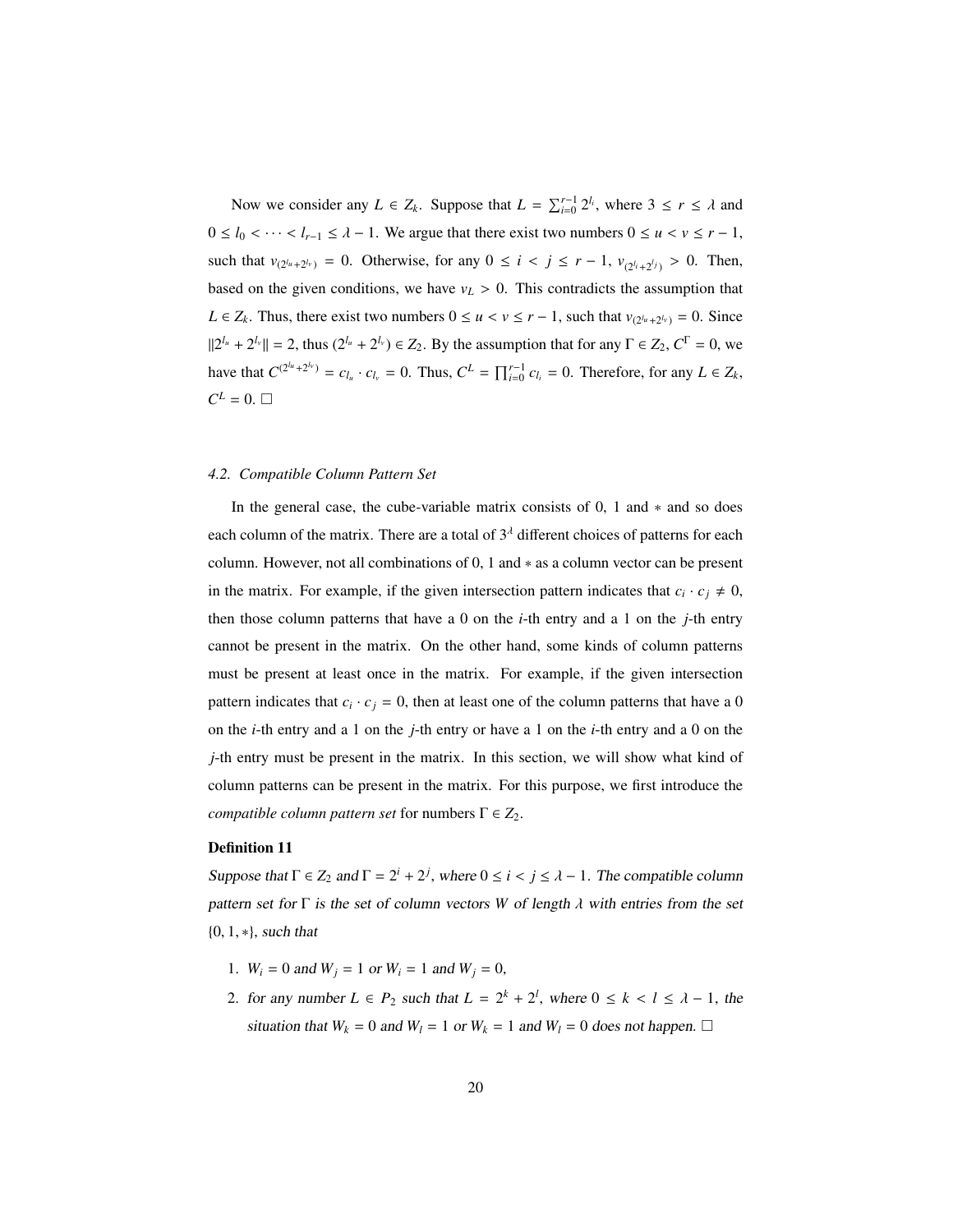It is not hard to see that if a cube-variable column vector is in the compatible column pattern set for a  $\Gamma \in Z_2$ , then the negation of that cube-variable column vector is also in that set. Therefore, we define the *representative compatible column pattern set* as follows.

#### Definition 12

The representative compatible column pattern set  $\rho_{\Gamma}$  for  $\Gamma \in Z_2$  is a subset of the compatible column pattern set for Γ such that the first non-∗ entry of each element in the representative set is 0.  $\Box$ 

# Example 4

Consider a 4-cube intersection problem with

$$
P_2 = \{(0011)_2, (0101)_2, (1001)_2\},
$$
  
\n
$$
Z_2 = \{(0110)_2, (1010)_2, (1100)_2\}.
$$

The compatible column pattern set for  $\Gamma = (0110)_2 \in Z_2$  is

$$
\{(*010)^T, (*101)^T, (*011)^T, (*100)^T, (*01*)^T, (*10*)^T\}.
$$

The representative compatible column pattern set for  $\Gamma = (0110)_2 \text{ is } \{(*010)^T, (*011)^T, (*01*)^T\}. \Box$ 

# Definition 13

We define the set *Y* as the union of the representative compatible column pattern sets  $\rho_{\Gamma}$  for all  $\Gamma \in Z_2$ , i.e.,  $Y = \bigcup_{\Gamma \in Z_2} \rho_{\Gamma}$ . We define the set  $F = Y \cup \Psi$ .

The following lemma shows that only those column patterns in the set *F* are needed to construct the cube-variable matrix.

#### Lemma 5

If there exists a cube-variable matrix *D* to satisfy the given intersection pattern, then there exists another matrix *D'* which also satisfies the given intersection pattern and each column of which is in the set  $F$ .  $\Box$ 

Proof: First, we argue that for any column of *D* which contains both a 0 and a 1 entry, the column is in the compatible column pattern set of a certain  $\Gamma \in Z_2$ .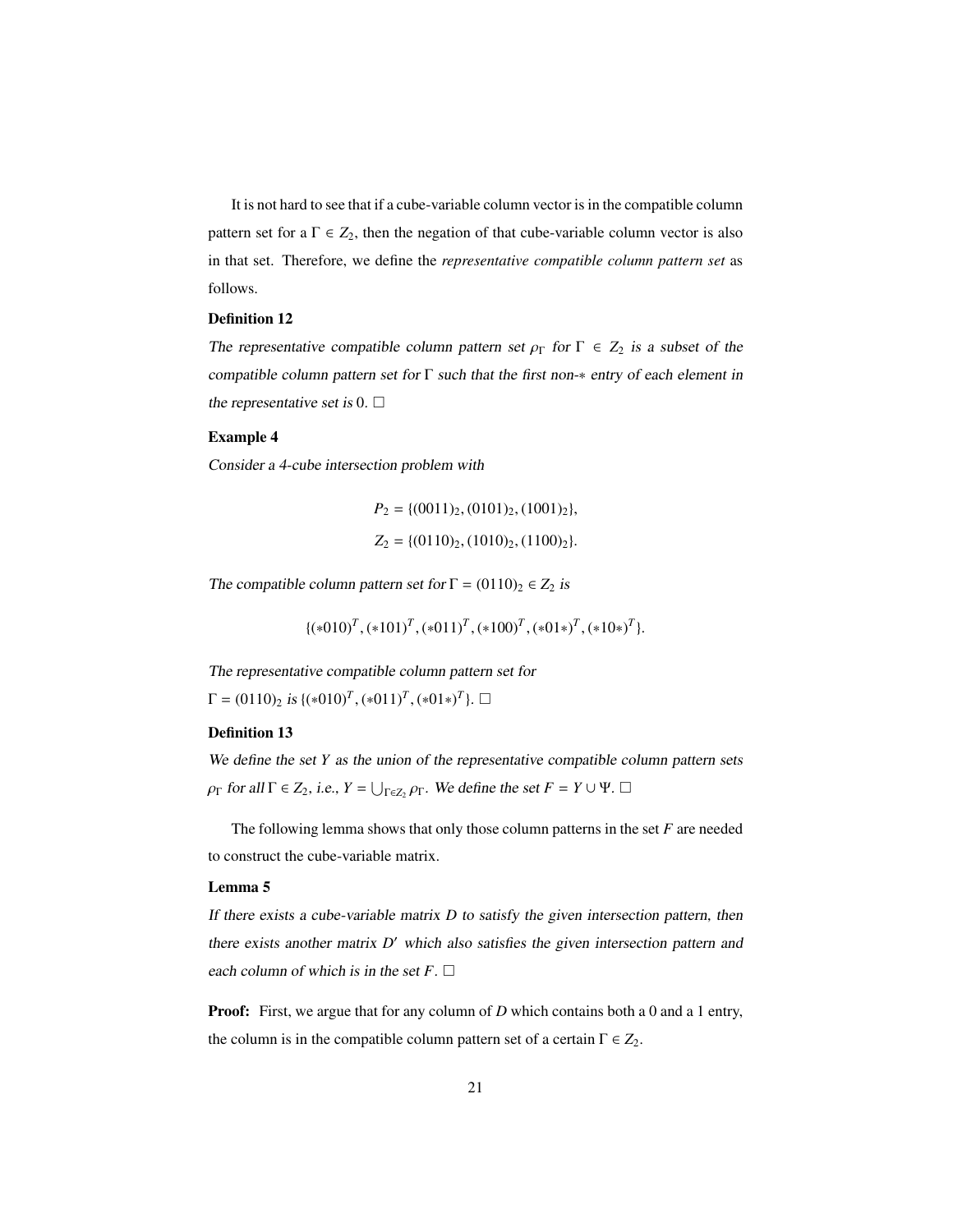Suppose that a column  $r$  ( $0 \le r \le n - 1$ ) of *D* has the *i*-th entry being 0 and the *j*-th entry being 1, where  $0 \le i, j \le \lambda - 1$  and  $i \ne j$ . Then,  $c_i \cdot c_j = 0$ . Since the matrix *D* satisfies the given intersection pattern, we have  $v_{2^i+2^j} = V(c_i \cdot c_j) = 0$ . Therefore, the number  $2^{i} + 2^{j}$  is in the set  $Z_2$ . Now consider any  $L \in P_2$ . Suppose that  $L = 2^{k} + 2^{l}$ , where  $0 \le k < l \le \lambda - 1$ . Since the necessary condition for the cube-variable matrix to satisfy a given intersection pattern is that for  $L \in P_2$ ,  $C^L \neq 0$ , thus the situation that  $D_{kr} = 0$  and  $D_{lr} = 1$  or  $D_{kr} = 1$  and  $D_{lr} = 0$  cannot happen. Therefore, the column *r* of *D* is in the compatible column pattern set for the number  $(2^{i} + 2^{j}) \in Z_2$ .

We can construct a *D'* from *D* as follows. For any column  $0 \le r \le \lambda - 1$ :

- 1. If  $D_r$  contains only 1's and \*'s, we let  $D'_r$  be  $D_r$ . Then  $D'_r$  is in the set  $\Psi$ .
- 2. If  $D_r$  contains only 0's and \*'s, we let  $D'_r$  be the negation of the column  $D_r$ . Then  $D'_r$  is in the set  $\Psi$ .
- 3. If  $D_r$  contains both a 0 and a 1 and the first non- $*$  entry of  $D_r$  is 0, we let  $D'_r$  be *D*<sub>*r*</sub>. Then, there exists a  $\Gamma \in Z_2$  such that *D'<sub>r</sub>* is in the set  $\rho_{\Gamma}$ .
- 4. If  $D_r$  contains both a 0 and a 1 and the first non- $*$  entry of  $D_r$  is 1, we let  $D'_r$  be the negation of the column  $D_r$ . Then, there exists a  $\Gamma \in Z_2$  such that  $D'_r$  is in the set  $\rho_{\Gamma}$ .

Then, by the above construction, each column of  $D'$  is in the set *F*. Further,  $D'$  is obtained from  $D$  by column negations. Thus, by Lemma 3,  $D'$  also satisfies the given intersection pattern.

Based on Lemma 5, we only need to answer whether there exists a cube-variable matrix with columns from the set  $F$  to satisfy the given intersection pattern. The following lemma states that if such a matrix exists, then for each  $Γ ∈ Z_2$ , at least one of the column pattern elements from the set  $\rho_{\Gamma}$  must be present in that matrix.

#### Lemma 6

If a cube-variable matrix *D* with columns from the set *F* satisfies the given intersection pattern, then for any  $\Gamma \in Z_2$ , there exists a column in *D* which is in the set  $\rho_{\Gamma}$ .  $\Box$ 

**Proof:** For any  $\Gamma \in Z_2$ , suppose that  $\Gamma = 2^i + 2^j$ , where  $0 \le i \le j \le \lambda - 1$ . Since the cube-variable matrix satisfies the given intersection pattern, then based on Lemma 1,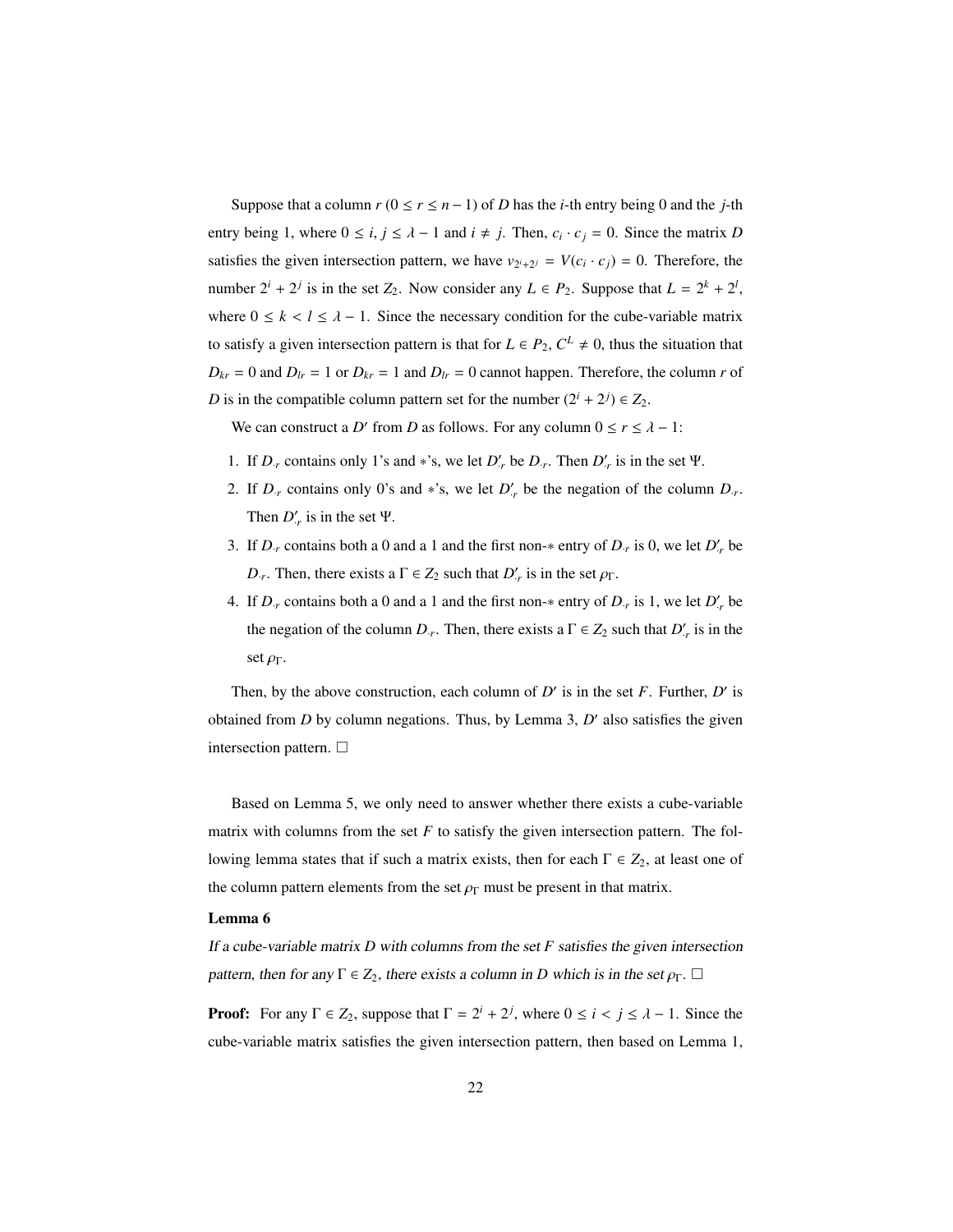for the  $\Gamma \in Z_2$ , we must have  $C^{\Gamma} = 0$  or  $c_i \cdot c_j = 0$ . Thus, there must exist a column *r* in *D*, such that  $D_{ir} = 0$  and  $D_{jr} = 1$  or  $D_{ir} = 1$  and  $D_{jr} = 0$ . Now consider any  $L \in P_2$ . Suppose that  $L = 2^k + 2^l$ , where  $0 \le k < l \le \lambda - 1$ . Since the necessary condition for the cube-variable matrix to satisfy a given intersection pattern is that for the  $L \in P_2$ ,  $C^L \neq 0$ , the situation that  $D_{kr} = 0$  and  $D_{lr} = 1$  or  $D_{kr} = 1$  and  $D_{lr} = 0$  cannot happen. Therefore, the column *r* of *D* is in the compatible column pattern set for Γ. Further, since all the columns of *D* are in the set *F*, then column *r* must be in the set  $\rho_{\Gamma}$ .  $\Box$ 

# *4.3. A Necessary and Su*ffi*cient Condition*

In this section, we will show a necessary and sufficient condition for the existence of a set of cubes to satisfy the given intersection pattern. As a byproduct, the proof provides a way of synthesizing a set of cubes to satisfy the given intersection pattern. Based on Lemma 5, we only need to consider cube-variable matrix that consists of column patterns from the set *F*. The basic idea to solve the general case problem is similar to that applied in the special case — we will establish relations between the numbers of occurrences of those elements of the set  $F$  in the cube-variable matrix and the *k*Γ's. First, we define *root cube-variable matrix*, which links the general case problem to the special case problem we discussed in Section 3.

### Definition 14

Given a cube-variable matrix *D* on  $\lambda$  cubes  $c_0, \ldots, c_{\lambda-1}$ , we define root cube-variable matrix  $t(D)$  of *D* as the cube-variable matrix formed by replacing the 0 entries in *D* with 1's and keeping the other entries in *D* unchanged. The set of cubes  $c'_0, \ldots, c'_{\lambda-1}$ corresponding to the root matrix is called the set of root cubes to the original set of cubes.  $\square$ 

For example, the root matrix of the cube-variable matrix

|                                                        |  | $\frac{1}{1}$ | $\begin{bmatrix} 1 & 1 & * \\ 1 & * & 1 \end{bmatrix}$ . |  |
|--------------------------------------------------------|--|---------------|----------------------------------------------------------|--|
| $\begin{bmatrix} 1 & 0 & * \\ 0 & * & 1 \end{bmatrix}$ |  |               |                                                          |  |

The set of root cubes is  $c'_0 = x_0 x_1$  and  $c'_1 = x_0 x_2$ .

Based on the definition of the set of root cubes, we have the following lemma.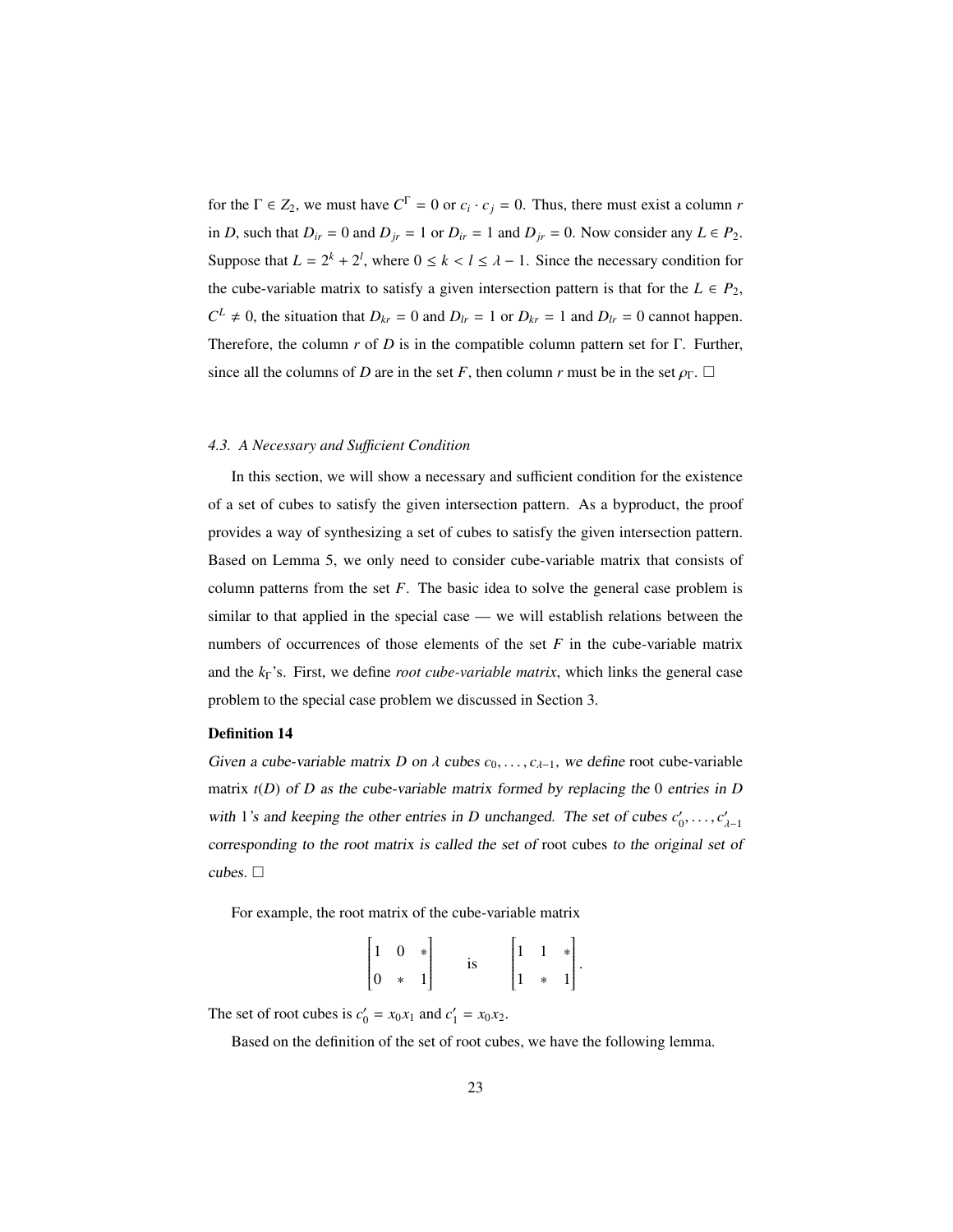# Lemma 7

Suppose that the set of root cubes to the set of original cubes  $c_0, \ldots, c_{\lambda-1}$  is  $c'_0, \ldots, c'_{\lambda-1}$ . Then, for any  $\Gamma \in P$ , we have  $V(C'^{\Gamma}) = V(C^{\Gamma})$ .  $\Box$ 

**Proof:** If  $\Gamma = 0$ , then obviously,  $V(C^{0}) = 2^{n} = V(C^{0})$ . Now consider any  $\Gamma \in P$  such that  $\Gamma \neq 0$ . Suppose that  $C^{\Gamma}$  represents the intersection of a set of cubes  $c_{l_0}, \ldots, c_{l_{r-1}},$ where  $1 \le r \le \lambda$  and  $0 \le l_0 < \cdots < l_{r-1} \le \lambda - 1$ . Let the cube-variable matrix corresponding to the set of cubes  $c_{l_0}, \ldots, c_{l_{r-1}}$  be  $D_{\Gamma}$  and the cube-variable matrix corresponding to the set of cubes  $c'_{l_0}, \ldots, c'_{l_{r-1}}$  be  $D'_{\Gamma}$ . Since  $V(C^{\Gamma}) > 0$ , the intersection of  $c_{l_0}, \ldots, c_{l_{r-1}}$  is nonempty. Based on the definition of the set of root cubes, each column of the matrix  $D'_\Gamma$  contains only 1's and ∗'s. Therefore, the intersection of  $c'_{l_0}, \ldots, c'_{l_{r-1}}$  is also nonempty. Since  $D'_{\Gamma}$  is the root matrix of  $D_{\Gamma}$ , the columns of  $D'_{\Gamma}$  that contain all ∗'s are in one-to-one correspondence to the columns of *D*<sup>Γ</sup> that contain all ∗'s. Since the number of ∗'s in the cube-variable row vector of the nonempty intersection of a set of cubes equals the number of columns of the matrix that contain all ∗'s, the number of ∗'s in the cube-variable row vector of *C* 0Γ equals that in the cube-variable row vector of  $C^{\Gamma}$ . By Lemma 2, we have  $V(C'^{\Gamma}) = V(C^{\Gamma})$ .  $\Box$ 

Since the root matrix  $t(D)$  is a matrix containing only 1's and  $*$ 's, we can apply the definition of  $z_{\Gamma}$  in Definition 10 to  $t(D)$ . Then, based on the fact that for any  $\Gamma \in P$ ,  $V(C^{T}) = V(C^{T}) = 2^{k_{T}}$ , it is not hard to show that the following theorem characterizing the relation between *z*Γ's and *kL*'s holds.

### Theorem 8

If there exist  $\lambda$  cubes to satisfy the given intersection pattern, then for any  $L \in P$ , 0≤Γ≤2 <sup>λ</sup>−1:Γ*L* tion 10.  $z_{\Gamma} = k_L$ , where  $z_{\Gamma}$ 's are defined on the root matrix *t*(*D*) according to Defini-

Following a similar definition for a root cube-variable matrix, we define a *root column vector* as follows.

#### Definition 15

Given a column vector *W* with each element in the set  $\{0, 1, *\}$ , define its root column vector *t*(*W*) as the column vector obtained from *W* by replacing the 0 entries in *W* with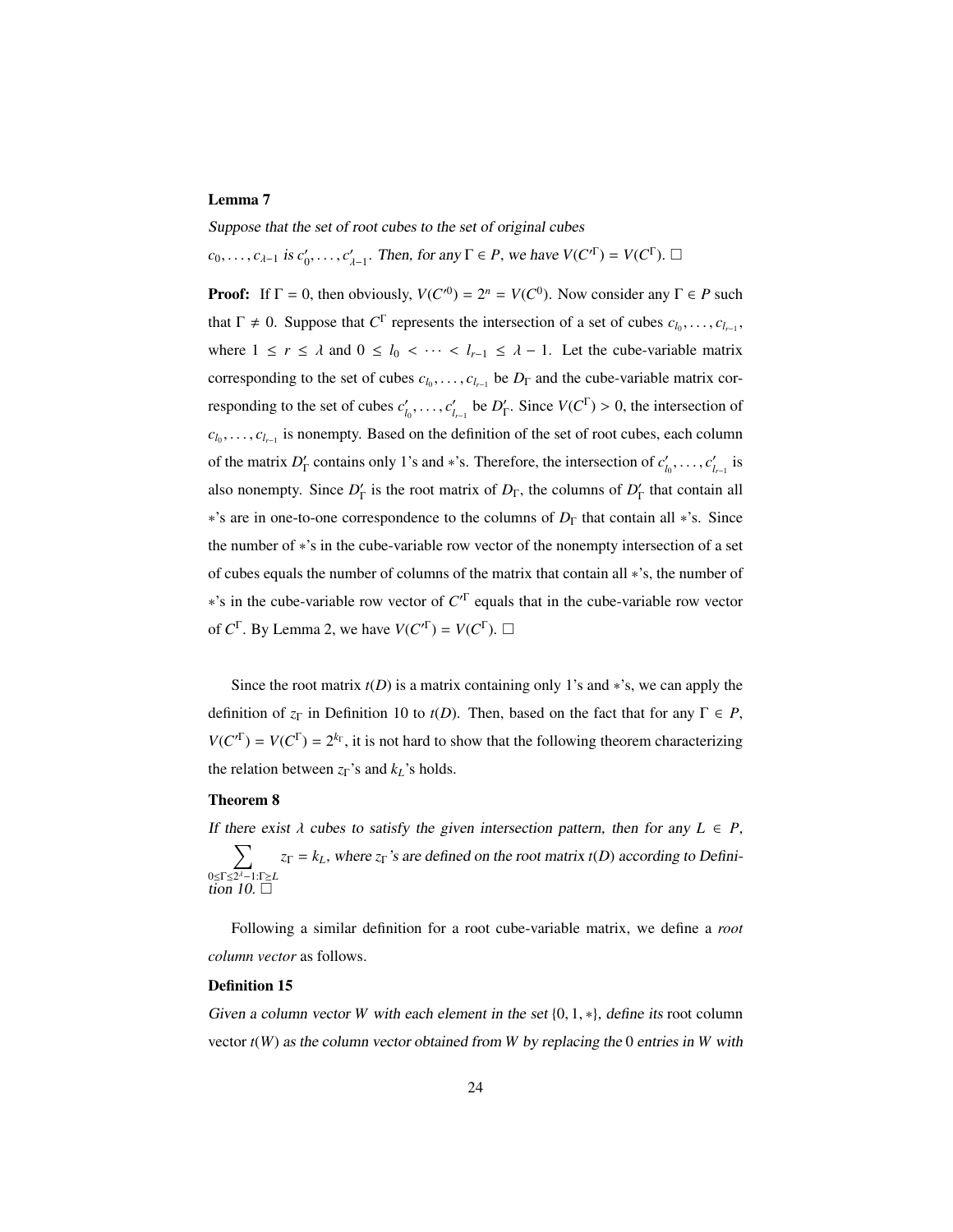1's and keeping the other entries in *W* unchanged.  $\Box$ 

Based on the definition of the root column vector, we can regroup the elements in the set *Y* according to their root column vectors, which results in the following definition. The relation between the elements in the set *Y* and their root column vectors will be used later to derive a set of inequalities on the numbers of occurrences of the elements of the set  $F$  in the cube-variable matrix (See Theorem 9).

#### Definition 16

We define the set *M* to be the set of numbers  $0 \le \Gamma \le 2^{\lambda} - 1$  such that there exists an element in the set *Y*, whose root column vector is  $\psi_{\Gamma}$ , i.e.,

$$
M = \{\Gamma | 0 \le \Gamma \le 2^{\lambda} - 1, \text{ s.t. } \exists W \in Y \text{ s.t. } t(W) = \psi_{\Gamma} \}.
$$

Define  $\overline{M}$  as  $\overline{M} = {\{\Gamma | 0 \le \Gamma \le 2^{\lambda} - 1, \Gamma \notin M \}}.$ 

For any  $\Gamma \in M$ , we define the set  $Y_{\Gamma}$  to be the set of elements in the set *Y* such that their root column vectors are  $\psi_{\Gamma}$ , i.e.,  $Y_{\Gamma} = \{W | W \in Y \text{ and } t(W) = \psi_{\Gamma}\}\)$ .

Notice that the sets  $Y_{\Gamma}$  ( $\Gamma \in M$ ) form a partition of the set *Y*.

### Example 5

For the intersection pattern shown in Example 4, we have  $Z_2 = \{6, 10, 12\}$  and

$$
\rho_6 = \{(*010)^T, (*011)^T, (*01*)^T\},\
$$

$$
\rho_{10} = \{(*001)^T, (*011)^T, (*0*1)^T\},\
$$

$$
\rho_{12} = \{(*010)^T, (*001)^T, (*01)^T\}.
$$

Thus,

$$
Y = \{(*010)^T, (*001)^T, (*011)^T, (*01)^T, (*0*1)^T, (*01*)^T\},\
$$
  

$$
M = \{1, 3, 5, 9\},\
$$

and  $Y_1 = \{(*010)^T, (*001)^T, (*011)^T\}$ ,  $Y_3 = \{(*01)^T\}$ ,  $Y_5 = \{(*0 * 1)^T\}$ , and  $Y_9 =$  ${(*01*)^T}$ . □

Based on Lemma 5, we can assume that each column of the cube-variable matrix is from the set  $F = Y \cup \Psi$ . To solve the general case problem, we only need to determine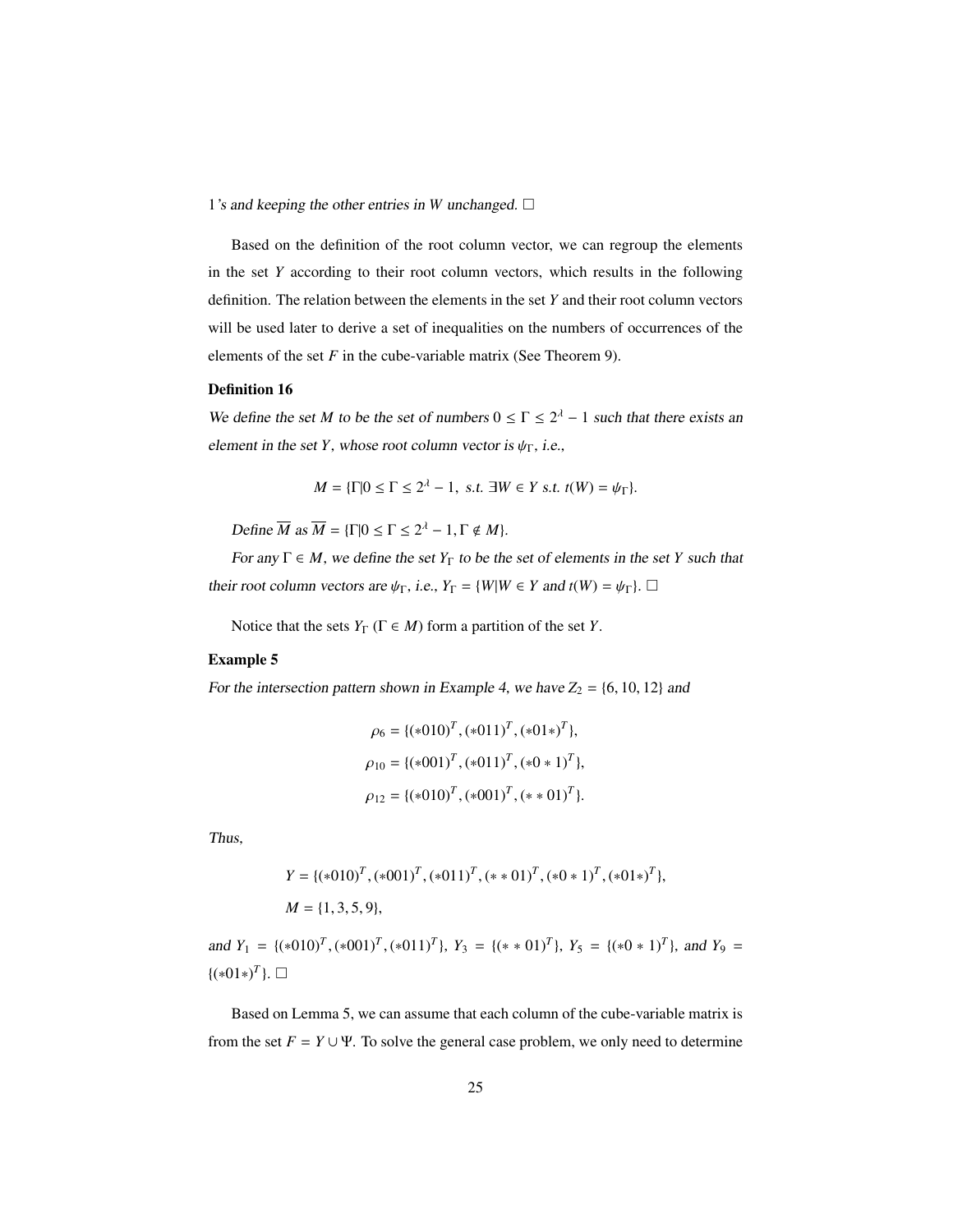the number of occurrences of each element of the set *F* in the cube-variable matrix. In order to establish equations, we first define the number of occurrences of each element of the set *Y* in the cube-variable matrix, which is actually defined on each partition *Y*<sup>Γ</sup> of *Y*, as stated by the following definition.

#### Definition 17

For any  $\Gamma \in M$ , we let the  $|Y_{\Gamma}|$  elements in the set  $Y_{\Gamma}$  be

 $\delta_{\Gamma,0}, \ldots, \delta_{\Gamma,|Y_{\Gamma}|-1}$ . For any  $0 \le i \le |Y_{\Gamma}|-1$ , we define  $K_{\Gamma,i}$  to be the set of indices of the columns in the matrix *D* of the form  $\delta_{\Gamma,i}$ , i.e.,  $K_{\Gamma,i} = \{k|D_k = \delta_{\Gamma,i}\}\$ . We define  $w_{\Gamma,i}$  to be the cardinality of the set  $K_{\Gamma,i}$ .  $\square$ 

The following theorem establishes a set of linear inequalities on *<sup>w</sup>*<sup>Γ</sup>,*<sup>i</sup>*'s and *<sup>z</sup>*Γ's, where the *z*Γ's are defined on the root matrix according to Definition 10.

#### Theorem 9

Suppose that there exists a cube-variable matrix *D* to satisfy the given intersection pattern, whose columns are from the set *F*. Then, we have that for any  $\Gamma \in M$ ,

$$
\sum_{i=0}^{|Y_{\Gamma}|-1} w_{\Gamma,i} \le z_{\Gamma},\tag{9}
$$

where *z*Γ's are defined on the root matrix *t*(*D*) according to Definition 10. We also have that for any  $L \in Z_2$ ,

$$
\sum_{\substack{\Gamma \in M, 0 \le i \le |Y_{\Gamma}| - 1:\\ \delta_{\Gamma, i} \in \rho_L}} w_{\Gamma, i} \ge 1.
$$
 (10)

**Proof:** Consider any  $\Gamma \in M$ . For any number  $k \in \bigcup_{i=0}^{|Y_{\Gamma}|-1} K_{\Gamma,i}$ , the column vector  $D_k$ is in the set *Y*<sub>Γ</sub>. Thus, the root column vector of  $D_k$  is  $\psi_\Gamma$ . Thus,  $k \in J_\Gamma$ , where  $J_\Gamma$  is defined on the root matrix *t*(*D*). Therefore,  $\bigcup_{i=0}^{|Y_{\Gamma}|-1} K_{\Gamma,i} \subseteq J_{\Gamma}$ . As a result,  $\bigcup_{i=0}^{|Y_{\Gamma}|-1} K_{\Gamma,i}\big| \leq$  $|J_{\Gamma}|$ , or  $\sum_{i=0}^{|Y_{\Gamma}|-1} w_{\Gamma,i} \leq z_{\Gamma}.$ 

By Lemma 6, for any  $L \in Z_2$ , there exists a column in *D* which is in the set  $\rho_L$ . Suppose that column is of the form  $\delta_{\Gamma^*,i^*} \in \rho_L$ , where  $\Gamma^* \in M$  and  $0 \le i \le |Y_{\Gamma^*}| - 1$ . Thus,

$$
1 \leq w_{\Gamma^*, i^*} \leq \sum_{\substack{\Gamma \in M, 0 \leq i \leq |Y_{\Gamma}| - 1: \\ \delta_{\Gamma, i} \in \rho_L}} w_{\Gamma, i}. \qquad \Box
$$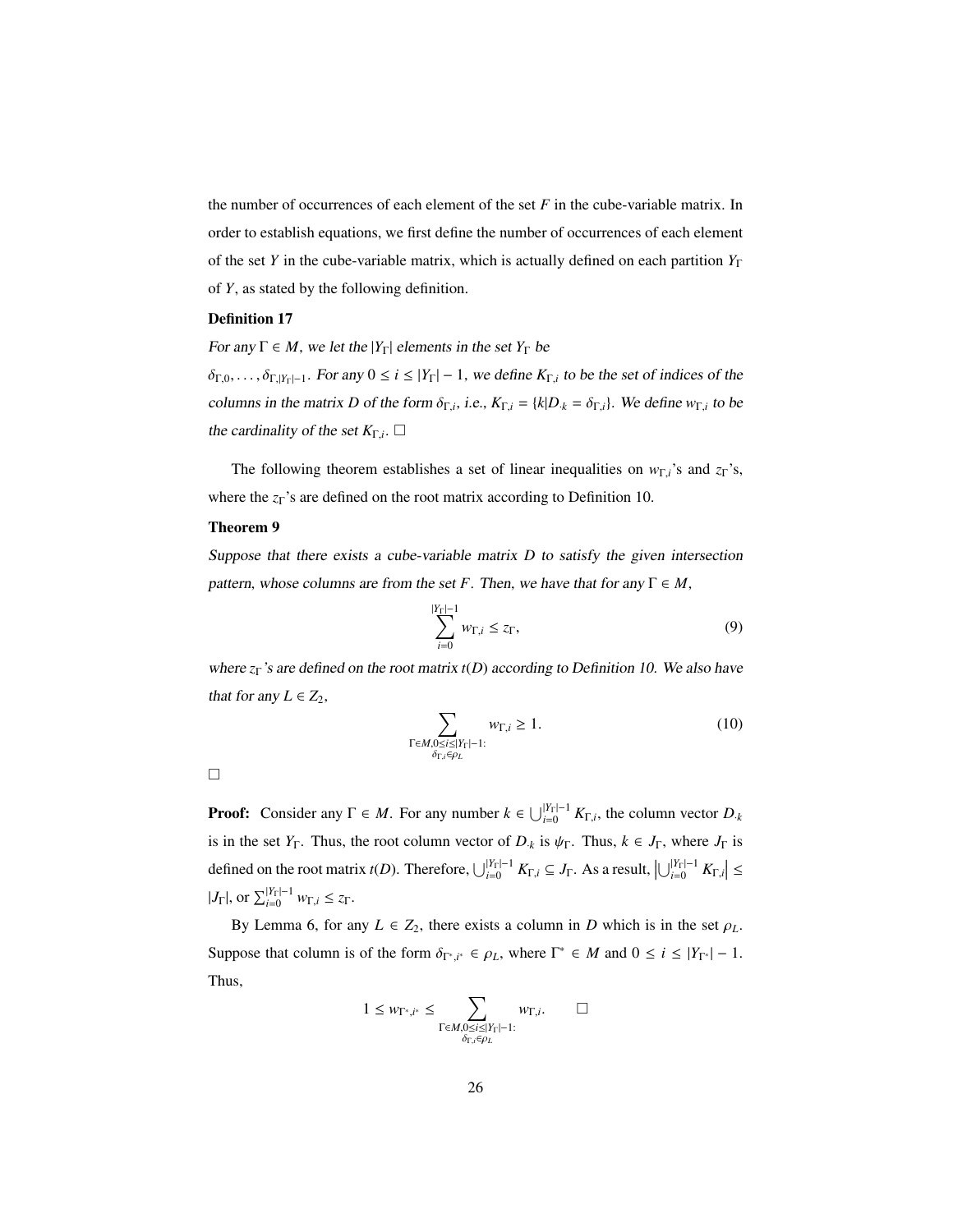# Example 6

For the intersection pattern given in Example 4, based on the result shown in Example 5, we have

$$
\delta_{1,0} = (*010)^T, \delta_{1,1} = (*001)^T, \delta_{1,2} = (*011)^T,
$$
  

$$
\delta_{3,0} = (*01)^T, \delta_{5,0} = (*0*1)^T, \delta_{9,0} = (*01*)^T.
$$

The set of equations (9) for all  $\Gamma \in M$  in this example is

 $\sqrt{ }$ 

 $\sqrt{ }$ 

$$
\begin{cases} w_{\Gamma,0} \le z_{\Gamma}, & \text{for any } \Gamma \in \{3,5,9\} \\ w_{1,0} + w_{1,1} + w_{1,2} \le z_1 \end{cases}
$$

The set of equations (10) for all  $L \in Z_2$  in this example is

$$
w_{1,0} + w_{1,2} + w_{9,0} \ge 1
$$
  

$$
w_{1,1} + w_{1,2} + w_{5,0} \ge 1
$$
  

$$
w_{1,0} + w_{1,1} + w_{3,0} \ge 1
$$

Finally, combining the conditions of Theorem 5, 6, 8, and 9, we can derive the following necessary and sufficient condition.

#### Theorem 10

There exists a cube-variable matrix *D* to satisfy the given intersection pattern ( $v_0, \ldots, v_{2^{\lambda}-1}$ ) if and only if

- 1. for any  $0 \le L \le 2^{\lambda} 1$ , if  $v_L > 0$ , then for any  $0 \le \Gamma \le 2^{\lambda} 1$  such that  $\Gamma \le L$ , *v*<sub>Γ</sub> > 0.
- 2. for any set of  $r$  ( $3 \le r \le \lambda$ ) numbers  $0 \le l_0 < \cdots < l_{r-1} \le \lambda 1$ , if it satisfies that for any  $0 \le i < j \le r - 1$ ,  $v_{(2^{l_i} + 2^{l_j})} > 0$ , then for the number  $L = \sum_{i=0}^{r-1} 2^{l_i}$ ,  $v_L > 0$ ,
- 3. the system of equations on unknowns  $\tilde{z}_\Gamma$  (for all  $0 \leq \Gamma \leq 2^{\lambda} 1$ ) and  $\tilde{w}_{\Gamma,i}$ (for all  $\Gamma \in M$  and  $0 \le i \le |Y_{\Gamma}| - 1$ )

$$
\sum_{0 \le \Gamma \le 2^{l} - 1:\Gamma \ge L} \tilde{z}_{\Gamma} = k_{L}, \text{ for all } L \in P
$$
  

$$
\sum_{|Y_{\Gamma}| = 1}^{|Y_{\Gamma}| - 1} \tilde{w}_{\Gamma, i} \le \tilde{z}_{\Gamma}, \text{ for all } \Gamma \in M
$$
  

$$
\sum_{\Gamma \in M, 0 \le i \le |Y_{\Gamma}| - 1:} \tilde{w}_{\Gamma, i} \ge 1, \text{ for all } L \in Z_{2}
$$
  

$$
\Gamma \in M, 0 \le i \le |Y_{\Gamma}| - 1: \tag{11}
$$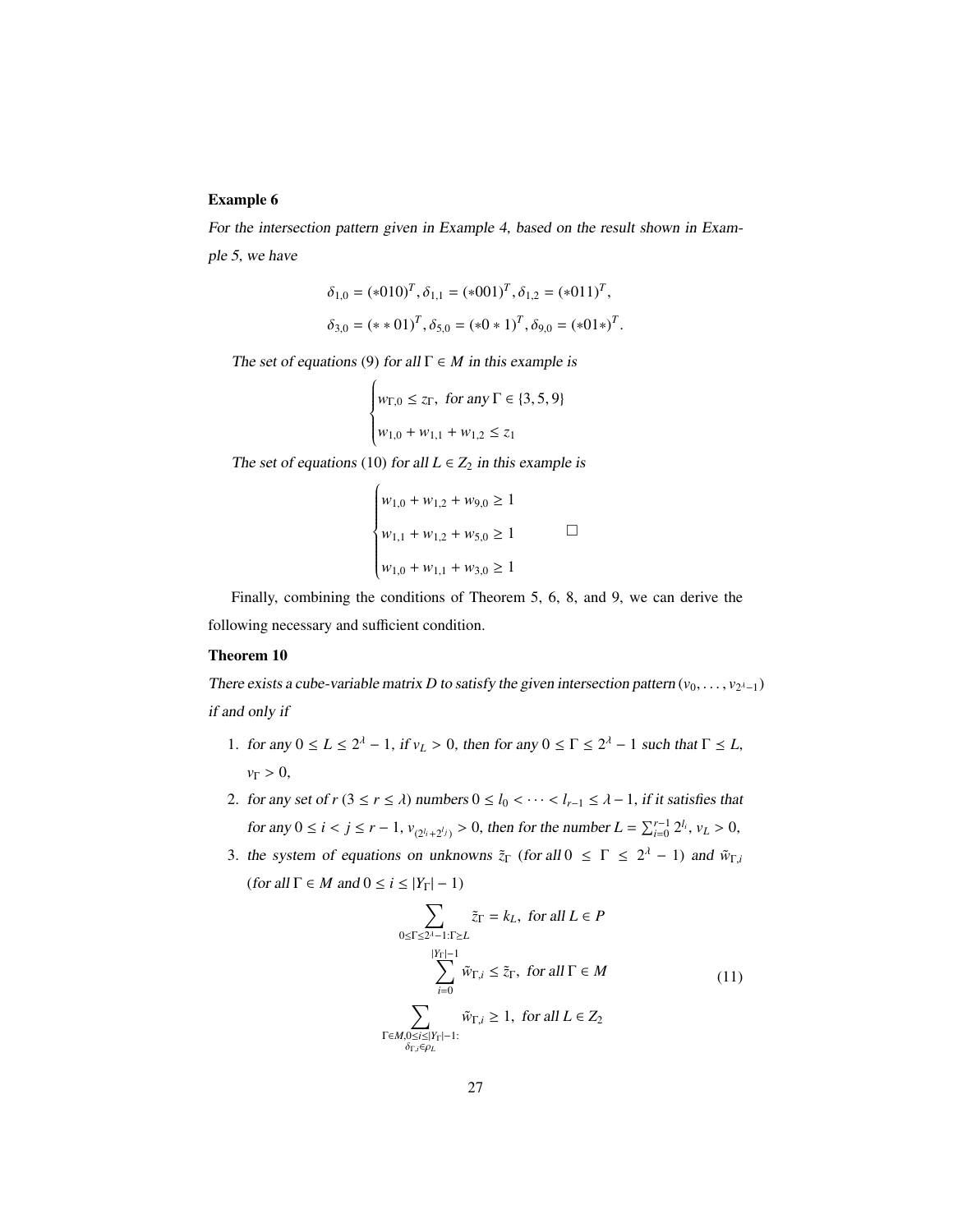has a non-negative integer solution.  $\square$ 

**Proof:** "only if" part: Statement 1 in the theorem is due to Theorem 5 and Statement 2 in the theorem is due to Theorem 6.

Since *D* satisfies the given intersection pattern, then by Lemma 5, there exists another matrix *D'* which also satisfies the given intersection pattern and each column of which is in the set *F*. For any  $0 \le \Gamma \le 2^{\lambda} - 1$ , let  $\tilde{z}_{\Gamma} = z_{\Gamma}$ , where  $z_{\Gamma}$ 's are defined on the root matrix  $t(D')$  according to Definition 10. For any  $\Gamma \in M$  and  $0 \le i \le |Y_{\Gamma}| - 1$ , let  $\tilde{w}_{\Gamma,i} = w_{\Gamma,i}$ , where  $w_{\Gamma,i}$ 's are defined on the matrix *D'* according to Definition 17. By Theorem 8 and 9, the set of numbers  $\tilde{z}_\Gamma$  and  $\tilde{w}_{\Gamma,i}$  satisfies the system of equations (11). Since  $\tilde{z}_\Gamma$  is the cardinality of the set  $J_\Gamma$  and  $\tilde{w}_{\Gamma,i}$  is the cardinality of the set  $K_{\Gamma,i}$ , therefore, ˜*z*Γ's and ˜*w*<sup>Γ</sup>,*<sup>i</sup>*'s are all non-negative integers. Thus, the system of equations (11) has a non-negative solution.

"if" part: Let a non-negative solution to the system of equations (11) be  $\tilde{z}_\Gamma = z_\Gamma$ , for all  $0 \le \Gamma \le 2^{\lambda} - 1$ , and  $\tilde{w}_{\Gamma,i} = w_{\Gamma,i}$ , for all  $\Gamma \in M$  and  $0 \le i \le |\tilde{Y}_{\Gamma}| - 1$ . Since for all  $0 \le \Gamma \le 2^{\lambda} - 1$ ,  $z_{\Gamma} \ge 0$ , for all  $\Gamma \in M$  and  $0 \le i \le |Y_{\Gamma}| - 1$ ,  $w_{\Gamma,i} \ge 0$ , and for all  $\Gamma \in M$ ,  $\sum_{i=0}^{|Y_{\Gamma}|-1} w_{\Gamma,i} \le z_{\Gamma}$ , then, we can construct a cube-variable matrix *D* so that

- 1. for all  $\Gamma \in \overline{M}$ , the matrix contains  $z_{\Gamma}$  columns of the form  $\psi_{\Gamma}$ ,
- 2. for all  $\Gamma \in M$ , the matrix contains  $z_{\Gamma} \sum_{i=0}^{|Y_{\Gamma}|-1} w_{\Gamma,i}$  columns of the form  $\psi_{\Gamma}$ , and
- 3. for all  $\Gamma \in M$  and all  $0 \le i \le |Y_{\Gamma}| 1$ , the matrix contains  $w_{\Gamma,i}$  columns of the form  $\delta_{\Gamma,i}$ .

All columns of the matrix *D* are in the set *F*. Next, we prove that the matrix *D* satisfies the given intersection pattern.

For any  $L \in Z_2$ , suppose  $L = 2^i + 2^j$ , where  $0 \le i \le j \le \lambda - 1$ . Since  $\nabla$ <sup>Γ</sup>∈*M*,0≤*k*≤|*Y*Γ|−1: <sup>δ</sup>Γ,*k*∈ρ*<sup>L</sup>*  $w_{\Gamma,k} \geq 1$ , there exists a  $\Gamma^* \in M$  and a  $0 \leq k^* \leq |Y_{\Gamma^*}| - 1$ , such that

 $\delta_{\Gamma^*,k^*} \in \rho_L$  and  $w_{\Gamma^*,k^*} \geq 1$ . Therefore, the matrix *D* contains a column from the set  $\rho_L$ . Based on the definition of  $\rho_L$ ,  $C^L = c_i \cdot c_j = 0$ . Thus, for any  $L \in Z_2$ ,  $C^L = 0$ .

Now consider any  $L \in P_2$ . Suppose  $L = 2^i + 2^j$ , where  $0 \le i \le j \le \lambda - 1$ . We argue that  $C^L = c_i \cdot c_j \neq 0$ . Otherwise,  $c_i \cdot c_j = 0$ . Therefore, there exists a column *r* in *D*, such  $D_{ir} = 0$  and  $D_{jr} = 1$  or  $D_{ir} = 1$  and  $D_{jr} = 0$ . Since all the columns of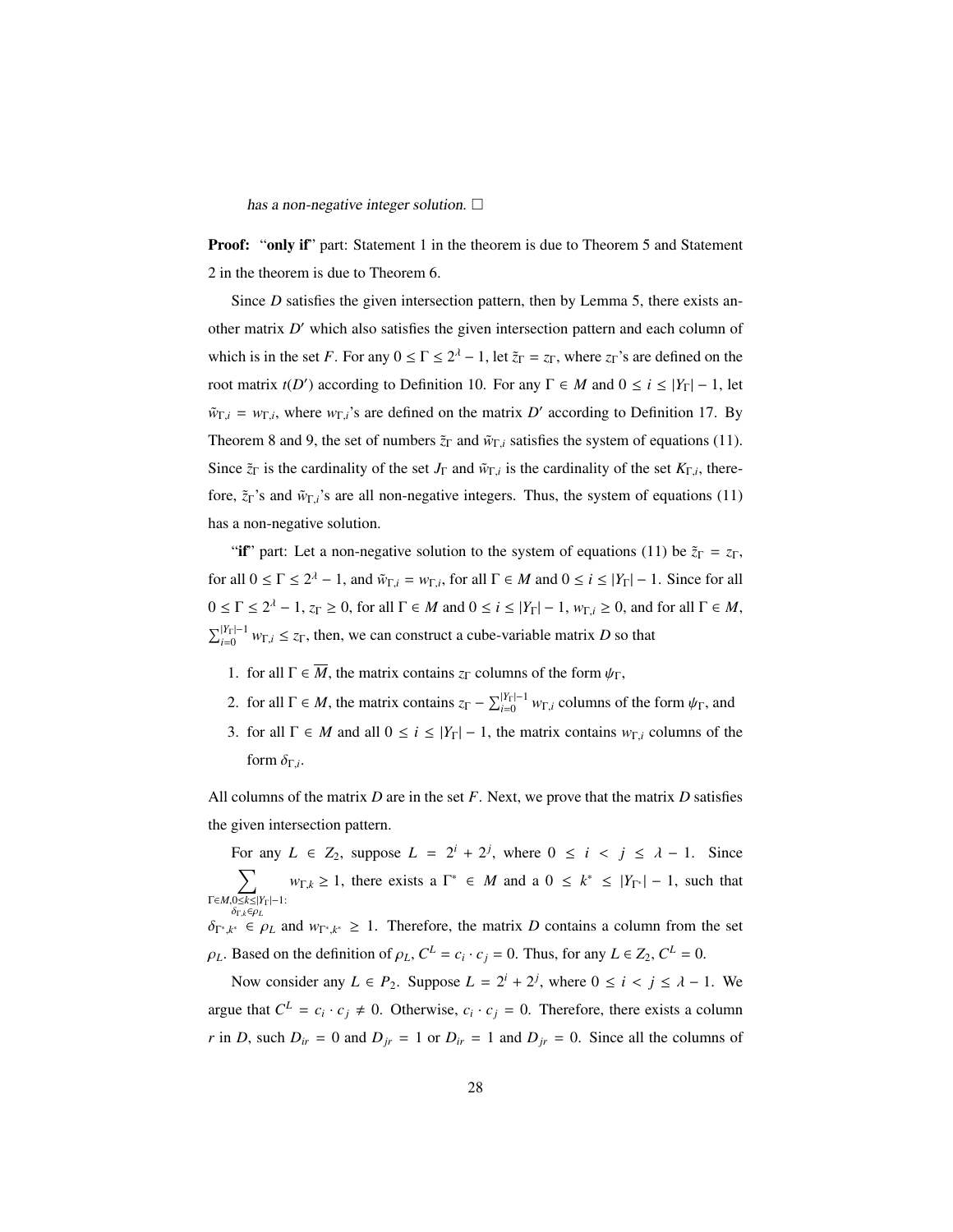*D* are in the set *F*, thus the column *D*·*<sup>r</sup>* must be in the set *Y*. However, based on the definition of representative compatible column pattern set, each element *W* in the set *Y* satisfies that for the  $L \in P_2$ , the situation that  $W_i = 0$  and  $W_j = 1$  or  $W_i = 1$  and  $W_i = 0$  does not happen. Therefore, the column  $D_i$  does not belong to the set *Y*. We get a contradiction. Thus, for any  $L \in P_2$ , we have  $C^L \neq 0$ .

Since for any  $\Gamma \in Z_2$ ,  $C^{\Gamma} = 0$ , for any  $\Gamma \in P_2$ ,  $C^{\Gamma} \neq 0$ , and the given intersection pattern satisfies the conditions of Theorem 7, then, based on Theorem 7, we have that for any  $\Gamma \in Z$ ,  $C^{\Gamma} = 0$  and for any  $\Gamma \in P$ ,  $C^{\Gamma} \neq 0$ . Thus, for all these  $\Gamma \in Z$ ,  $V(C^{\Gamma}) = v_{\Gamma} = 0.$ 

Now consider any  $L \in P$ . When  $L = 0$ , we have that  $V(C^0) = 2^n = v_0$ .

For any *L*  $\in$  *P* and *L* > 0, *L* can be represented as  $L = \sum_{j=0}^{r-1} 2^{l_j}$ , where  $1 \le r \le \lambda$ and  $0 \le l_0 < \cdots < l_{r-1} \le \lambda - 1$ . Since  $C^L \ne 0$ , the number of \*'s in the cube-variable row vector  $C^L$  is the number of columns in *D*, whose entries on the row  $l_0, l_1, \ldots, l_{r-1}$ are all \*'s. Note that for any  $0 \le \Gamma \le 2^{\lambda} - 1$ , the column pattern  $\psi_{\Gamma}$  has all entries on the row  $l_0, l_1, \ldots, l_{r-1}$  being \*'s if and only if  $\Gamma \geq L$ . Since the root column vector of  $δ_{Γ,i}$  is  $ψ_{Γ}$ , thus for any  $Γ ∈ M$  and any  $0 ≤ i ≤ |Y_{Γ}| − 1$ , the column pattern  $δ_{Γ,i}$  has all entries on the row  $l_0, l_1, \ldots, l_{r-1}$  being \*'s if and only if  $\Gamma \geq L$ . Therefore, the number of columns in *D*, whose entries on the row  $l_0, l_1, \ldots, l_{r-1}$  are all ∗'s, is

$$
\begin{split} &\sum_{\substack{\Gamma\in\overline{M}:\\\Gamma\geq L}}z_{\Gamma}+\sum_{\substack{\Gamma\in M:\\ \Gamma\geq L}}\left(z_{\Gamma}-\sum_{i=0}^{|Y_{\Gamma}|-1}w_{\Gamma,i}\right)+\sum_{\substack{\Gamma\in M:\\ \Gamma\geq L}}\sum_{i=0}^{|Y_{\Gamma}|-1}w_{\Gamma,i}\\ &\leq \sum_{0\leq \Gamma\leq 2^{\lambda}-1:\Gamma\geq L}z_{\Gamma}=k_{L}. \end{split}
$$

Therefore, the number of \*'s in the row vector  $C^L$  is  $k_L$ . Since  $C^L \neq 0$ , by Lemma 2, *V*(*C*<sup>*L*</sup>) =  $2^{k_L}$ . Thus, for any *L* ∈ *P* and *L* > 0, *V*(*C*<sup>*L*</sup>) =  $2^{k_L} = v_L$ .

In summary, for any  $0 \le \Gamma \le 2^{\lambda} - 1$ ,  $V(C^{\Gamma}) = v_{\Gamma}$ . Thus, the matrix *D* satisfies the given intersection pattern.  $\Box$ 

Comment: The above proof provides a way of synthesizing a cube-variable matrix to satisfy the given intersection pattern when the three conditions are all satisfied.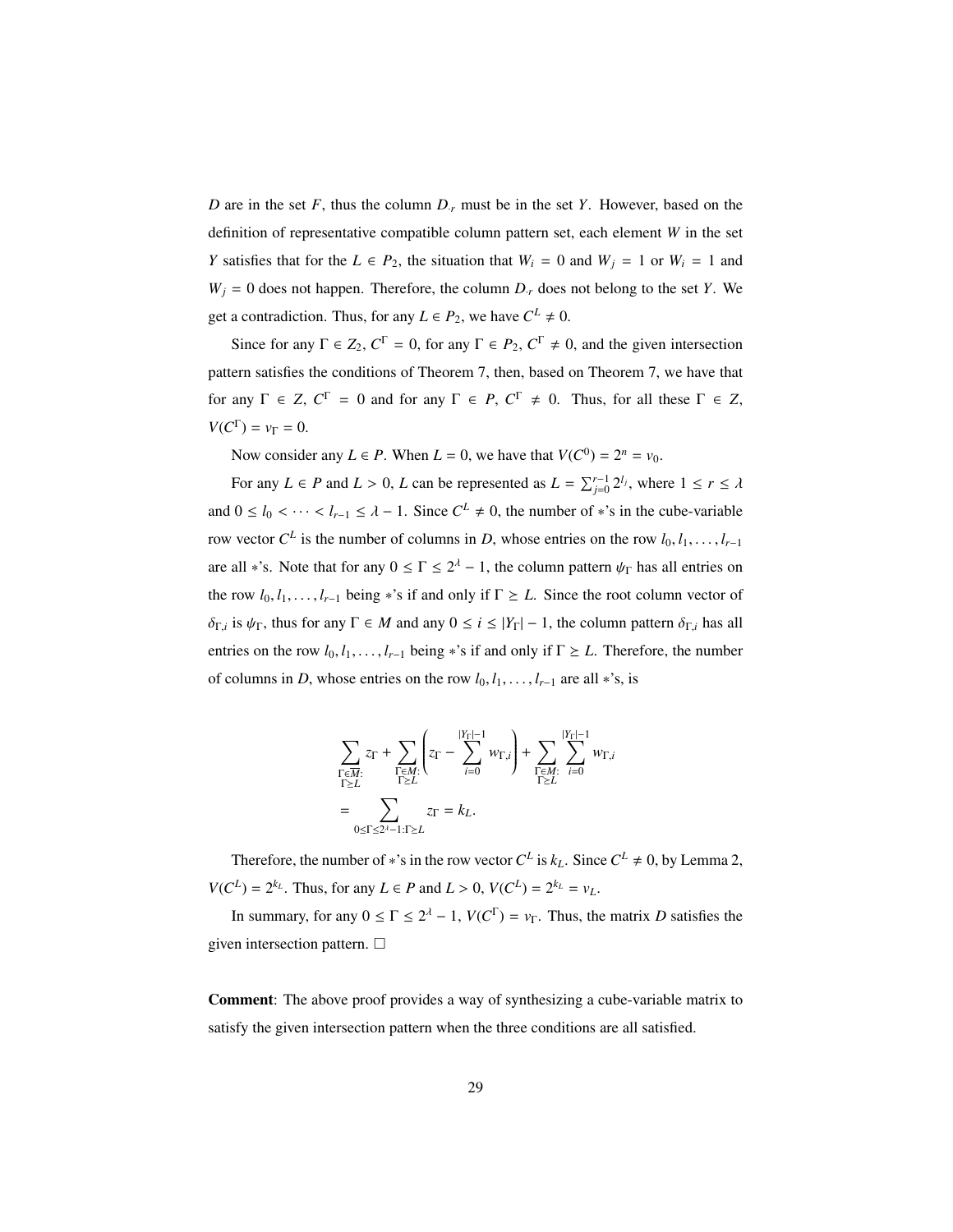# Example 7

Given  $v_0 = 64$ ,  $v_1 = 4$ ,  $v_2 = 8$ ,  $v_3 = 0$ ,  $v_4 = 16$ ,  $v_5 = 2$ ,  $v_6 = 2$ ,  $v_7 = 0$ ,  $v_8 = 8$ ,  $v_9 = 16$  $1, v_{10} = 2, v_{11} = 0, v_{12} = 0, v_{13} = 0, v_{14} = 0, v_{15} = 0$ , determine whether there exists a set of four cubes  $c_0, \ldots, c_3$  on 6 variables  $x_0, \ldots, x_5$  that satisfies the intersection *pattern*  $(v_0, \ldots, v_{15})$ .

Solution: First, it is not hard to check that both Statement 1 and Statement 2 in Theorem 10 hold for the given pattern.

Now we check whether Statement 3 in Theorem 10 holds. For the given intersection pattern, we have *<sup>P</sup>* <sup>=</sup> {0, <sup>1</sup>, <sup>2</sup>, <sup>4</sup>, <sup>5</sup>, <sup>6</sup>, <sup>8</sup>, <sup>9</sup>, <sup>10</sup>}, *<sup>Z</sup>* <sup>=</sup> {3, <sup>7</sup>, <sup>11</sup>, <sup>12</sup>, <sup>13</sup>, <sup>14</sup>, <sup>15</sup>}, and

$$
k_0 = 6
$$
,  $k_1 = 2$ ,  $k_2 = 3$ ,  $k_4 = 4$ ,  $k_5 = 1$ ,  
 $k_6 = 1$ ,  $k_8 = 3$ ,  $k_9 = 0$ ,  $k_{10} = 1$ .

Notice that  $Z_2 = \{3, 12\}$ . The corresponding representative compatible column pattern sets are  $\rho_3 = \{(01 \times \mathbb{R})^T\}$  and  $\rho_{12} = \{(\mathbb{R} \times 01)^T\}$ , respectively. Thus, we have

$$
Y = \bigcup_{\Gamma \in Z_2} \rho_{\Gamma} = \{ (01**)^T, (**01)^T \}.
$$

Since the root column vector of  $(01 \ast \ast)^T$  is  $\psi_{12}$  and the root column vector of  $(**01)<sup>T</sup>$  *is*  $ψ_3$ , we have *M* = {3, 12}. We can partition the set *Y* as *Y*<sub>3</sub> = { $(**01)<sup>T</sup>$ } and  $Y_{12} = \{(01**)^T\}.$ 

Based on Definition 17, the element in the set  $Y_3$  is defined as  $\delta_{3,0} = (*0.1)^T$  and the element in the set  $Y_{12}$  is defined as  $\delta_{12,0} = (01 \ast \ast)^T$ . Notice that  $\rho_3 = \{\delta_{12,0}\}\$  and  $\rho_{12} = {\delta_{3,0}}.$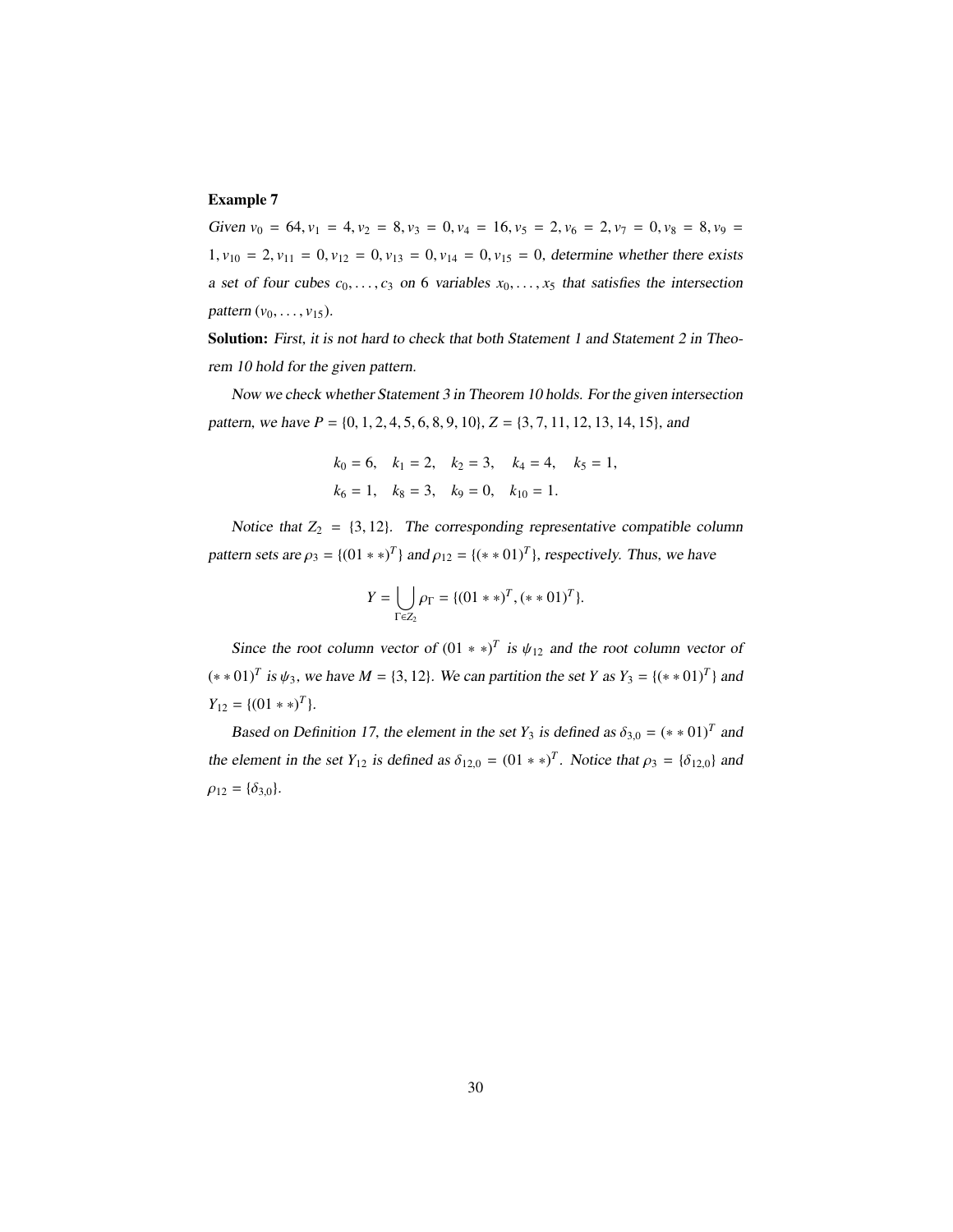We can derive the system of equations (11) for this example as

$$
\begin{cases}\n\sum_{i=0}^{15} \tilde{z}_i = 6 \\
\tilde{z}_1 + \tilde{z}_3 + \tilde{z}_5 + \tilde{z}_7 + \tilde{z}_9 + \tilde{z}_{11} + \tilde{z}_{13} + \tilde{z}_{15} = 2 \\
\tilde{z}_2 + \tilde{z}_3 + \tilde{z}_6 + \tilde{z}_7 + \tilde{z}_{10} + \tilde{z}_{11} + \tilde{z}_{14} + \tilde{z}_{15} = 3 \\
\tilde{z}_4 + \tilde{z}_5 + \tilde{z}_6 + \tilde{z}_7 + \tilde{z}_{12} + \tilde{z}_{13} + \tilde{z}_{14} + \tilde{z}_{15} = 4 \\
\tilde{z}_5 + \tilde{z}_7 + \tilde{z}_{13} + \tilde{z}_{15} = 1 \\
\tilde{z}_6 + \tilde{z}_7 + \tilde{z}_{14} + \tilde{z}_{15} = 1 \\
\sum_{i=8}^{15} \tilde{z}_i = 3 \\
\tilde{z}_9 + \tilde{z}_{11} + \tilde{z}_{13} + \tilde{z}_{15} = 0 \\
\tilde{z}_{10} + \tilde{z}_{11} + \tilde{z}_{14} + \tilde{z}_{15} = 1 \\
\tilde{w}_{3,0} \le \tilde{z}_3 \\
\tilde{w}_{12,0} \le \tilde{z}_{12} \\
\tilde{w}_{3,0} \ge 1 \\
\tilde{w}_{12,0} \ge 1\n\end{cases}
$$

The above system of equations has a non-negative solution

$$
\tilde{z}_3 = 1, \tilde{z}_4 = 1, \tilde{z}_7 = 1, \tilde{z}_{10} = 1, \tilde{z}_{12} = 2,
$$
  
\n $\tilde{z}_0 = \tilde{z}_1 = \tilde{z}_2 = \tilde{z}_5 = \tilde{z}_6 = \tilde{z}_8 = 0,$   
\n $\tilde{z}_9 = \tilde{z}_{11} = \tilde{z}_{13} = \tilde{z}_{14} = \tilde{z}_{15} = 0,$   
\n $\tilde{w}_{3,0} = 1, \tilde{w}_{12,0} = 1.$ 

Thus, Statement 3 in Theorem 10 also holds. Therefore, there exists a cube-variable matrix to satisfy the given intersection pattern. Based on the proof of Theorem 10, we can synthesize a cube-variable matrix that satisfies the given intersection pattern based on the above non-negative solution as

$$
\begin{bmatrix} * & 1 & * & 1 & 1 & 0 \\ * & 1 & * & * & 1 & 1 \\ 0 & * & * & 1 & * & * \\ 1 & 1 & 1 & * & * & * \end{bmatrix}
$$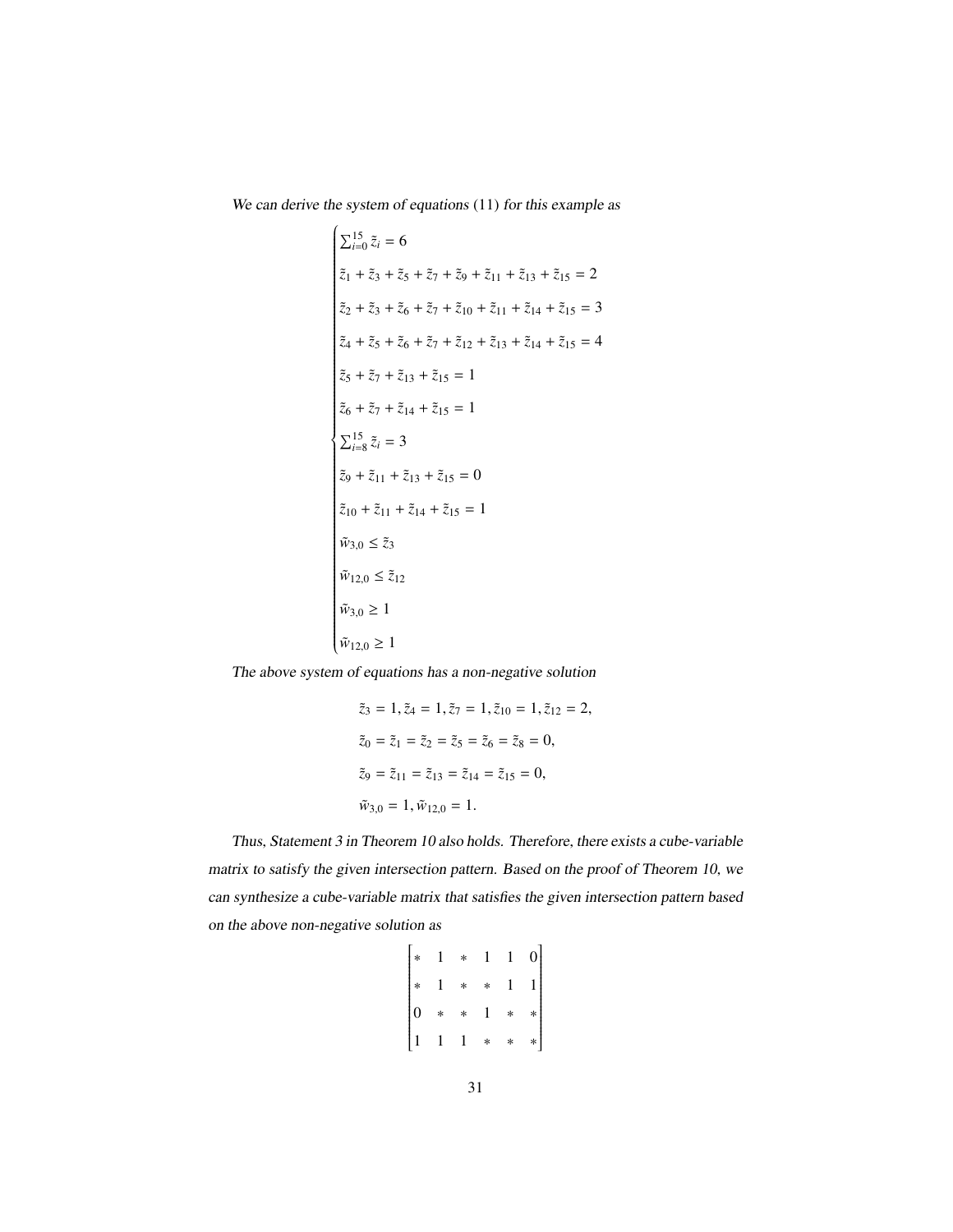and the corresponding cubes are

$$
c_0 = x_1 \wedge x_3 \wedge x_4 \wedge \bar{x}_5
$$

$$
c_1 = x_1 \wedge x_4 \wedge x_5
$$

$$
c_2 = \bar{x}_0 \wedge x_3
$$

$$
c_3 = x_0 \wedge x_1 \wedge x_2
$$

It is not hard to verify that cubes  $c_0, \ldots, c_3$  satisfy the given intersection pattern.  $\Box$ 

# 5. Implementation

In this section, we will discuss the implementation of the procedure to solve the λ-cube intersection problem, based on the theory in Section 4.

#### *5.1. Checking Statement 1 in Theorem 10*

We can represent Statement 1 in Theorem 10 in an alternative way, as shown by the following theorem.

### Theorem 11

The following two statements are equivalent:

- 1. The intersection pattern  $(v_0, \ldots, v_{2^{\lambda}-1})$  satisfies that for any  $0 \le L \le 2^{\lambda} 1$ , if  $v_L > 0$ , then for any  $0 \le \Gamma \le 2^{\lambda} - 1$  such that  $\Gamma \le L$ ,  $v_{\Gamma} > 0$ .
- 2. The intersection pattern  $(v_0, \ldots, v_{2^{\lambda}-1})$  satisfies that for any  $1 \leq k \leq \lambda$  and any  $L \in P_k$ , if  $0 \le \Gamma \le 2^{\lambda} - 1$  satisfies that  $||\Gamma|| = k - 1$  and  $\Gamma \le L$ , then  $v_{\Gamma} > 0$ .  $\Box$

**Proof:** Statement 1  $\Rightarrow$  Statement 2: Consider any  $L \in P_k$ , where  $1 \leq k \leq \lambda$ . By the definition of  $P_k$ , we have  $v_L > 0$ . Since Statement 1 holds, therefore, for any  $0 \leq \Gamma \leq 2^{\lambda} - 1$  such that  $\|\Gamma\| = k - 1$  and  $\Gamma \leq L$ , we have  $v_{\Gamma} > 0$ . Thus, Statement 2 holds.

Statement 2  $\Rightarrow$  Statement 1: When *L* = 0, we have  $v_0 > 0$ . Notice that the only  $0 \leq \Gamma \leq 2^{\lambda} - 1$  such that  $\Gamma \leq 0$  is  $\Gamma = 0$ . Thus, for any  $0 \leq \Gamma \leq 2^{\lambda} - 1$  such that  $\Gamma \leq 0$ , we have  $v_{\Gamma} > 0$ .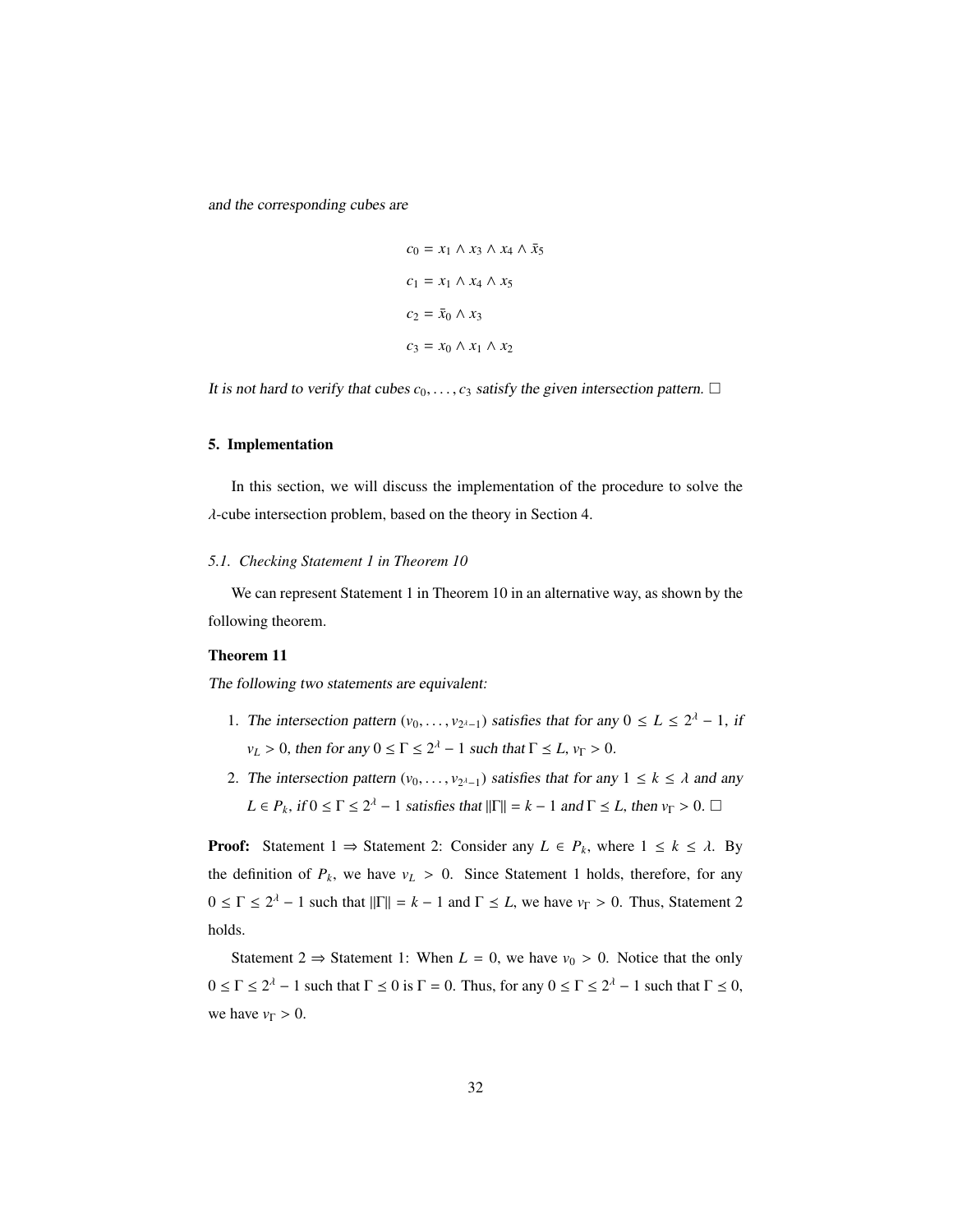Now consider any  $1 \le L \le 2^{\lambda} - 1$  such that  $v_L > 0$ . Suppose that  $||L|| = r$ . Then,  $1 \le r \le \lambda$  and  $L \in P_r$ . For any  $\Gamma$  such that  $0 \le \Gamma \le 2^{\lambda} - 1$  and  $\Gamma \le L$ , suppose that  $||\Gamma|| = t$ . Then, we have  $0 \le t \le r$ . We can find  $r - t + 1$  numbers  $\Gamma_t, \ldots, \Gamma_r$ , such that  $\Gamma_t = \Gamma$ ,  $\Gamma_r = L$ , and for any  $t \le k \le r - 1$ ,  $\|\Gamma_k\| = k$  and  $\Gamma_k \le \Gamma_{k+1}$ . Since Statement 2 holds and  $v_{\Gamma_r} = v_L > 0$ , we can see that for any  $t \le k \le r - 1$ ,  $v_{\Gamma_k} > 0$ . In particular,  $v_{\Gamma} = v_{\Gamma_t} > 0$ . Thus, for any  $0 \le \Gamma \le 2^{\lambda} - 1$  such that  $\Gamma \le L$ , we have  $v_{\Gamma} > 0$ . This concludes the proof.  $\square$ 

Based on Theorem 11, in order to check whether Statement 1 in Theorem 10 holds, we only need to check whether Statement 2 in Theorem 11 holds. Thus, whether Statement 1 in Theorem 10 holds can be checked by the procedure shown in Algorithm 1.

**Algorithm 1** CheckRuleOne( $\lambda$ ,  $\nu$ ): the procedure to check whether Statement 1 in Theorem 10 holds. It returns 1 if the statement holds; otherwise, it returns 0.

1: {Given an integer  $\lambda \ge 1$  and a non-negative integer array  $v = (v_0, \dots, v_{2^{\lambda}-1})$ .} 2: **for**  $i \Leftarrow 0$  to  $\lambda$  **do**<br>3:  $P_i \Leftarrow {\Gamma} \mid 0 \leq \Gamma$ 3:  $P_i \leftarrow {\{\Gamma | 0 \le \Gamma \le 2^{\lambda} - 1, ||\Gamma|| = i, \text{ and } \nu_{\Gamma} > 0\}};$ 4: for  $i \Leftarrow 1$  to  $\lambda$  do<br>5: for all  $L \in P_i$  do for all  $L \in P_i$  do 6: **for all**  $0 \le \Gamma \le 2^{\lambda} - 1$  s.t.  $\|\Gamma\| = i - 1$  and  $\Gamma \le L$  **do** 7: **if**  $v_{\Gamma} = 0$  then 8: return 0; 9: return 1;

# *5.2. Checking Statement 2 in Theorem 10*

Whether Statement 2 in Theorem 10 holds can be checked by representing the given intersection pattern by an undirected graph and listing all maximal cliques of the undirected graph.

For a given intersection pattern on  $\lambda$  cubes, we can construct an undirected graph *G*(*N*, *E*) from that pattern, where *N* is a set of  $\lambda$  nodes  $n_0, \ldots, n_{\lambda-1}$  and *E* is a set of edges. There is an edge between the node  $n_i$  and  $n_j$  ( $0 \le i \le j \le \lambda - 1$ ) if and only if the number  $(2^i + 2^j)$  is in the set  $P_2$ .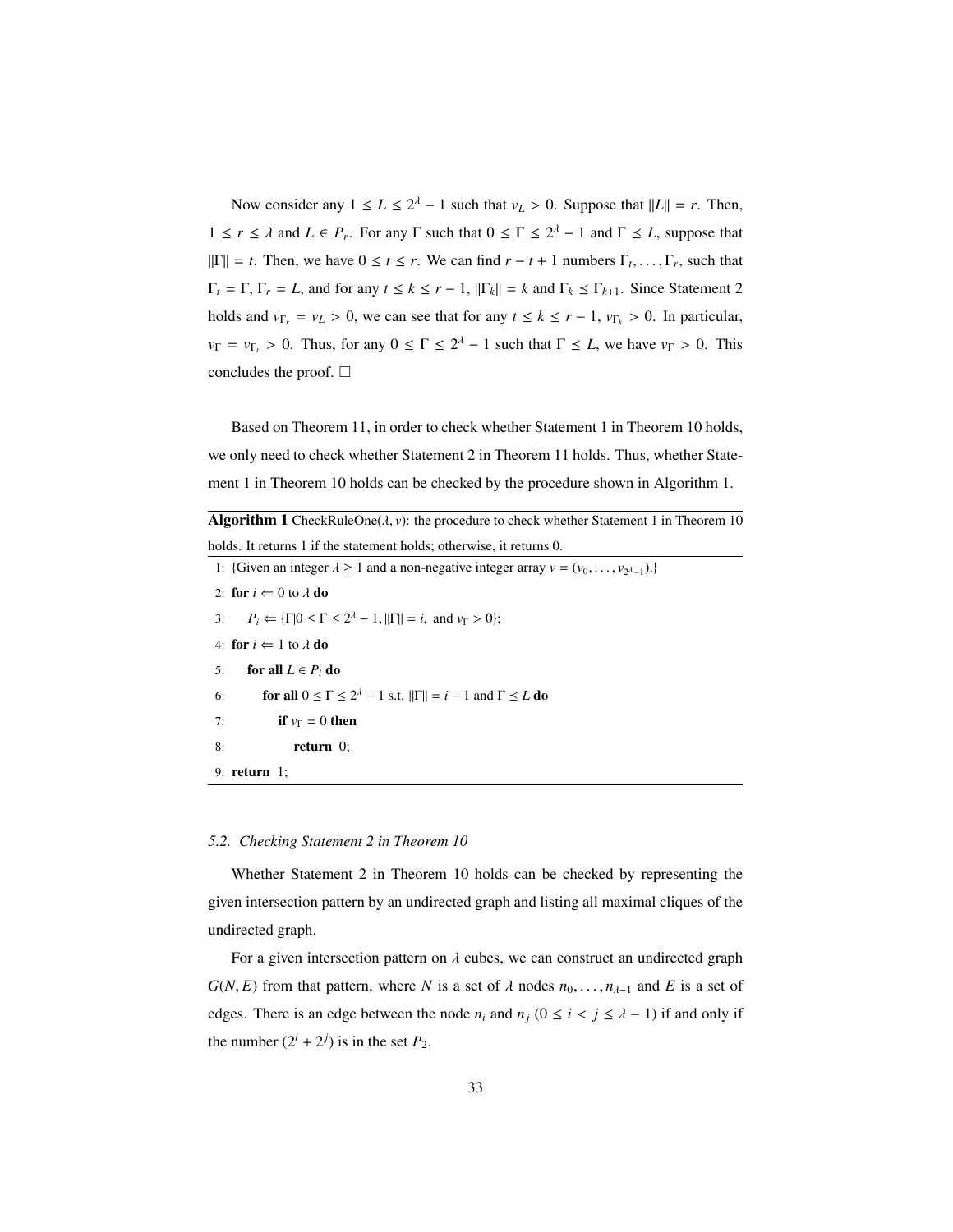For example, we can represent the intersection pattern shown in Example 4 by the undirected graph shown in Figure 2.



Figure 2: An undirected graph constructed from the intersection pattern of Example 4.

In graph theory, a *clique* in an undirected graph  $G(N, E)$  is defined as a subset  $Q$ of the node set  $N$ , such that for every two nodes in  $Q$ , there exists an edge connecting the two. A *maximal clique* is a clique that cannot be extended by including one more adjacent node.

For an intersection pattern, if a set of *r* (3 ≤ *r* ≤  $\lambda$ ) numbers  $0 \le l_0 < \cdots < l_{r-1} \le$  $λ$  − 1 satisfies that for any  $0 ≤ i < j ≤ r - 1$ ,  $v_{(2^{l_i}+2^{l_j})} > 0$ , then, the set of nodes  $n_{l_0}, \ldots, n_{l_{r-1}}$  forms a clique of the undirected graph constructed from the intersection pattern. Thus, Statement 2 in Theorem 10 can be stated in another way as: For any clique  $Q = \{n_{l_0}, \ldots, n_{l_{r-1}}\}$  of size *r* in the undirected graph constructed from the intersection pattern, where  $3 \le r \le \lambda$  and  $0 \le l_0 < \cdots < l_{r-1} \le \lambda - 1$ , we have  $v_L > 0$ , where  $L = \sum_{i=0}^{r-1} 2^{l_i}$ .

The following theorem shows that if Statement 1 in Theorem 10 holds, then to check whether Statement 2 holds, we only need to focus on all maximal cliques of the undirected graph  $G(N, E)$ .

### Theorem 12

If Statement 1 in Theorem 10 holds, then Statement 2 in Theorem 10 holds if and only if for any maximal clique  $Q^* = \{n_{d_0}, \ldots, n_{d_{t-1}}\}$  of size *t* in the undirected graph constructed from the intersection pattern, where  $3 \le t \le \lambda$  and  $0 \le d_0 < \cdots < d_{t-1} \le$  $\lambda - 1$ , we have  $v_{L^*} > 0$ , where  $L^* = \sum_{i=0}^{t-1} 2^{d_i}$ .  $\Box$ 

**Proof:** The "only if" part of the above theorem is obvious. We now prove the "if" part. Consider any clique  $Q = \{n_{l_0}, \ldots, n_{l_{r-1}}\}$  in the undirected graph  $G(N, E)$ . By the definition of maximal clique, *Q* is contained in a maximal clique  $Q^* = \{n_{d_0}, \ldots, n_{d_{t-1}}\}$ , where  $r \le t \le \lambda$ ,  $0 \le d_0 < \cdots < d_{t-1} \le \lambda - 1$ . Since the clique *Q* is contained in the clique *Q*<sup>\*</sup>,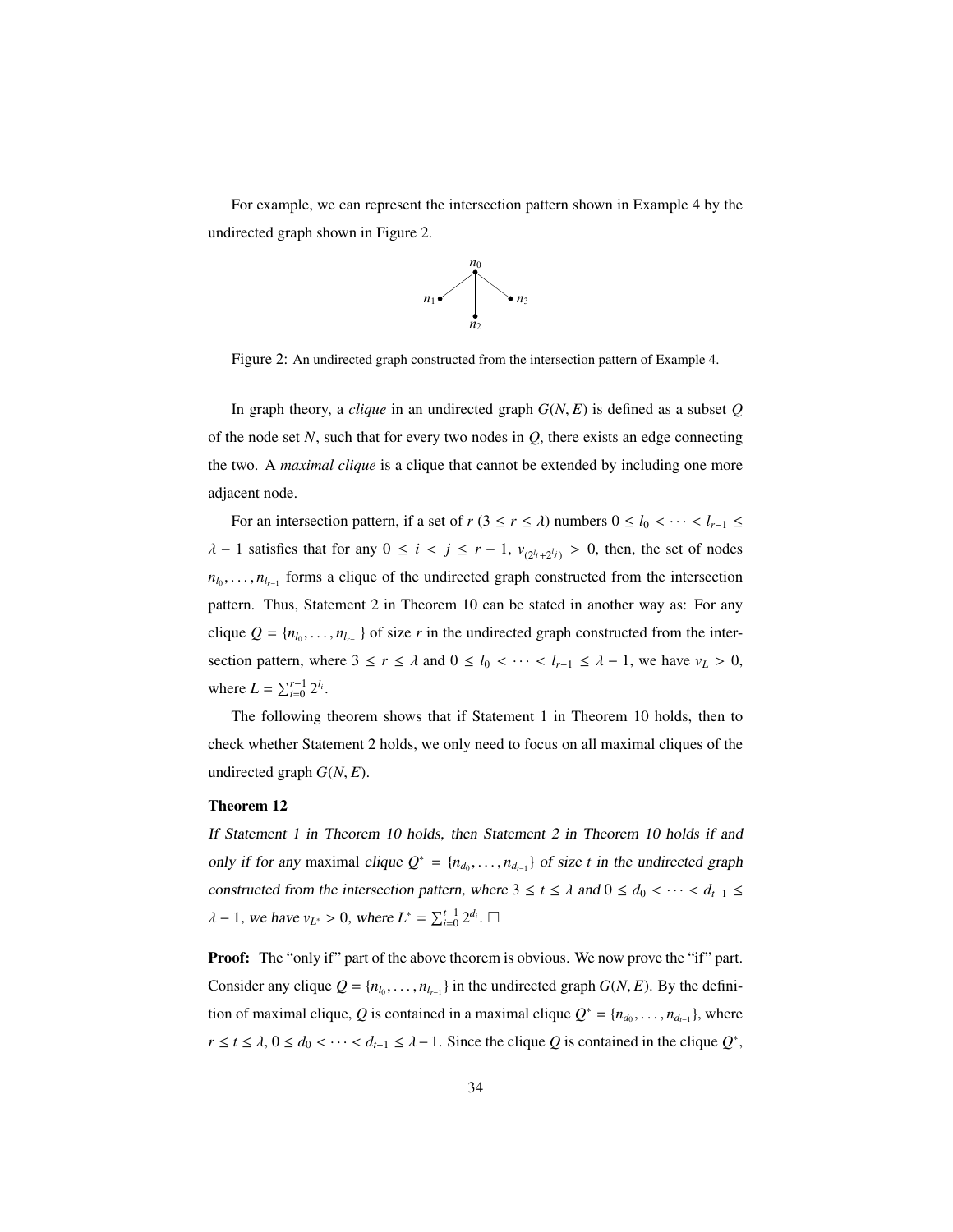we have  $Q \subseteq Q^*$ . Let  $L = \sum_{i=0}^{r-1} 2^{l_i}$  and  $L^* = \sum_{i=0}^{t-1} 2^{d_i}$ . Since  $Q^*$  is a maximal clique, by the assumption, we have  $v_{L^*} > 0$ . Since  $Q \subseteq Q^*$ , we have  $L \leq L^*$ . Since Statement 1 in Theorem 10 holds, we obtain  $v_L > 0$ . Thus, for any clique  $Q = \{n_{l_0}, \ldots, n_{l_{r-1}}\}$  in the undirected graph  $G(N, E)$ , we have  $v_L > 0$ . Therefore, Statement 2 in Theorem 10 holds.  $\square$ 

Therefore, if Statement 1 in Theorem 10 holds, then whether Statement 2 in Theorem 10 holds can be answered by checking whether all *vL*'s corresponding to all maximal cliques in the undirected graph *<sup>G</sup>*(*N*, *<sup>E</sup>*) are greater than zero. The problem of listing all maximal cliques in an undirected graph is a classical problem in graph theory and can be solved, for example, by the Born-Kerbosch algorithm (Born and Kerbosch, 1973).

Assuming that Statement 1 in Theorem 10 holds, then whether Statement 2 in Theorem 10 holds can be checked by the procedure shown in Algorithm 2.

**Algorithm 2** CheckRuleTwo( $\lambda$ ,  $v$ ): the procedure to check whether Statement 2 in Theorem 10 holds under the assumption that Statement 1 in Theorem 10 holds. It returns 1 if the statement holds; otherwise, it returns 0.

- 1: {Given an integer  $\lambda \ge 1$  and a non-negative integer array  $v = (v_0, \dots, v_{2\lambda-1})$ .}
- 2:  $N \leftarrow \{n_0, \ldots, n_{\lambda-1}\}; E \leftarrow \phi;$
- 3: **for**  $i \Leftarrow 0$  to  $\lambda 1$  **do**
- 4: **for**  $j \Leftarrow i + 1$  to  $\lambda 1$  **do**
- 5: **if**  $v_{(2^i+2^j)} > 0$  then
- 6:  $E \leftarrow E \cup \{e(n_i, n_j)\};$  {Add an edge between the node  $n_i$  and the node  $n_j$  into the edge set *E*.}

7: for all maximal clique  $Q$  in the graph  $G(N, E)$  do

- 8:  $L \Leftarrow \sum_{i:n_i \in Q} 2^i;$
- 9: if  $v_L = 0$  then
- 10: return 0;
- 11: return 1;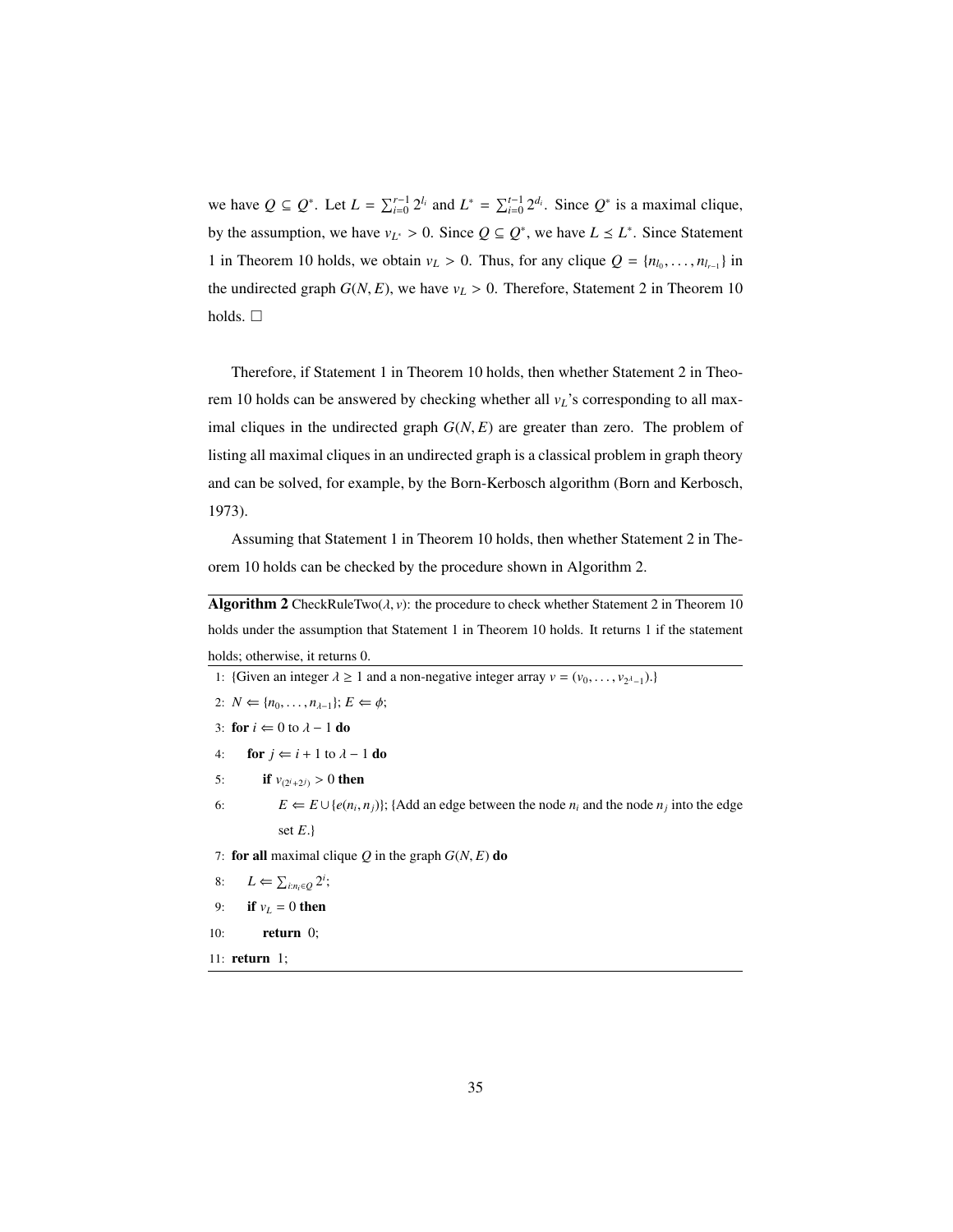# *5.3. Checking Statement 3 in Theorem 10*

The following theorem shows that to check whether the system of equations (11) has a non-negative solution, we only need to check whether an alternative system of equations with fewer unknowns has a non-negative solution.

#### Theorem 13

The system of equations (11) has a non-negative integer solution if and only if the system of equations on unknowns  $\hat{z}_{\Gamma}$  (for all  $\Gamma \in \overline{M}$ ) and  $\hat{w}_{\Gamma,i}$  (for all  $\Gamma \in M$  and  $0 \leq$  $i$  ≤ |*Y*<sub>Γ</sub>| − 1)

$$
\sum_{\Gamma \in \overline{M}, \Gamma \ge L} \hat{z}_{\Gamma} + \sum_{\Gamma \in M, \Gamma \ge L} \sum_{i=0}^{|Y_{\Gamma}| - 1} \hat{w}_{\Gamma, i} = k_{L}, \text{ for all } L \in P
$$
\n
$$
\sum_{\substack{\Gamma \in M, 0 \le i \le |Y_{\Gamma}| - 1:\\ \delta_{\Gamma, i} \in \rho_{L}}} \hat{w}_{\Gamma, i} \ge 1, \text{ for all } L \in Z_{2}
$$
\n
$$
(12)
$$

has a non-negative integer solution.  $\square$ 

 $\overline{1}$ 

**Proof:** "if" part: Suppose that a non-negative integer solution to the system of equations (12) is

$$
\begin{cases} \hat{z}_{\Gamma} = z_{\Gamma}, & \text{for all } \Gamma \in \overline{M}, \\ \hat{w}_{\Gamma,i} = w_{\Gamma,i}, & \text{for all } \Gamma \in M, 0 \le i \le |Y_{\Gamma}| - 1. \end{cases}
$$

We let

$$
\begin{cases}\n\tilde{z}_{\Gamma} = z_{\Gamma}, & \text{for all } \Gamma \in \overline{M}, \\
\tilde{z}_{\Gamma} = \sum_{i=0}^{|Y_{\Gamma}|-1} w_{\Gamma,i}, & \text{for all } \Gamma \in M, \\
\tilde{w}_{\Gamma,i} = w_{\Gamma,i}, & \text{for all } \Gamma \in M, 0 \le i \le |Y_{\Gamma}|-1.\n\end{cases}
$$

Then, it is not hard to see that  $\tilde{z}_\Gamma$  (for all  $0 \leq \Gamma \leq 2^{\lambda} - 1$ ) and  $\tilde{w}_{\Gamma,i}$  (for all  $\Gamma \in$ *M* and  $0 \le i \le |Y_{\Gamma}| - 1$ ) form a non-negative integer solution to the system of equations (11).

"only if" part: Suppose that a non-negative integer solution to the system of equations (11) is

$$
\begin{cases} \tilde{z}_{\Gamma} = z_{\Gamma}, & \text{for all } 0 \le \Gamma \le 2^{\lambda} - 1, \\ \tilde{w}_{\Gamma,i} = w_{\Gamma,i}, & \text{for all } \Gamma \in M, 0 \le i \le |Y_{\Gamma}| - 1. \end{cases}
$$
(13)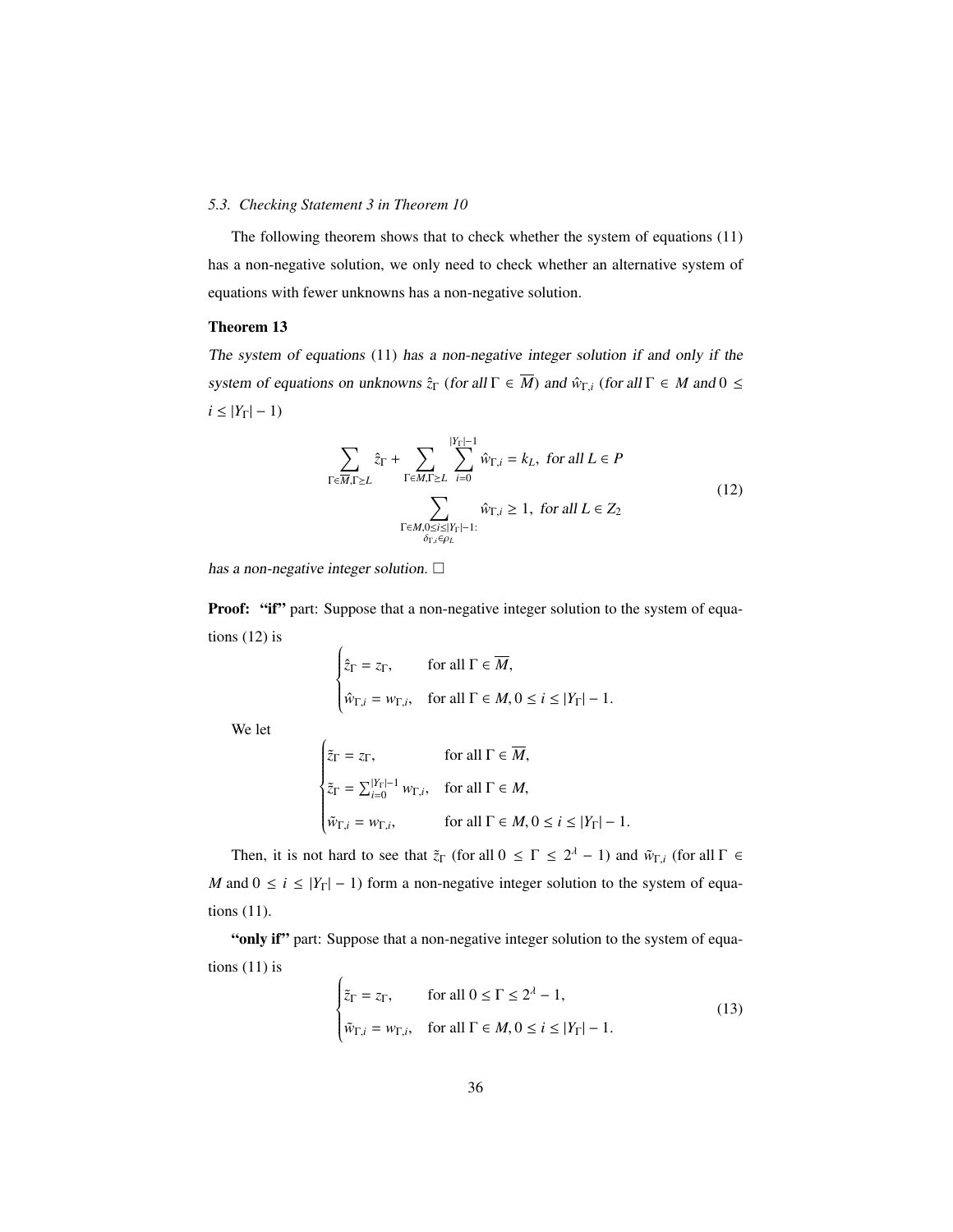We let

$$
\begin{cases}\n\hat{z}_{\Gamma} = z_{\Gamma}, & \text{for all } \Gamma \in \overline{M}, \\
\hat{w}_{\Gamma,i} = z_{\Gamma} - \sum_{i=1}^{|Y_{\Gamma}| - 1} w_{\Gamma,i}, & \text{for all } \Gamma \in M, i = 0, \\
\hat{w}_{\Gamma,i} = w_{\Gamma,i}, & \text{for all } \Gamma \in M, \\
1 \leq i \leq |Y_{\Gamma}| - 1.\n\end{cases}
$$
\n(14)

Then, for all  $\Gamma \in \overline{M}$ ,  $\hat{z}_{\Gamma} \ge 0$  and for all  $\Gamma \in M$ ,  $1 \le i \le |Y_{\Gamma}| - 1$ ,  $\hat{w}_{\Gamma,i} \ge 0$ . Since for all  $\Gamma \in M$ ,  $\sum_{i=0}^{|Y_{\Gamma}|-1} w_{\Gamma,i} \le z_{\Gamma}$ , then we have that for all  $\Gamma \in M$ ,

$$
0 \le z_{\Gamma} - \sum_{i=0}^{|Y_{\Gamma}|-1} w_{\Gamma,i} \le z_{\Gamma} - \sum_{i=1}^{|Y_{\Gamma}|-1} w_{\Gamma,i} = \hat{w}_{\Gamma,0}.
$$

Based on Equation (11), (13), and (14), we have that for all  $L \in P$ ,

$$
\sum_{\Gamma \in \overline{M}, \Gamma \ge L} \hat{z}_{\Gamma} + \sum_{\Gamma \in M, \Gamma \ge L} \sum_{i=0}^{|Y_{\Gamma}|-1} \hat{w}_{\Gamma, i}
$$
\n
$$
= \sum_{\Gamma \in \overline{M}, \Gamma \ge L} z_{\Gamma} + \sum_{\Gamma \in M, \Gamma \ge L} z_{\Gamma} = \sum_{0 \le \Gamma \le 2^{\lambda} - 1, \Gamma \ge L} \tilde{z}_{\Gamma} = k_{L}.
$$

Since for all  $\Gamma \in M$ ,  $\sum_{i=0}^{|Y_{\Gamma}|-1} w_{\Gamma,i} \le z_{\Gamma}$ , then we have that for all  $\Gamma \in M$ ,

$$
\hat{w}_{\Gamma,0} = z_{\Gamma} - \sum_{i=1}^{|Y_{\Gamma}|-1} w_{\Gamma,i} \ge w_{\Gamma,0}.
$$
\n(15)

Combining Equation (15) with Equation (11), (13), and (14), we have that for all  $\Gamma \in M$ 

$$
\begin{aligned} 1 &\leq \sum_{\Gamma \in M, 0 \leq i \leq |Y_{\Gamma}| - 1:} \tilde{w}_{\Gamma,i} = \sum_{\Gamma \in M, 0 \leq i \leq |Y_{\Gamma}| - 1:} w_{\Gamma,i} \\ &\leq \sum_{\Gamma \in M, 0 \leq i \leq |Y_{\Gamma}| - 1:} \hat{w}_{\Gamma,i}. \end{aligned}
$$

Then,  $\hat{z}_{\Gamma}$  (for all  $\Gamma \in \overline{M}$ ) and  $\hat{w}_{\Gamma,i}$  (for all  $\Gamma \in M$ ,  $1 \le i \le |Y_{\Gamma}| - 1$ ) form a nonnegative integer solution to the system of equations (12).  $\Box$ 

Based on Theorem 13, to check whether Statement 3 in Theorem 10 holds, we only need to check whether the system of equations (12) has a non-negative solution. Note that the system of equations (12) has  $|M|$  fewer unknowns and  $|M|$  fewer inequalities than the original system of equations (11). Thus, a certain amount of computation will be saved.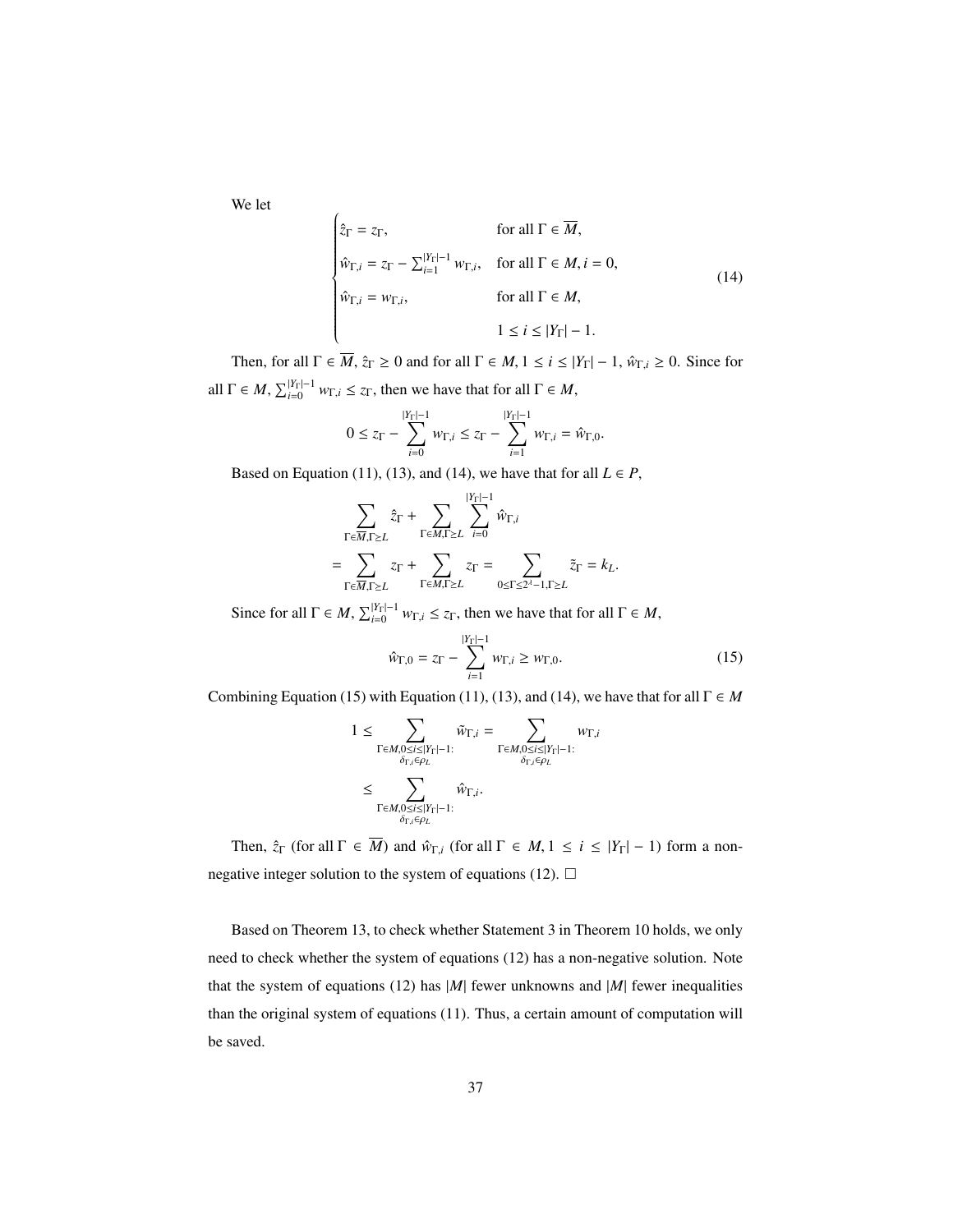#### *5.4. The Procedure to Solve the* λ*-Cube Intersection Problem*

Based on the above discussion, we give the procedure to solve the  $\lambda$ -cube intersection problem in Algorithm 3. In the procedure, the function CheckRuleOne( $\lambda$ ,  $\nu$ ) and the function CheckRuleTwo( $\lambda$ ,  $\nu$ ) are shown in Algorithm 1 and 2, respectively. The function RCCPS( $\Gamma$ ,  $\lambda$ ,  $P_2$ ) returns the representative compatible column pattern set for a  $\Gamma \in Z_2$ . The function

SetEqn
$$
(P, Z_2, M, \overline{M}, \{k_L | L \in P\}, \{\rho_L | L \in Z_2\}, \{Y_L | L \in M\})
$$

returns the matrices  $A_{ze}$ ,  $A_{we}$ ,  $A_w$  and the column vectors  $b_e$  and  $b$  in the matrix representation of the system of equations (12), which is

$$
\begin{cases} A_{ze}\vec{z} + A_{we}\vec{w} = b_e, \\ A_w\vec{w} \ge b, \end{cases}
$$
 (16)

where  $\vec{z}$  is a column vector of unknowns  $\hat{z}_\Gamma$ , for all  $\Gamma \in \overline{M}$ , and  $\vec{w}$  is a column vector of  $\text{unknowns } \hat{w}_{\Gamma,i}$ , for all  $\Gamma \in M$  and  $0 \le i \le |Y_{\Gamma}|-1$ . The function  $\text{NonNegSh}(A_{ze}, A_{we}, b_e, A_w, b)$ finds a non-negative integer solution to the system of equations (16). If the system of equations (16) has a non-negative integer solution, then the function returns one such solution; otherwise, it returns  $\phi$ . Given a non-negative solution  $(\vec{z}, \vec{w})$  to the system of equations (16), the function SynCubes( $\vec{z}, \vec{w}, \lambda$ ) synthesizes a set of  $\lambda$  cubes from that solution.

# 6. Experimental Results

We tested our algorithm on two-level logic benchmarks that accompany the twolevel logic minimizer Espresso (Berkeley, 1993). For each benchmark, we ignored the output part of the cubes and just set the number of outputs to be one. We optimized each modified benchmark by Espresso and then call a program to generate an intersection pattern file of that benchmark. This intersection pattern file serves as the input to our program.

We performed two sets of experiments to test our algorithm. In the first set of experiments, we tested our algorithm on solving special cases. The main goal was to study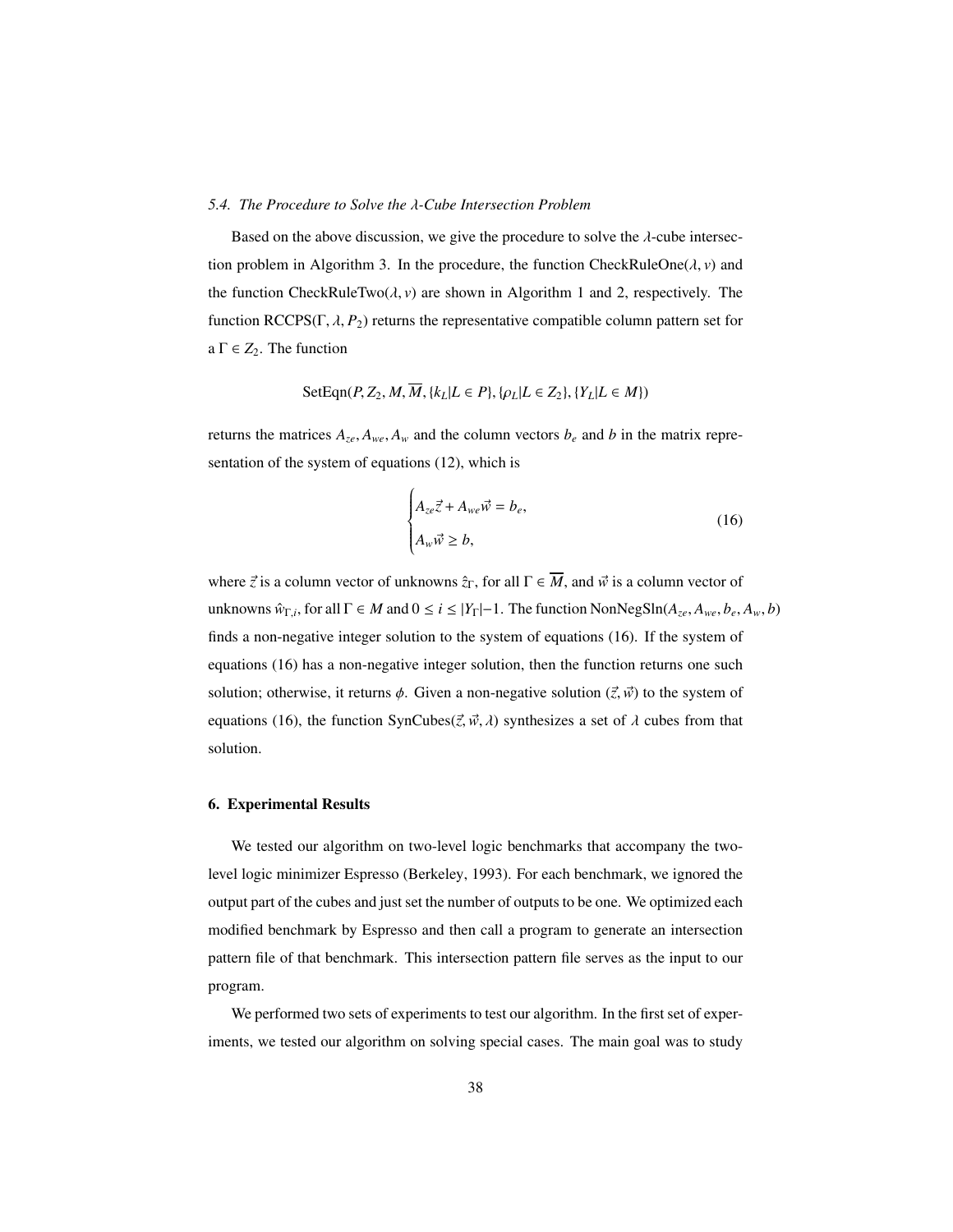**Algorithm 3** CubePattern( $\lambda$ ,  $\nu$ ): the procedure to check whether there exists a set of  $\lambda$  cubes to satisfy the given intersection pattern  $v = (v_0, \dots, v_{2^{\lambda}-1})$ . If the answer is yes, the procedure returns a set of cubes that satisfies the intersection pattern; otherwise, it returns  $\phi$ .

- 1: {Given an integer  $\lambda \ge 1$  and a non-negative integer array  $v = (v_0, \dots, v_{2^{\lambda}-1})$ , where each entry is from the set  $\{0, 2^0, 2^1, \dots 2^n\}$ .
- 2:  $P \Leftarrow \phi; Z \Leftarrow \phi;$
- 3: **for**  $i \Leftarrow 0$  to  $2^{\lambda} 1$  **do**
- 4: **if**  $v_{\Gamma} > 0$  then<br>5:  $P \Leftarrow P \cup {\Gamma}$
- $P \Leftarrow P \cup \{\Gamma\};$
- 6:  $k_{\Gamma} \Leftarrow \log_2 v_{\Gamma};$
- 7: **else** { $v_{\Gamma} = 0$ }
- 8:  $Z \Leftarrow Z \cup \{\Gamma\};$
- 9: if CheckRuleOne( $\lambda$ ,  $v$ ) = 0 then
- 10: **return**  $\phi$ ;
- 11: **if** CheckRuleTwo( $\lambda$ ,  $v$ ) = 0 **then**<br>12: **return**  $\phi$ ;
- return  $\phi$ ;
- 13:  $P_2 \leftarrow {\{\Gamma | 0 \le \Gamma \le 2^{\lambda} 1, ||\Gamma|| = 2, \text{ and } \nu_{\Gamma} > 0\}};$
- 14:  $Z_2 \leftarrow {\{\Gamma | 0 \le \Gamma \le 2^{\lambda} 1, ||\Gamma|| = 2, \text{ and } \nu_{\Gamma} = 0\};$
- 15: for all  $\Gamma \in Z_2$  do
- 16:  $\rho_{\Gamma} = \text{RCCPS}(\Gamma, \lambda, P_2);$
- 17:  $Y \leftarrow \bigcup_{\Gamma \in Z_2} \rho_{\Gamma};$
- 18:  $M \Leftarrow {\Gamma | 0 \le \Gamma \le 2^{\lambda} 1, \text{ s.t. } \exists W \in Y \text{ s.t. } t(W) = \psi_{\Gamma} };$
- 19:  $\overline{M} \leftarrow {\{\Gamma | 0 \leq \Gamma \leq 2^{\lambda} 1, \Gamma \notin M \}};$
- 20: for all Γ ∈ *M* do
- 21:  $Y_{\Gamma} \leftarrow \{W|W \in Y \text{ and } t(W) = \psi_{\Gamma}\};$
- 22:  $(A_{ze}, A_{we}, b_e, A_w, b) \leftarrow \text{SetEqn}(P, Z_2, M, \overline{M}, \overline{M})$

 ${k_L|L \in P}$ ,  ${\rho_L|L \in Z_2}$ ,  ${Y_L|L \in M}$ ;

- 23:  $(\vec{z}, \vec{w}) \Leftarrow \text{NonNegSh}(A_{ze}, A_{we}, b_e, A_w, b);$
- 24: **if**  $(\vec{z}, \vec{w}) = \phi$  then<br>25: **return**  $\phi$ ;
- return  $\phi$ ;
- 26: **return** SynCubes( $\vec{z}$ ,  $\vec{w}$ , λ);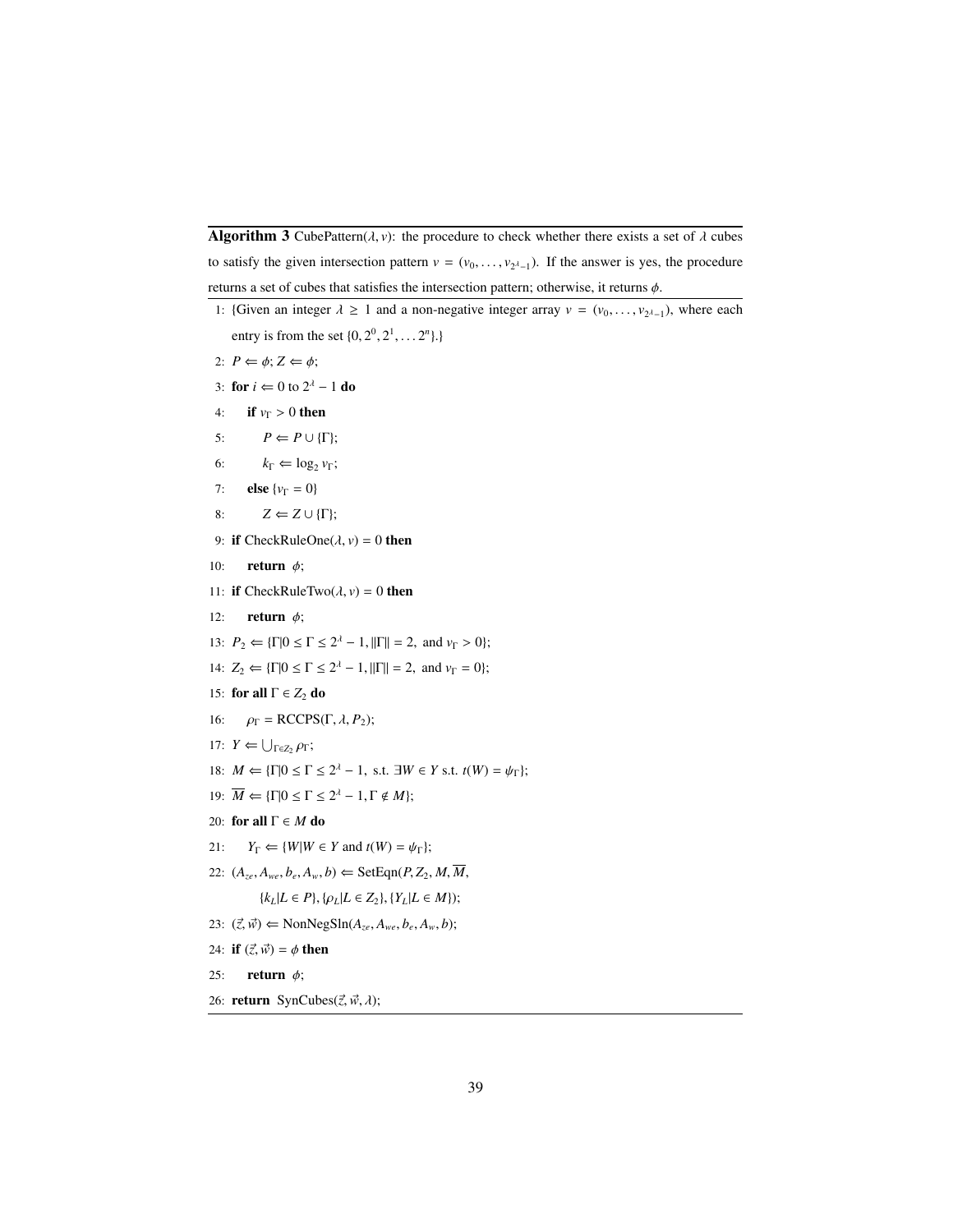the runtime of our algorithm. The benchmarks we tested are listed in Table 1. Since just a few benchmarks generated a special intersection pattern, we manually created some test cases. For example, the benchmark mark1\_11 was created from the original benchmark mark1 by deleting five cubes. Notice that by deleting some cubes, the new benchmark still has its intersection of all cubes nonempty. Not surprisingly, the runtime increased exponentially with the number of cubes  $\lambda$ . This is because the number of unknowns increases exponentially with  $\lambda$ . However, since the size of the inputs to our program is  $O(2^{\lambda})$ , which is proportional to the number of intersections, the runtime complexity compared to the size of the inputs is linear. Further, for the benchmark shift, although the number of unknowns is more than 2 million, our algorithm is able to obtain the solution in about 70 seconds.

| circuit    | #cubes | #inputs<br>#unknowns |         | time(s)  |
|------------|--------|----------------------|---------|----------|
| newtpla2   | 9      | 10                   | 512     | $\Omega$ |
| in3        | 10     | 35                   | 1024    | $\Omega$ |
| $mark1_11$ | 11     | 20                   | 2048    | 0.01     |
| mark1 12   | 12     | 20                   | 4096    | 0.04     |
| $mark1_13$ | 13     | 20                   | 8192    | 0.08     |
| $mark1_14$ | 14     | 20                   | 16384   | 0.2      |
| $mark1_15$ | 15     | 20                   | 32768   | 0.48     |
| mark1      | 16     | 20                   | 65536   | 1.18     |
| shift_17   | 17     | 19                   | 131072  | 1.73     |
| shift_18   | 18     | 19                   | 262144  | 3.19     |
| shift 19   | 19     | 19                   | 524288  | 7.84     |
| shift_20   | 20     | 19                   | 1048576 | 24.97    |
| shift      | 21     | 19                   | 2097152 | 71.33    |

Table 1: Number of unknowns and runtime for special case problems.

In the second set of experiments, we tested our algorithm to solve general cases. We developed a program that takes an intersection pattern file and writes out the system of equations (12). This system of equations can be fed into specialized programs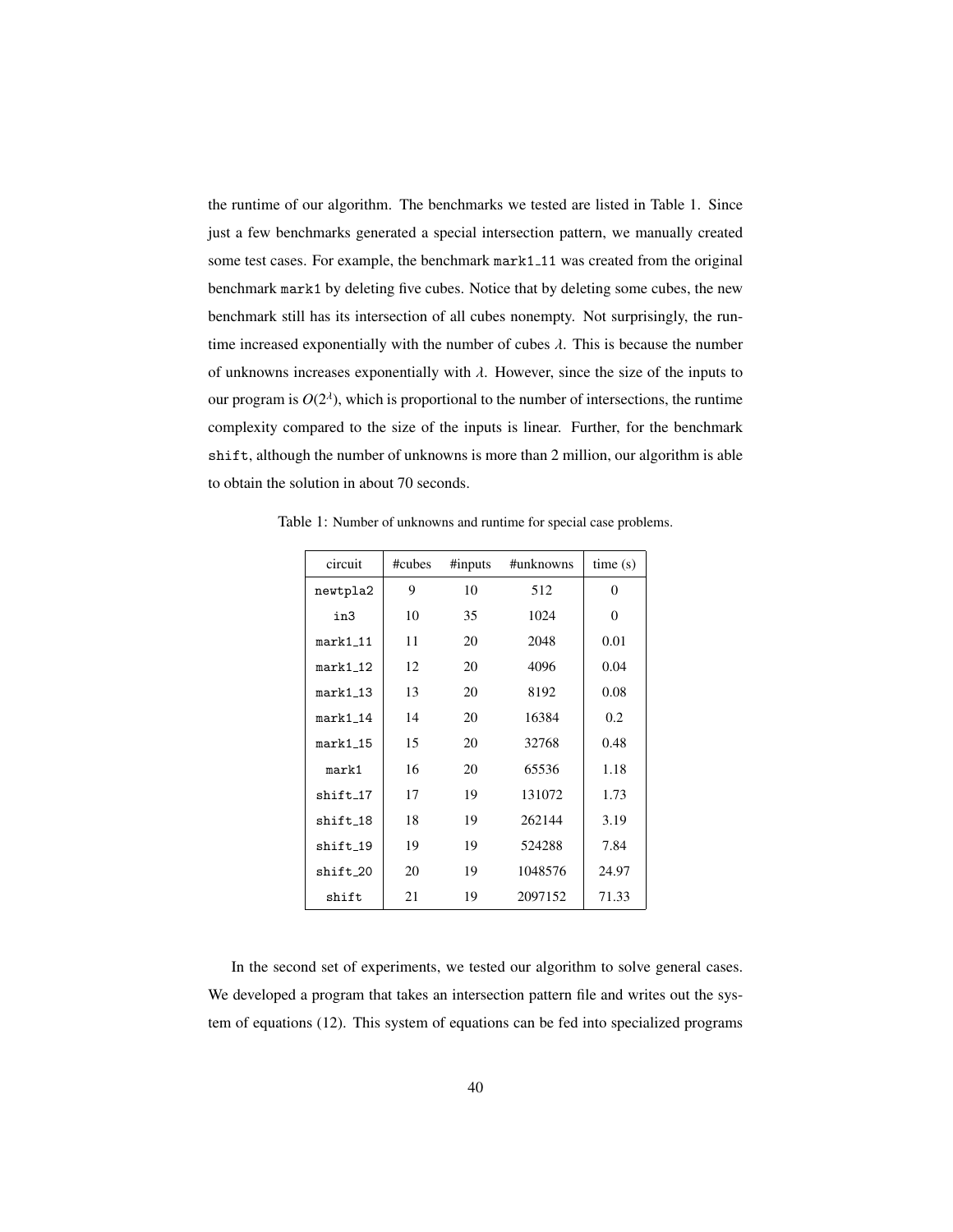to solve for non-negative solution. We list the numbers of unknowns and the numbers of equations on some benchmarks in Table 2. We compared the number of unknowns obtained by our method to the number of unknowns of a naive method in which all  $3<sup>A</sup>$  combinations of column patterns are taken as unknowns to set up equations. The number of unknowns generated by our method and the number of unknowns generated by the naive method are listed in the fourth column and the fifth column of Table 2, respectively. The ratio of the number of unknowns generated by our method to that generated by the naive method is listed in the sixth column. We can see that our algorithm greatly reduced the number of unknowns: for most of the benchmarks, our method can reduce more than 95% of unknowns. Thus, we believe that our proposed algorithm will greatly reduce the runtime to solve the general case problem compared to the naive method.

|            |    |                | #unknowns | #equations           |       |      |
|------------|----|----------------|-----------|----------------------|-------|------|
| circuit    |    | #cubes #inputs | our       | naive                | ratio |      |
|            |    |                | (a)       | (b)                  | (a/b) |      |
| luc        | 6  | 8              | 66        | 729                  | 0.091 | 32   |
| br2        | 6  | 12             | 228       | 729                  | 0.31  | 22   |
| tms        | 8  | 8              | 262       | 6561                 | 0.040 | 69   |
| prom2      | 9  | 9              | 512       | 19683                | 0.026 | 265  |
| br1        | 10 | 12             | 8108      | 59049                | 0.137 | 58   |
| vg2        | 10 | 25             | 1294      | 59049                | 0.022 | 71   |
| exps       | 12 | 8              | 4130      | 531441               | 0.008 | 399  |
| $a$ lu $1$ | 12 | 12             | 4096      | 531441               | 0.008 | 1300 |
| exp        | 14 | 8              | 69470     | 4782969 0.015        |       | 122  |
| newtpla    | 14 | 15             |           | 127908 4782969 0.027 |       | 117  |

Table 2: Number of unknowns and number of equations for general case problems.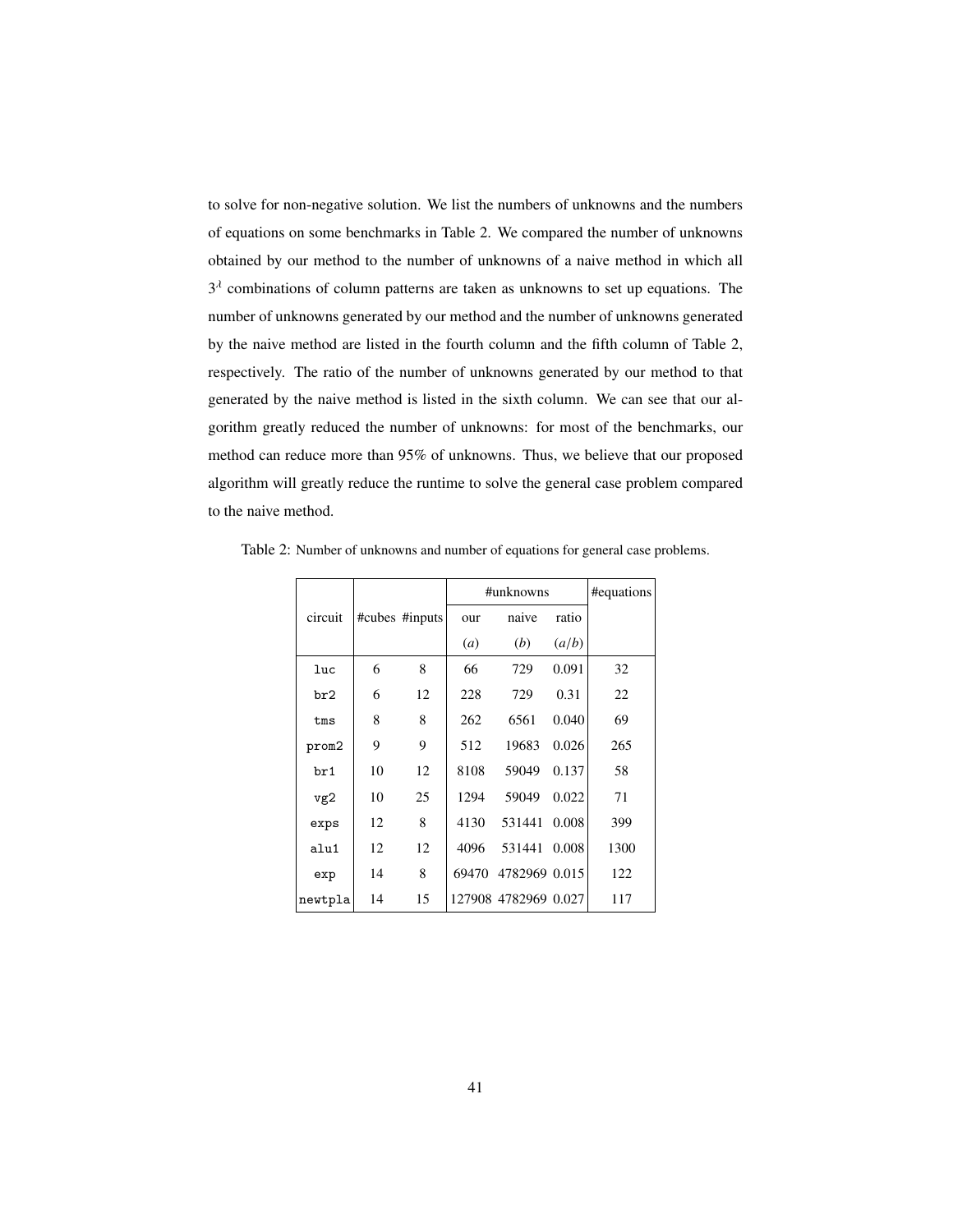### 7. Conclusion and Future Work

In this paper, we introduced a new problem, the  $\lambda$ -cube intersection problem: Given a set of numbers corresponding to an intersection pattern of a set of  $\lambda$  cubes, we are asked to synthesize a set of cubes to satisfy the given intersection pattern, or show that there is no solution to the problem. We provide a rigorous mathematic treatment to this problem and derive a necessary and sufficient condition for the existence of a set of cubes to satisfy the given intersection pattern. The problem reduces to checking whether a set of linear equalities and inequalities has a non-negative integer solution.

As we mentioned in the introduction, a solution to the  $\lambda$ -cube intersection problem is an important step in solving the arithmetic two-level minimization problem. We are interested in the arithmetic two-level minimization problem because it applies to synthesis for probabilistic computation. We note that a solution to the problem could also be useful for generating weighted random testing patterns in built-in selftest (BIST) (Muradali et al., 1990).

In future work, we will apply the techniques proposed in this paper to develop a general solution to the arithmetic two-level minimization problem. We will also study the special structure of the set of equations we derived in this paper; we will propose an efficient way to find a non-negative solution to these equations.

- Berkeley, 1993. Espresso.
	- URL http://embedded.eecs.berkeley.edu/pubs/downloads/espresso/index.htm
- Born, C., Kerbosch, J., 1973. Algorithm 457: Finding all cliques of an undirected graph. Communications of the ACM 16 (9), 575–577.
- Brayton, R. K., Hachtel, G. D., McMullen, C. T., Sangiovanni-Vincentelli, A. L., 1990. Multilevel logic synthesis. Proceedings of the IEEE 78 (2), 264–300.
- Brayton, R. K., McMullen, C., Hachtel, G. D., Sangiovanni-Vincentelli, A., 1984. Logic Minimization Algorithms for VLSI Synthesis. Kluwer Academic Publishers.
- Muradali, F., Agarwal, V. K., Nadeau-Dostie, B., 1990. A new procedure for weighted random built-in self-test. In: International Test Conference. pp. 660–669.